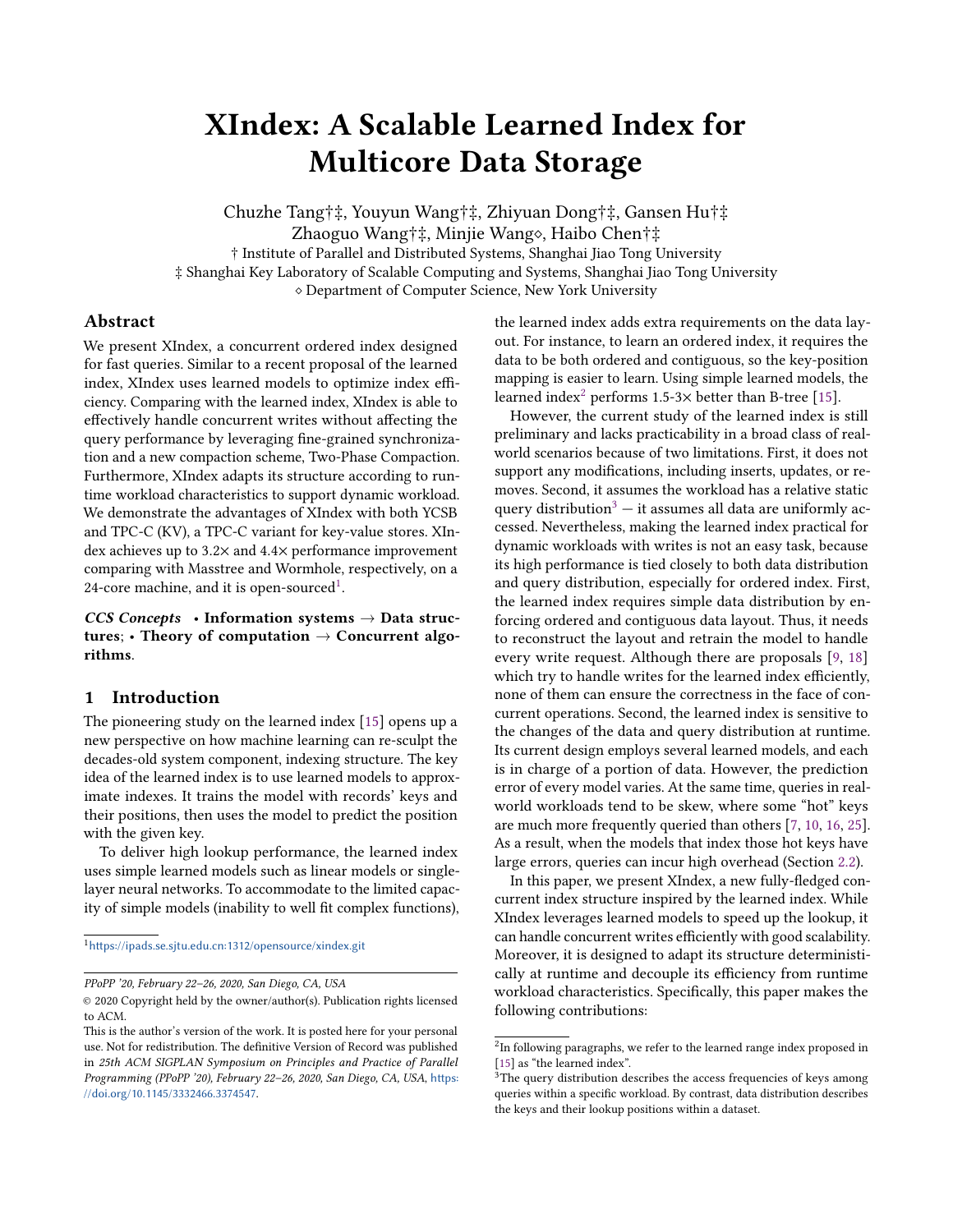A scalable and concurrent learned index, XIndex. With understandings of the learned index's pros and cons, XIndex range-partitions data into different groups, each attached with learned models for lookup and a delta index to handle inserts. To achieve high performance, XIndex exploits a combination of innovative methods (e.g., Two-Phase Compaction) and classic techniques (e.g., read-copy-update (RCU) [\[21\]](#page-12-7), optimistic concurrency control [\[3,](#page-12-8) [4,](#page-12-9) [20\]](#page-12-10)).

Data structure adjustment according to runtime workload characteristics. Unlike B-tree, whose structure is decided by the fanout, XIndex adapts its structure to runtime workload characteristics through structure update operations, such as group split and group merge. Users can configure the expected behaviors through parameters such as error bound threshold and delta index size threshold.

Implementation and evaluation with macro and micro benchmarks. We implement XIndex and compare it against state-of-the-art structures (The learned index [\[15\]](#page-12-0), Wormhole [\[24\]](#page-12-11), Masstree [\[20\]](#page-12-10) and stx::Btree [\[1\]](#page-11-0)). The benchmarks we used include different microbenchmarks, the YCSB benchmark, and the TPC-C (KV) benchmark, which is a TPC-C variant for key-value stores. The experimental results show that, with 24 CPU cores, XIndex achieves up to 3.2× and 4.4× performance improvement comparing with Masstree and Wormhole, respectively.

The rest of the paper is organized as follows: Section [2](#page-1-0) describes the background and motivation; Section [3](#page-2-1) gives the design of XIndex; Section [4,](#page-6-0) [5,](#page-7-0) [6](#page-8-0) present the concurrent support, the runtime structure adjustment strategy, and optimizations accordingly; Section [7](#page-8-1) shows the evaluation results; Section [8](#page-10-0) provides a short discussion on alternative design choices and limitations; Section [9](#page-11-1) summarizes related works; Section [10](#page-11-2) concludes this paper.

#### <span id="page-1-0"></span>2 Background & Motivation

#### 2.1 The learned index

The insight of the learned index is that range indexes can be viewed as functions mapping keys to data positions. For fixed-length key-value records, assuming they are sorted in an array, this function is effectively a cumulative distribution function (CDF) of keys' distribution. Given the CDF  $F$ , the position of a record is  $[F(key) \times N]$ , where N is the total number of records.

The core idea behind the learned index is to approximate the CDF with machine learning models, such as deep neural networks, and predict record positions using models. In order to provide the correctness guarantee despite prediction errors, the learned index stores the maximal and minimal prediction errors of the model. After training the model, the learned index calculates the errors by taking the difference between the actual and predicted positions of each key and stores the maximum and minimum. For a record in the sorted array, its actual position must fall in  $[\text{pred}(ke\gamma) +$ 

<span id="page-1-1"></span>

Figure 1. The learned index throughput normalized to stx::Btree. The numbers are stx::Btree's absolute throughputs in MOPS. The learned index uses 10k models in 2-staged RMI where both stages use linear models. stx::Btree uses the default fanout, 16.

*min\_err*, pred(*key*) + *max\_err*], where pred(*key*) is the predicted position. Therefore, the learned index uses binary search within the range to locate the record. We use error bound,  $\log_2(max\_err - min\_err + 1)$ , to express the cost of lookup. The learned index will be more effective with a smaller error bound. In contrast with common machine learning practices where model generalization matters, the learned index expects the model to overfit to reduce errors over existing data.

However, using a single model to learn the entire CDF falls short in prediction accuracy due to the complexity of CDFs. To improve the prediction accuracy and reduce the error bound, the paper proposes a staged model architecture, termed Recursive Model Indexes (RMI). RMI contains multiple stages of models, which resemble the multi-level structure of B-tree. The model at each internal stage predicts which model to be activated at the next stage; the model in the leaf stage directly predicts the CDF values. With RMI architecture, each leaf stage model only approximates a small part of the complete CDF, a much simpler function to learn, which in turn reduces the model error bounds.

We evaluated the learned index with different dataset sizes under a normal distribution and compared it against stx::Btree [\[1\]](#page-11-0), an open-sourced B-tree (Figure [1\)](#page-1-1). The learned index can outperform stx::Btree with large datasets ( $\geq 10$ k) due to small binary search costs, while with small datasets, its performance is limited by the model computation cost. For example, when the dataset size is 100, the learned index spends much time on model computation (20 ns out of 42 ns). In contrast, stx::Btree only needs 25 ns to traverse two nodes for each query. When the dataset size increases, the learned index's binary search cost increases much slower than stx::Btree's query time and its model computation cost is constant. For example, when dataset size increases from 1M to 10M, the learned index's binary search time only grows 37% (68 ns to 94 ns) and the error bound increases from 4.7 to 6.6. However, stx::Btree's query time increases by 92% (207 ns to 399ns). Therefore, the learned index has better performance than stx::Btree with larger datasets.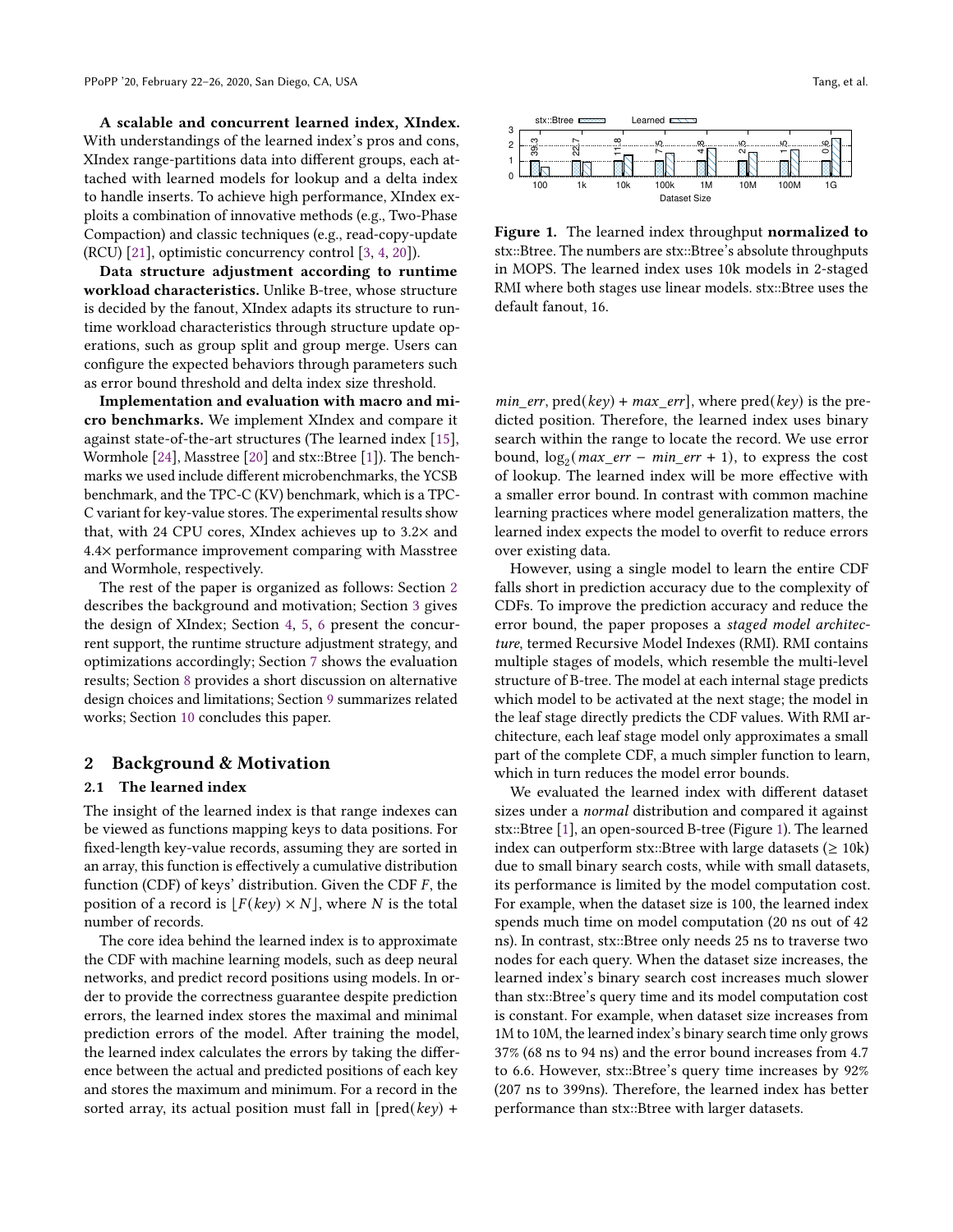XIndex: A Scalable Learned Index for Multicore Data Storage Perror Perror PPoPP '20, February 22-26, 2020, San Diego, CA, USA

<span id="page-2-2"></span>

Figure 2. Consistency issue with concurrent operations.

#### <span id="page-2-0"></span>2.2 The issues

Despite of the performance advantage of the learned index, there are two issues that limit its practicability.

First, the learned index does not provide an efficient method to handle writes, especially under concurrent scenarios. Based on the current design, an intuitive solution is to buffer all writes in a delta index, then periodically compact it with the learned index. The compaction includes merging the data into a new sorted data array and retraining the models. Though straightforward, this method suffers from severe slowdown for queries. One reason is that each request has to first go through the delta index before looking up the learned index. Considering building the learned index with 200M records, and using Masstree to be the delta index, with a workload of 10% writes, the query latency increases from 530ns to 1557ns due to the cost of searching Masstree. Another reason is that concurrent requests are blocked by the compaction, which is time-consuming. It takes up to 30 seconds to compact a delta index of 100k records with the learned index with 200M records.

A possible improvement for the above method is performing updates in-place with a non-blocking compaction scheme. When we perform updates to existing records in-place, then only newly inserted records are in the delta index. Thus, a query can only lookup the delta index when it fails to find a matching record in the learned index. Meanwhile, to avoid blocking query requests, we can compact the data asynchronously with background threads. However, the correctness issue arises if we simply use these two methods together — the effect of updates might be lost due to the data race with background compaction. Let us consider this example (Figure [2\)](#page-2-2), where operation  $op_1$  updates record  $r_1$ in-place and operation  $op<sub>2</sub>$  concurrently merges the delta index with the learned index into a new data array. With the following interleaving,  $op_1$ 's update to  $r_1$  will be lost due to the concurrent compaction: 1)  $op_2$  starts the compaction and copies  $r_1$  to the new array; 2) op<sub>1</sub> updates  $r_1$  in the old array; 3)  $op<sub>2</sub>$  finishes the compaction, updates the data array, and retrains the model.

Second, the learned index's performance is tied closely to workload characteristics, including both data and query distributions. This is because the lookup efficiency depends on the error bounds of specific leaf stage models activated

<span id="page-2-3"></span>

| Systems       | Workloads |          |          |          |  |
|---------------|-----------|----------|----------|----------|--|
|               | Skewed 1  | Skewed 2 | Skewed 3 | Hniform) |  |
| stx::Btree    | 1.84      | 1.86     | 1.83     | 1.16     |  |
| learned index | 1.57      | 371      | 1.41     | 2.38     |  |
| Error bound   | 15.71     | 5.87     | 19.52    | 6.95     |  |

Table 1. Performance of stx::Btree and the learned index under different query distributions on the osm dataset. Throughputs are shown in MOPS. Error bound refers to the average error bound weighted by models' access frequencies.

<span id="page-2-4"></span>

Figure 3. The architecture of XIndex.

for the queries. Meanwhile, the error bounds of different models vary. As a result, the learned index can have worse performance than B-tree with certain workloads. Table [1](#page-2-3) shows the performance of the learned index and stx::Btree under both uniform and skewed query distributions on the osm dataset (details in Section [7\)](#page-8-1). Under the uniform query distribution, all keys have the same chance to be accessed. Under the skewed query distribution, 95% queries access 5% hot records, and the hot records of each workload reside in different ranges. "Skewed 1" chooses hot keys from the 94th to 99th percentiles of the sorted data array. "Skewed 2" chooses from the 35th to 40th, while "Skewed 3" chooses from the 95th to 100th.

The learned index has better performance than stx::Btree under the workloads of "Skewed 2" and "Uniform", but is outperformed under "Skewed 1" and "Skewed 3". This is because under workload "Skewed 1" and "Skewed 3", the learned index has much higher average error bounds on the frequently accessed records, which hinders the query performance. The underlying cause is that the learned index only minimizes each model's error individually, lacking the consideration for model accuracy differences. Similar results can be observed in other workloads as well (Section [7.3\)](#page-10-1).

#### <span id="page-2-1"></span>3 XIndex Data Structure

## 3.1 Overview

XIndex adopts a two-layer architecture design (Figure [3\)](#page-2-4). The top layer contains a root node which indexes all group nodes in the bottom layer. The data is divided into groups by range partitioning. The root node uses a learned RMI model to index the groups. Each group node uses learned linear models to index its data. For writes, XIndex performs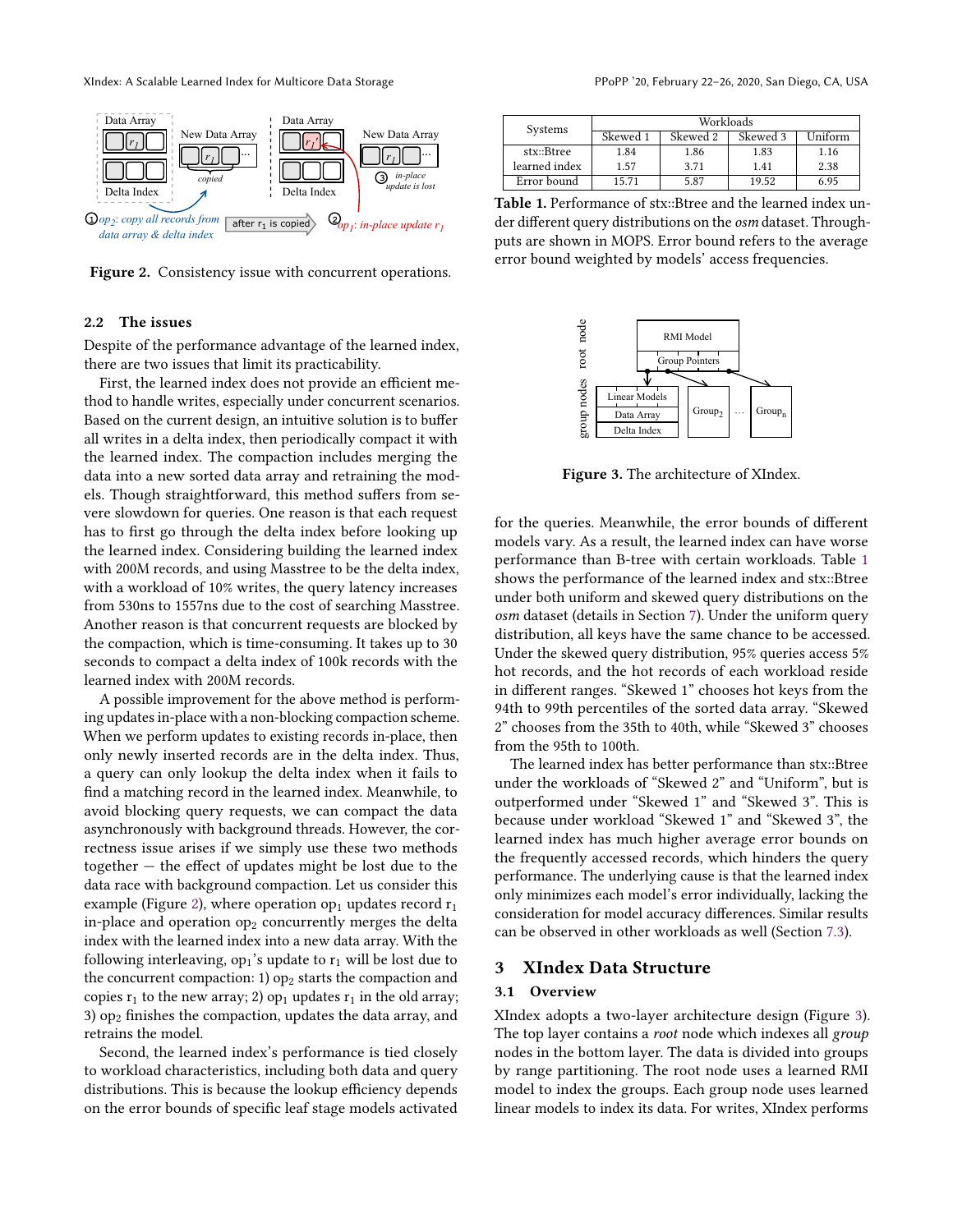<span id="page-3-0"></span>

Figure 4. Two-phase compaction prevents concurrent operations being lost.

updates in-place on existing records, and associates each group with a delta index to buffer insertions.

XIndex introduces a new compaction scheme, Two-Phase Compaction (Section [3.4\)](#page-4-0), to compact the delta index conditionally. The compaction is performed in the background and does not block any concurrent operations. The compaction has two phases: the merge phase and the copy phase. In the merge phase, XIndex merges the current data array and delta index into a new data array. Instead of directly copying the data, XIndex maintains data references in the new data array. Each reference points to records being compacted, residing in either the old data array or the delta index. After ensuring no accesses on the old data array through an RCU barrier, XIndex performs the copy phase. It replaces each reference in the new data array with the real value. Considering previous example (Figure [2\)](#page-2-2) with Two-Phase Compaction in Figure [4,](#page-3-0) after the merge phase, the new data array contains references (e.g.,  $p_1$ ) to each record (e.g.,  $r_1$ ). If there is a concurrent writer which updates  $r_1$  to  $r'_1$ , the writer can safely proceed as the record is already referenced in the new data array. After an RCU barrier, no thread will access the old data array anymore. XIndex replaces  $p_1$  with  $r'_1$  in the copy phase.

XIndex is able to adjust its structure according to runtime workload characteristics (Section [5\)](#page-7-0). At runtime, if some group incurs high prediction error, XIndex adds more linear models in that group with "*model split*" to improve the inference accuracy. If a group has too many models or its delta index is too large, XIndex performs group split  $-$  replacing the group with two new groups, each containing the half data of the old group. XIndex also performs model merge and group merge, if the merging does not affect the prediction accuracy. Furthermore, if there are too many groups, XIndex retrains the RMI model of the root node and may adjust its structure to improve the accuracy.

<span id="page-3-1"></span>

|                         | <b>Algorithm 1: Structures</b> |    |                                |
|-------------------------|--------------------------------|----|--------------------------------|
|                         | 1 struct <b>root</b> t:        |    | 13 struct group_t:             |
| $\mathbf{2}$            | rmi t rmi;                     | 14 | key t <i>pivot</i> ;           |
| 3                       | uint32_t group_n;              | 15 | bool_t buf_frozen;             |
| $\overline{\mathbf{4}}$ | $key$ t <i>pivots</i> [];      | 16 | uint16 t model $n$ ;           |
| 5                       | $group_t^*$ groups[];          | 17 | uint32 t array size;           |
| 6                       |                                | 18 | model t                        |
| $\overline{7}$          | struct record t:               |    | <i>models</i> [MAX MODEL N];   |
| 8                       | key_t key;                     | 19 | record t <i>data array</i> []; |
| 9                       | val t val:                     | 20 | buffer $t^*$ buf;              |
| 10                      | uint64 t // composite 8B       | 21 | $buffer_t^*$ tmp_buf;          |
| 11                      | is_ptr: 1, removed : 1         | 22 | group $t^*$ next;              |
| 12                      | lock: 1, version: 61;          |    |                                |

#### 3.2 Layout

XIndex maintains three basic structures  $-$  record\_t, root\_t, and group t, for the record, the root node, and the group node, respectively (Algorithm [1\)](#page-3-1).

The record  $t$  is the basic representation of the data. It includes the key (key), the record data (val), and some metadata. The is\_ptr flag indicates whether val is the actual value or a memory reference. The removed flag is set when a record is logically removed. The lock and version are concurrency control information, which ensures execution exclusiveness of concurrent operations.

The *root\_t* contains the groups' information and an RMI model. The group information includes each group's address (groups), their smallest keys (pivots), and the total number of groups (group\_n). The RMI model (rmi) is used to predict the group with a given key. It is trained with elements in pivots and their indexes,  $\{(\text{pivots}[i],i) \mid i = 0,\ldots, \text{group\_}n-1\}$ . In the current design, XIndex uses a two-stage RMI architecture solely consisting of linear models. The number of models in its second stage is adjustable at runtime (Section [5\)](#page-7-0).

The group  $t$  has three basic components: the data, the models, and the delta index. For the data, all records indexed by the group is continuously stored in *data\_array*. Each group uses at least one linear model to index the record in data\_array, and the models are maintained in models. The *model t* includes parameters of the linear model and the smallest key of the model's belonging data range. The buf is the delta index, which buffers all insertions. During compaction, buf frozen is set to be true and buf is frozen. The tmp\_buf serves as a temporary delta index, which buffers all insertions temporarily during the compaction. The next pointer is used by group split operation (Section [3.5\)](#page-5-0). For optimization purposes, the  $group_t$  maintains its smallest key in a separate variable, pivot.

#### 3.3 Basic operations

XIndex provides basic index interfaces  $-$  get, put, remove, and scan (Algorithm [2\)](#page-4-1). All operations first use the root to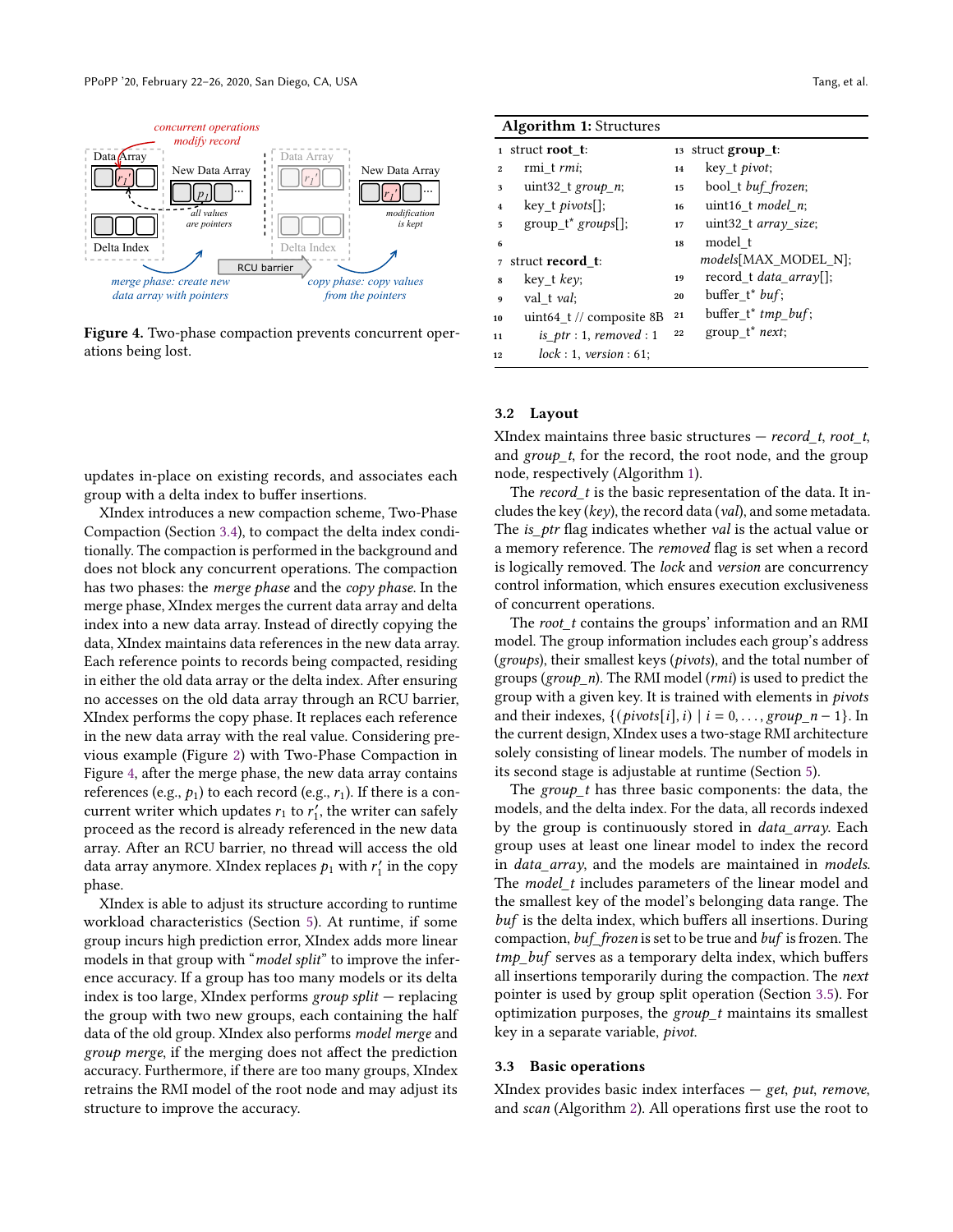<span id="page-4-18"></span><span id="page-4-17"></span><span id="page-4-11"></span><span id="page-4-10"></span><span id="page-4-9"></span><span id="page-4-8"></span><span id="page-4-7"></span><span id="page-4-6"></span><span id="page-4-4"></span><span id="page-4-3"></span><span id="page-4-2"></span><span id="page-4-1"></span>

| Algorithm 2: Get and Put                                | Algorithm 3: Two-Phase Compaction                                        |  |  |
|---------------------------------------------------------|--------------------------------------------------------------------------|--|--|
| $1$ get(root, key):                                     | 1 compact(group):                                                        |  |  |
| $group \leftarrow get\_group(root, key)$                | $\prime^*$ phase 1 $\prime\prime$                                        |  |  |
| $\overline{2}$                                          | $\boldsymbol{2}$                                                         |  |  |
| $pos \leftarrow get\_position(group, key)$              | $group.buf\_frozen \leftarrow TRUE$                                      |  |  |
| 3                                                       | 3                                                                        |  |  |
| $val \leftarrow \text{EMPTY}$                           | rcu barrier()                                                            |  |  |
| $\bf{4}$                                                | $\overline{4}$                                                           |  |  |
| if $pos \neq EMPTY$                                     | $group.tmp\_buf \leftarrow$ allocate new delta index                     |  |  |
| $\overline{\mathbf{5}}$                                 | ${\bf 5}$                                                                |  |  |
| $val \leftarrow read\_record(group.data\_array[pos])$   | $new\_group \leftarrow$ allocate new group                               |  |  |
| 6                                                       | 6                                                                        |  |  |
| if $val = EMPTY$                                        | new_group.data_array ← merge(group.data_array,                           |  |  |
| $\overline{\phantom{a}}$                                | $\overline{7}$                                                           |  |  |
| $val \leftarrow get\_from\_buffer(group.buf, key)$<br>8 | group,buf)                                                               |  |  |
| if $val = EMPTY \wedge group.tmp\_buf \neq NULL$        | $new\_group.buf \leftarrow group.tmp_buf$                                |  |  |
| 9                                                       | 8                                                                        |  |  |
| $val \leftarrow get\_from\_buffer(group.tmp\_buf, key)$ | train new_group's models with new_group.data_array                       |  |  |
| 10                                                      | 9                                                                        |  |  |
| return val                                              | init new_group's other fields                                            |  |  |
| 11                                                      | 10                                                                       |  |  |
| 12                                                      | $old\_group \leftarrow group$<br>11                                      |  |  |
| 13 put(root, key, val):                                 | atomic_update_reference(group, new_group)<br>12                          |  |  |
| 14 retry:                                               | rcu_barrier()<br>13                                                      |  |  |
| $group \leftarrow get\_group(root, key)$                | $\prime^*$ phase 2 $\prime\prime$                                        |  |  |
| 15                                                      | 14                                                                       |  |  |
| $pos \leftarrow get\_position(group, key)$              | for each record in new_group.data_array                                  |  |  |
| 16                                                      | 15                                                                       |  |  |
| if $pos \neq EMPTY$                                     | replace_pointer(record)                                                  |  |  |
| 17                                                      | 16                                                                       |  |  |
| if update_record( $group.data_array[pos]$ , val) = TRUE | rcu_barrier()                                                            |  |  |
| 18                                                      | 17                                                                       |  |  |
| return                                                  | reclaim old_group's memory                                               |  |  |
| 19                                                      | ${\bf 18}$                                                               |  |  |
| if group.buf_frozen = FALSE<br>20                       |                                                                          |  |  |
| insert_buffer(group.buf, key, val)<br>$\bf 21$          |                                                                          |  |  |
| else<br>$\bf{22}$                                       | After looking up <i>data_array</i> , the procedures diverge. For         |  |  |
| if update_in_buffer(group.buf, key, val) = TRUE<br>23   | get, if XIndex finds a record matching the requested key                 |  |  |
| return<br>24                                            | (Line 5) in <i>data_array</i> , then it tries to read a consistent value |  |  |
| if $group.tmp_buf = NULL$<br>25                         | with helper function read_record (Line 6). An EMPTY result               |  |  |
| goto retry<br>26                                        | indicates a logically removed record. In this case, the get              |  |  |
| insert buffer(group.tmp buf, key, val)<br>27            | proceeds to search buf (Line 7-8), then search the temporary             |  |  |

<span id="page-4-16"></span><span id="page-4-15"></span><span id="page-4-14"></span><span id="page-4-13"></span><span id="page-4-12"></span><span id="page-4-5"></span>find the corresponding group (Lines [2](#page-4-2) and [15\)](#page-4-3), then look up the position of the requested record in data\_array with the given key (Lines [3](#page-4-4) and [16\)](#page-4-5). After then, their procedures diverge.

To find the corresponding group (get\_group), XIndex first predicts a group number with the RMI model in the root node (root.rmi). Then, it corrects the group number with binary search the root.pivots within an error-bounded range. After finding a candidate group, it needs to check the group's next pointer further. If the pointer is not NULL, it follows the pointer to find the corresponding group by comparing group.pivot with the target key. Checking the next is necessary, this is because some newly created group may be linked to a group's next, and not indexed by the root yet (Section [3.5\)](#page-5-0).

After finding the group group, XIndex tries to look up the record within its *data array*. It first finds the correct linear model for the prediction. It scans the group.models and uses the first model whose smallest key is not larger than the target key. Then, it uses the model to predict a position in the group.data\_array. Last, it corrects the position with binary search in a range bounded by the model's error.

returns as soon as a non-EMPTY result is fetched, otherwise it returns EMPTY. For put and remove, similar to get, if a matching record is found inside *data array* (Line [17\)](#page-4-12), XIndex first tries to update/remove the record in-place (Line [18\)](#page-4-13). If XIndex cannot perform update/remove in-place, then it proceeds to operate on buf (Line [21\)](#page-4-14) and optionally  $tmp_buf$  (Line [27\)](#page-4-15) only if the frozen buf flag is true (Line [20\)](#page-4-16). For scan, XIndex first locates the smallest record that is  $\geq$  requested key, and then

<span id="page-4-29"></span><span id="page-4-28"></span><span id="page-4-27"></span><span id="page-4-26"></span><span id="page-4-25"></span><span id="page-4-24"></span><span id="page-4-23"></span><span id="page-4-22"></span><span id="page-4-21"></span><span id="page-4-20"></span><span id="page-4-19"></span>delta index if tmp\_buf is not NULL (Line [9-](#page-4-10)[10\)](#page-4-11). A get request

We elaborate on the details of put, remove, and helper functions in conjunction with concurrent background operations in Section [4](#page-6-0) since most subtleties stem from consistency consideration.

consistently reads n consecutive records.

#### <span id="page-4-0"></span>3.4 Compaction

To ensure consistency in face of concurrent operations (Section [2.2\)](#page-2-0), XIndex divides the compaction into two phases, merge phase and copy phase (Algorithm [3\)](#page-4-17).

In the merge phase, XIndex merges a group's data\_array and buf into a new sorted array where values are pointers to existing records. XIndex first sets the old group's buf\_frozen flag to stop newly issued *puts* inserting to buf (Line [3\)](#page-4-18). Then XIndex initializes tmp\_buf to buffer insertions during compaction (Line [5\)](#page-4-19). Afterwards, it creates a new group (Line [6\)](#page-4-20)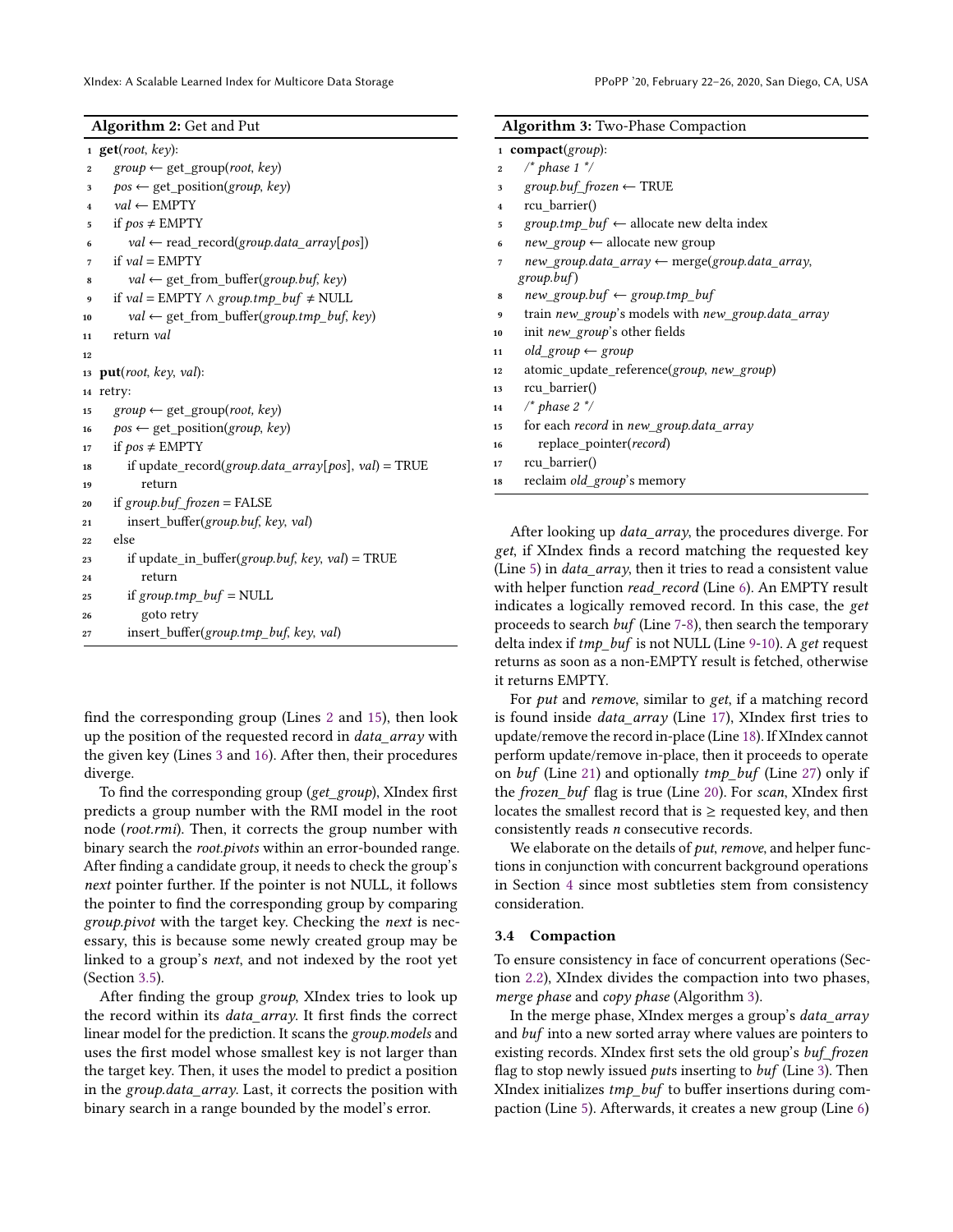<span id="page-5-1"></span><sup>1</sup> split(group):

- 2  $/* step 1 */$
- <span id="page-5-2"></span> $s^{\prime}$  g'<sub>a</sub>, g'<sub>b</sub>  $\leftarrow$  allocate 2 new group
- <span id="page-5-3"></span> ${g}'_a, g'_b$ }.{data\_array, buf}  $\leftarrow$  group.{data\_array, buf}
- <span id="page-5-4"></span> $\mathbf{g}'_a$ . pivot  $\leftarrow$  group. pivot
- <span id="page-5-5"></span>6  $g'_b$ .pivot  $\leftarrow$  group.data\_array[group.array\_size / 2]
- <span id="page-5-6"></span> $g'_a$ .next  $\leftarrow g'_b$
- s init other fields of  $g'_a$  and  $g'_b$
- old group  $\leftarrow$  group
- <span id="page-5-7"></span>10 atomic\_update\_reference(group,  $g'_a$ )
- <span id="page-5-8"></span>11  $\{g'_a, g'_b\}$ .buf\_frozen  $\leftarrow$  TRUE
- <sup>12</sup> rcu\_barrier()
- <span id="page-5-9"></span>13  ${g'_a, g'_b}$ .tmp\_buf  $\leftarrow$  allocate new delta indexes
- $14$  /\* step 2.1, merge phase \*/
- 15  $g_a, g_b$  ← allocate 2 new groups
- 16  $tmp\_array \leftarrow merge($
- <span id="page-5-10"></span>17 old\_group.data\_array, old\_group.buf)
- <span id="page-5-11"></span>18  ${g_a, g_b}.data\_array \leftarrow splittmp\_array, g'_b.pivot)$
- <span id="page-5-12"></span>19 { $g_a, g_b$ }.*buf*  $\leftarrow$  { $g'_a, g'_b$ }.*tmp\_buf*
- 20 train  $\{g_a, g_b\}$ 's models with  $\{g_a, g_b\}$ .data\_array
- 21 {g<sub>a</sub>, g<sub>b</sub>}.pivot  $\leftarrow$  {g<sub>a</sub>', g<sub>b</sub>}.pivot
- <span id="page-5-14"></span>22  $ga.next \leftarrow gb$
- 23 init  $g_a$ 's and  $g_b$ 's other fields
- <span id="page-5-15"></span>24 atomic\_update\_reference( $group, g_a$ )
- <span id="page-5-16"></span><sup>25</sup> rcu\_barrier()
- <sup>26</sup> /\* step 2.2, copy phase \*/
- 27 for each *record* in  $\{g_a, g_b\}$ .*data\_array*
- <span id="page-5-13"></span><sup>28</sup> replace\_pointer(record)
- <sup>29</sup> rcu\_barrier()
- 30 reclaim { $old\_group, g'_a, g'_b$ }'s memory

and merges the old group's *data array* and *buf* into the new group's data\_array (Line [7\)](#page-4-21). In new\_group.data\_array, the value of each record is the reference to the corresponding record in either group.data\_array or group.buf, and the is\_ptr flag of each record is set to be TRUE. During merging, XIndex skips the logically removed records. The old group's *tmp\_buf* is reused as the new group's buf (Line [8\)](#page-4-22). After training linear models (Line [9\)](#page-4-23) and initializing the remaining metadata of the new group (Line [10\)](#page-4-24), XIndex atomically replaces the old group with the new one by changing the group reference in root's groups (Line [12\)](#page-4-25).

In the copy phase, XIndex replaces each reference in the new group's *data\_array* with the latest record value (Line [16\)](#page-4-26). The replacement is performed atomically with helper func-tion replace\_pointer (Algorithm [5\)](#page-6-1). XIndex uses rcu\_barrier (Line [17\)](#page-4-27) to wait for each worker to process one request, so the old group will not be accessed after the barrier. Then it can safely reclaim the old group's memory resources (Line [18\)](#page-4-28).

#### <span id="page-5-0"></span>3.5 Structure update

XIndex adapts its structure to dynamic workloads at runtime (Section [5\)](#page-7-0) with model split/merge, group split/merge, and root update operations.

Model split/merge. XIndex supports splitting and merging models within a group to improve lookup efficiency. For model split, XIndex first clones the group node. Both group nodes reference the same data\_array and buf. Then, it increments the new node's *model n*, evenly reassigns the group's data to each model, and retrains all models. At last, XIndex atomically updates the group reference in root's groups to the new group. For model merge, it essentially performs a reverse procedure of model split.

Group split. To avoid blocking other operations, XIndex uses two steps to split a group's data evenly into two groups (Algorithm [4\)](#page-5-1).

In step 1, XIndex creates two logical groups. They share the data and delta index, but each has its own temporary delta index. As a result, both groups can buffer the insertion in their temporary delta indexes during the split. In detail, XIndex creates  $g'_a$  and  $g'_b$  (Line [3\)](#page-5-2). They share the same data\_array and buf with the old group (Line [4\)](#page-5-3) but have different *pivot* keys (Line [5-](#page-5-4)[6\)](#page-5-5). XIndex links  $g_b'$  to  $g_a'$ 's next field (Line [7\)](#page-5-6) and replaces the old group with  $g'_a$  in root's groups (Line [10\)](#page-5-7). Last, XIndex sets the buf\_frozen flag (Line [11\)](#page-5-8) and allocates *tmp\_buf* for  $g'_a$  and  $g'_b$  (Line [13\)](#page-5-9).

In step 2, XIndex physically divides the data into two groups. Similar to the compaction, this step has two phases. In the merge phase, XIndex first merges the old group's data\_array and buf into tmp\_array (Line [17\)](#page-5-10). Then, it splits the *tmp\_array* with the key of  $g'_b$  *pivot*, and initializes two new groups,  $g_a$  and  $g_b$  accordingly (Line [18\)](#page-5-11). It also reuses the *tmp\_buf* of  $g'_a(g'_b)$  as the *buf* of  $g_a(g_b)$ [Line [19\]](#page-5-12). In the copy phase, for each group, the references in data\_array are replaced with real values (Line [28\)](#page-5-13). Last, XIndex links  $g_h$  at  $g_a.next$  (Line [22\)](#page-5-14) and replaces  $g'_a$  with  $g_a$  in root's groups (Line [24\)](#page-5-15).

Group merge. XIndex merges two consecutive groups' data into one new group to reduce the cost to lookup groups. Similar to the group split, data is merged in two phases. In the merge phase, both groups' data\_arrays and bufs are merged together while inserts are buffered in a single shared tmp\_buf. In the copy phase, the merged references are replaced with concrete values. Finally, among the two consecutive groups in root's groups, the former is replaced with the new group and the latter is marked as NULL, which will be skipped by get\_group. For brevity, we omit the pseudocode for group merge.

Root update. XIndex flattens root's groups to reduce pointer access cost, retrains, and conditionally adjusts the RMI model to improve prediction accuracy. For root update, XIndex creates a new root node with a flattened groups and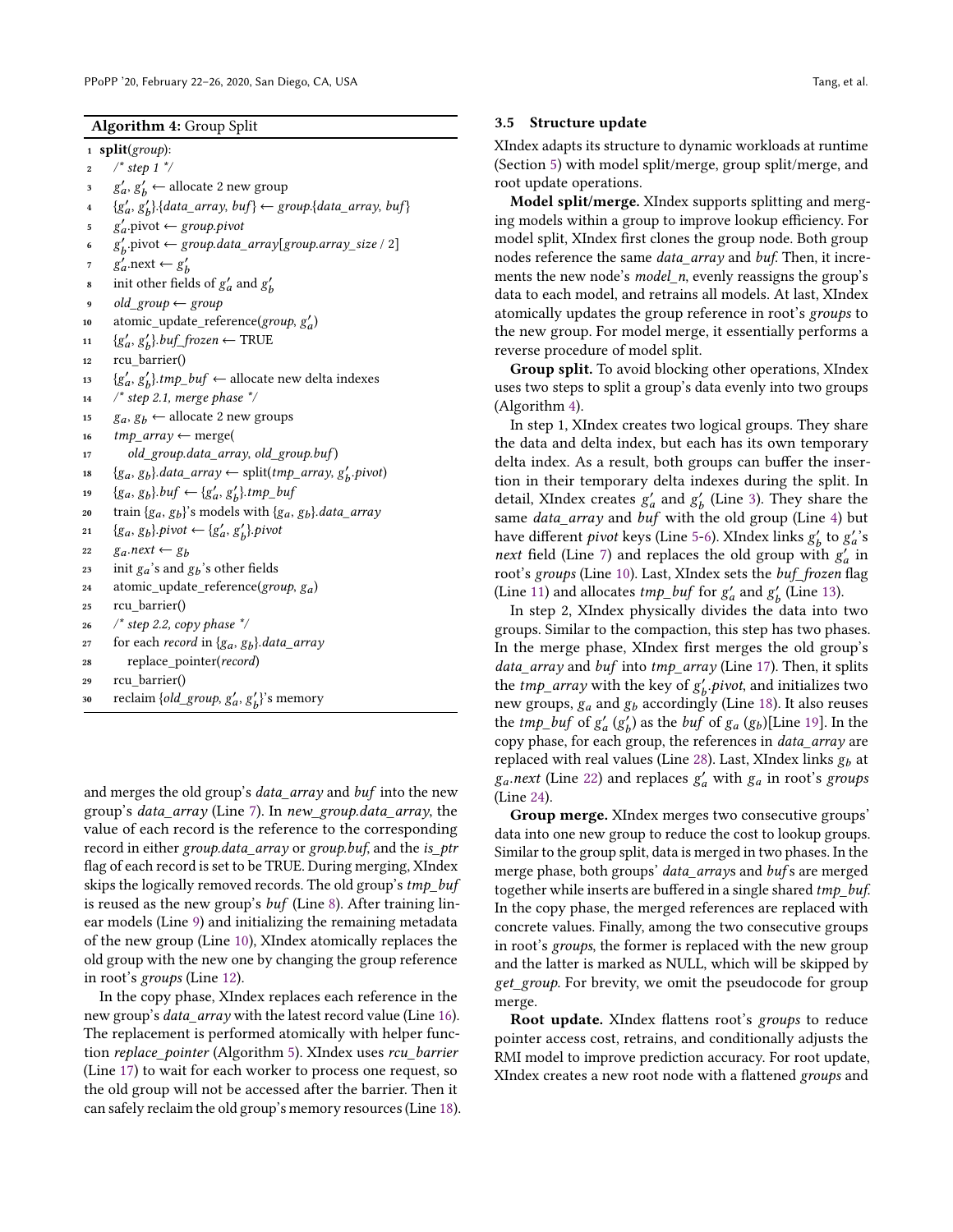```
Algorithm 5: Helper functions
_1 read record(rec):
2 while TRUE
     ver \leftarrow rec.ver4 removed, is_ptr, val \leftarrow rec.{removed, is_ptr, val}
5 if ¬rec.lock ∧ rec.version = ver
        6 if removed
          val \leftarrow \text{empty}8 else if is_ptr
          val \leftarrow \text{read\_record}(\text{DEREF}(val))10 return val
11
12 update record(rec, val):
13 lock(rec.lock)
14 succ ← FALSE
15 if rec.is ptr
16 succ ← update_record(DEREF(rec.val), val)
17 else if ¬rec.removed
18 rec.val \leftarrow val19 succ ← TRUE
20 rec.version++
21 unlock(rec.lock)
22 return succ
23
24 replace_pointer(rec):
25 lock(rec.lock)
ref.val \leftarrow read\_record(DEREF(rec.val))27 if ref.val = empty28 rec.removed ← TRUE
29 rec.is ptr \leftarrow FALSE
     rec.version++
31 unlock(rec.lock)
```
<span id="page-6-10"></span>retrains the RMI model. After a new root is initialized, XIndex replaces the global root pointer atomically.

## <span id="page-6-0"></span>4 Concurrency

XIndex achieves high scalability on the multicore platform using Two-Phase Compaction, along with classic techniques such as fine-grained locking [\[2,](#page-11-3) [20,](#page-12-10) [24\]](#page-12-11), optimistic concurrency control [\[3,](#page-12-8) [4,](#page-12-9) [20\]](#page-12-10), and RCU [\[21\]](#page-12-7). We first discuss the coordination between writers that ensures execution exclusiveness (Section [4.1\)](#page-6-2), then discuss how readers can always fetch a consistent result with concurrent writers (Section [4.2\)](#page-6-3). Afterwards, we discuss the interleaving with concurrent background operations (Section [4.3\)](#page-6-4) and provide a proof sketch of the correctness condition (Section [4.4\)](#page-7-1). The formal proof can be found in Appendix [A.](#page-12-12)

For brevity, we treat remove as a special put, which updates existing records' removed flag. We further omit group merge and root update in the discussion, as the reasoning resembles compaction's and group split's. In XIndex, compaction and structure updates are performed by dedicated background threads sharing no conflicts, thus avoiding concurrency issues due to their interleavings.

## <span id="page-6-2"></span>4.1 Writer-writer coordination

XIndex ensures that conflicting writers, put/removes with the same key, will execute exclusively with the per-record lock in *data\_array* and the concurrent delta index. All writers first try to update a matching record in data\_array (Line [18,](#page-4-13) Algorithm [2\)](#page-4-1), and the per-record lock is acquired to prevent interleaving with concurrent writers (Line [13,](#page-6-5) Algorithm [5\)](#page-6-1). If updating *data\_array* is not feasible, writers then operate on the delta index (Line [21,](#page-4-14) Algorithm [2\)](#page-4-1), protected by a single read-write lock in the basic version. We improve its scalability with fine-grained concurrency control as an optimization (Section [6\)](#page-8-0).

## <span id="page-6-3"></span>4.2 Writer-reader coordination

XIndex ensures readers can always fetch a consistent result in face of concurrent writers with locks and versions in *data array* and the concurrent delta index. A get first tries to read a value from *data array* (Line [6,](#page-4-7) Algorithm [2\)](#page-4-1). It snapshots the version number before reading the value (Line [3,](#page-6-6) Algorithm [5\)](#page-6-1). After the value is fetched (Line [4,](#page-6-7) Algorithm [5\)](#page-6-1), get validates if the lock is being held (to detect concurrent writer) and if the current version number matches the snapshot (to detect inconsistent or stale result)[Line [5,](#page-6-8) Algorithm [5\]](#page-6-1). If the validation fails, the get repeats the procedure until a successful validation, so the result is consistent and the latest. If reading from *data array* is not feasible, it then tries to read from the delta index (Line [8,](#page-4-9) Algorithm [2\)](#page-4-1). The concurrent delta index with a single read-write lock ensures the fetched result is consistent.

## <span id="page-6-4"></span>4.3 Interleaving with background operations

With the presence of background operations, XIndex ensures that the effects of writers are preserved and can always be correctly observed by readers. Space constraints preclude a full discussion, but we mention two important conditions: 1) no successful put will be lost, and 2) no duplicate records (records with the same key) will be created<sup>[4](#page-6-9)</sup>.

To ensure no lost put, the key is to perform data movement in two phases, the merge phase and the copy phase, to preserve concurrent modifications. During the merge phase, all records in the old group's data\_array and buf can be correctly referenced in the new group's data\_array. This is because both the data\_array and buf of the old group are read- and update-only, as the buf\_frozen flag forbids insertions (Line [3,](#page-4-18) Algorithm [3](#page-4-17) and Line [11,](#page-5-8) Algorithm [4\)](#page-5-1). In the copy phase, those references can be atomically replaced with

<span id="page-6-9"></span> $^4$ Duplicate records do not directly violate correctness, as long as XIndex enforces a freshness ordering,  $data\_array \geqslant buf \geqslant tmp\_buf$ , where  $data\_array$ has the latest version. However, doing so requires non-trivial efforts.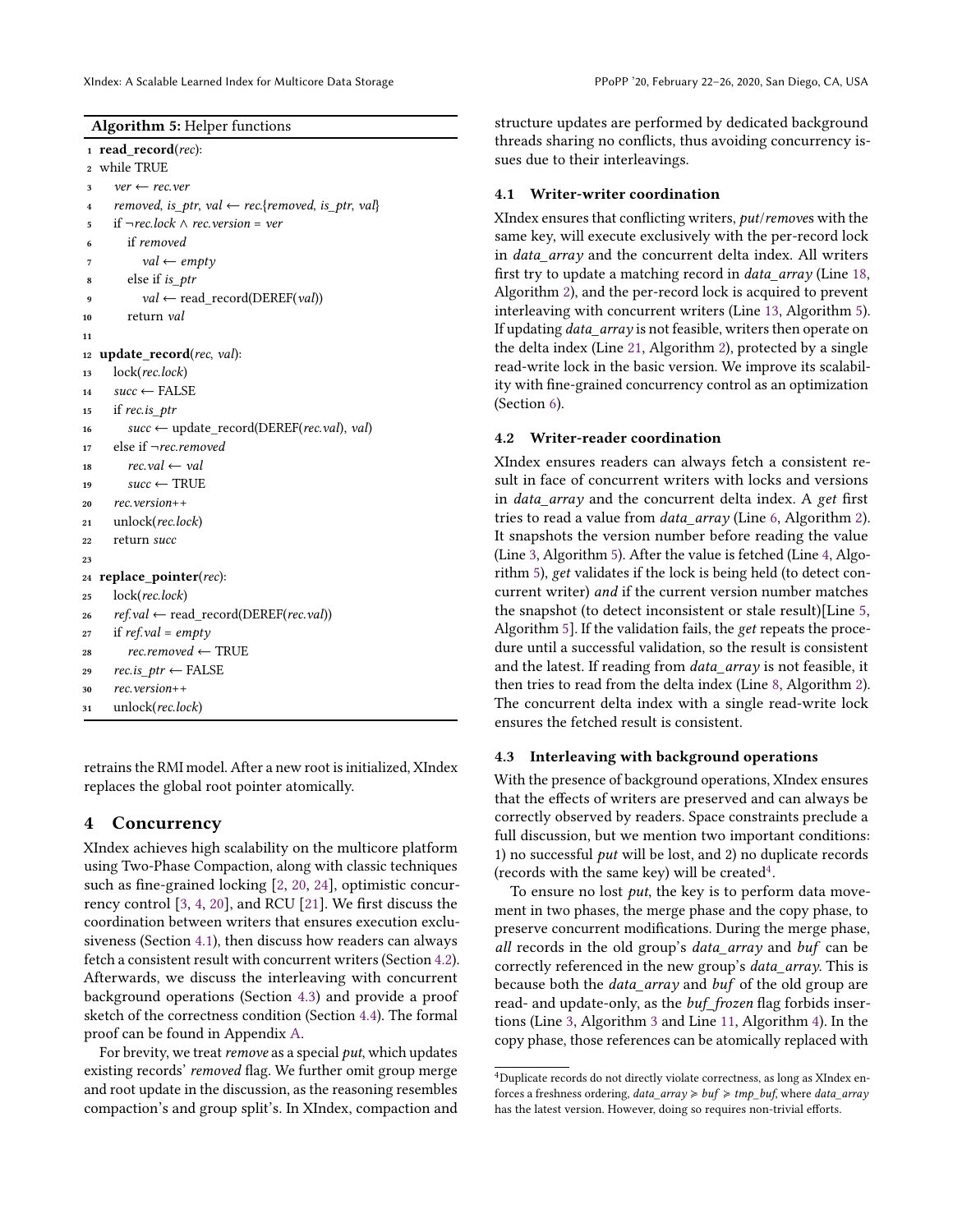<span id="page-7-3"></span>

Figure 5. Dynamic adjustment procedure illustration.

latest values by replace\_pointer, since it uses the per-record lock to coordinate with concurrent writers (Line [25,](#page-6-10) Algorithm [5\)](#page-6-1). To ensure all concurrent writers use the same lock, XIndex places rcu\_barrier before the copy phase (Line [13,](#page-4-29) Algorithm [3](#page-4-17) and Line [25,](#page-5-16) Algorithm [4\)](#page-5-1), which waits for each writer (and reader) to process one request. Therefore, later conflicting *puts* will not reference the old group's *data\_array*. In addition, concurrent inserts are preserved in the shared temporary delta index (Line [8,](#page-4-22) Algorithm [3](#page-4-17) and Line [19,](#page-5-12) Algorithm [4\)](#page-5-1).

To ensure no duplicate records, XIndex avoids insertions to different delta indexes, namely buf and tmp\_buf. XIndex only initializes tmp\_buf until all writers observe a frozen buf using the *rcu\_barrier* (Line [3-](#page-4-18)[5,](#page-4-19) Algorithm [3](#page-4-17) and Line [11](#page-5-8)[-13,](#page-5-9) Algorithm [4\)](#page-5-1). Therefore, whenever  $tmp$  buf is used to serve requests, the buf is sure to be read- and update-only.

#### <span id="page-7-1"></span>4.4 Proof sketch

The correctness condition of XIndex can be described as "a  $get(k)$  must observe the latest committed  $put(k, v)$ ", namely, linearizability [\[13\]](#page-12-13). XIndex formally provides the correctness condition by ensuring the following inductive invariants.  $I_1$ ) If there is a  $put(k, v)$  committed, then there is exactly one record with key  $k$  in XIndex;  $I_2$ ) If there is a record with key  $k$  in XIndex, then its value equals the value of the last committed  $put(k, v)$ ; and  $I_3$ ) If there is a record with key k in XIndex when a get commits, then the get returns the value of the record.

For  $I_1$ , in addition to no duplicate records guarantee we discussed in Section [4.3,](#page-6-4) XIndex ensures that a new record will be created by *put* if no record currently exists yet. This is obvious as such *put* will invoke *insert\_buffer* (Lines [21](#page-4-14) and [27,](#page-4-15) Algorithm [2\)](#page-4-1), and the concurrent delta index will handle the record creation. For  $I_2$ , the key is to ensure that no *put* will be lost, as we discussed in Section [4.3.](#page-6-4) For  $I_3$ , the key is to let get and put have the same lookup order  $(data_array \rightarrow buffer \rightarrow tmp_buf)$ . Since only the last place (*buf* when  $tmp_buf$  is null, otherwise  $tmp_buf$  is insertable, a get returning an empty result only indicates that the *put* that

<span id="page-7-2"></span>

| Operations     | <b>Trigger Condition</b>                                                                            |
|----------------|-----------------------------------------------------------------------------------------------------|
| a. Model Split | error bound $> e$ and # of models $< m$                                                             |
| b. Model Merge | error bound $\leq e \times f$ and # of models > 1                                                   |
| c. Group Split | error bound $> e$ and # of models = m                                                               |
| d. Group Split | $\text{but} > s$                                                                                    |
| e. Group Merge | # of models = 1 <i>and</i> error bound $\leq e \times f$                                            |
| f. Root Update | and buf $\leq$ s $\times$ f<br>when groups are created and/or removed<br>$\cdots$ $\alpha$ $\cdots$ |

Table 2. Conditions for structure update operations.

creates the record has not yet finished. Therefore, a get can fetch the value correctly.

# <span id="page-7-0"></span>5 Adjusting XIndex at Runtime

To reduce the performance variation, XIndex adjusts its structure according to runtime workload characteristics. The basic idea is to keep both error bound and delta index size small with structure update operations (model split/merge, group split/merge, and root update). Several background threads periodically check error bound and delta index size of each group and perform corresponding operations accordingly (Table [2](#page-7-2) and Figure [5\)](#page-7-3).

First, XIndex leverages model split to lower the error bound and model merge to reduce the cost of traversing a group's models array. Specifically, when a model's error bound is greater than the error bound threshold  $(e, specified)$ by the user) and the model number of the corresponding group is less than the model number threshold  $(m, specified)$ by the user), XIndex will do model split (Figure [5-](#page-7-3)a). When a model's error bound is less than or equal to  $e \times f$  and the model number of the corresponding group is greater than one, XIndex will perform model merge (Figure [5-](#page-7-3)b).  $f \in (0, 1)$  is a tolerance factor specified by the user.

When a model's error bound is greater than  $e$ , but the model number of the corresponding group equals  $m$ , XIndex will perform group split (Figure [5-](#page-7-3)c). Besides, if a group's delta index size is greater than the delta index size threshold (s, specified by the user), XIndex will also split the group (Figure [5-](#page-7-3)d). To reduce the cost of locating a group in the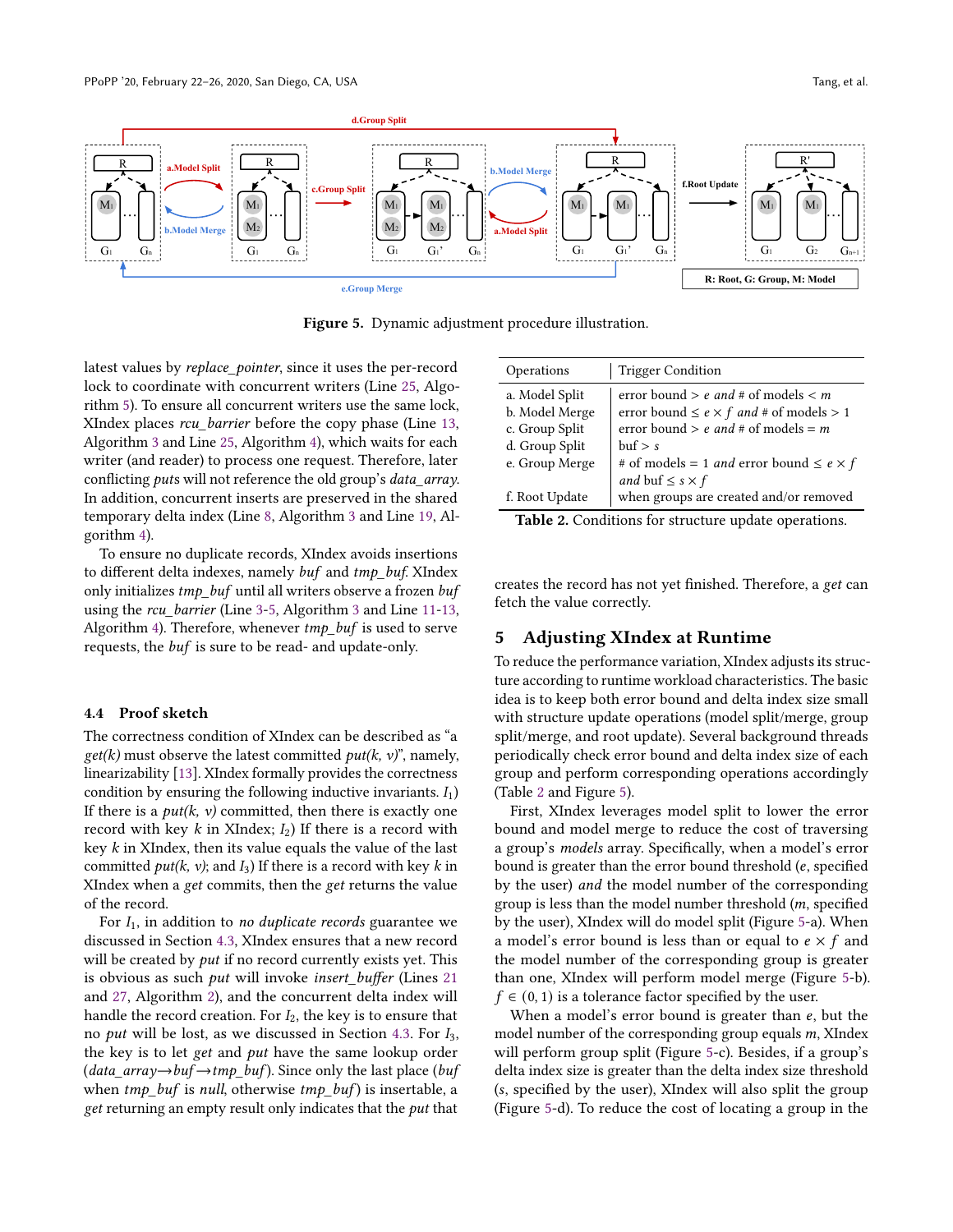root, XIndex performs group merge (Figure [5-](#page-7-3)e) when the following conditions hold  $-$  for two neighboring groups, 1) they both only have one model and the model's error bounds are less than or equal to  $e \times f$ ; and 2) their delta index sizes are both less than or equal to  $s \times f$ .

XIndex periodically updates the root to reduce the access cost. Specifically, XIndex first checks all groups and perform model split/merge and group split/merge accordingly. If there is any group created or removed, XIndex then performs root update (Figure [5-](#page-7-3)f). During root update, if the average error bound is greater than  $e$ , XIndex will increase the number of 2nd stage models of root's 2-stage RMI<sup>[5](#page-8-2)</sup>. If the average error bound is less than or equal to  $e \times f$ , XIndex reduces models.

# <span id="page-8-0"></span>6 Optimization

Scalable delta index. In the basic version, XIndex uses stx::Btree protected by a global read-write lock as its delta index. This limits the scalability when concurrent writers insert records to the same group. One possible solution is directly using Masstree as the delta index. However, Masstree provides unnecessary functionalities such as supporting variable length, multi-column values, and epoch-based memory reclamation. Thus, we implement a scalable delta index with a simplified design — each index node has a version to ensure that a get request can always fetch consistent content of the node and a lock to protect node update and split.

Sequential insertion. Sequential insertion is a common pattern in real-world workloads, such as periodically checkpointing. For such cases, the user can provide hints to XIndex so that XIndex can pre-allocate space to allow appending records directly to data\_array and conditionally retrain models. Specifically, each group maintains an additional capacity field and a per-group lock. Only when XIndex detects the sequential insertion pattern, will it use the lock to coordinate concurrent sequential insertions. Otherwise, the lock is not used, so the scalability of XIndex is intact. Since many sequential insertion workloads have relatively static data distribution, XIndex only retrains models when the current model cannot generalize to newly appended data, namely, when the error bound exceeds the threshold.

#### <span id="page-8-1"></span>7 Evaluation

We evaluate XIndex with complex workloads as well as micro-benchmarks of different characteristics and compare it against state-of-the-art systems.

Benchmarks. We develop a TPC-C (KV) benchmark by implementing TPC-C benchmark with only get and put operations, which is the same as [\[20\]](#page-12-10). We assign 8 distinct warehouses to each thread as their local warehouses for evaluation. Since XIndex does not support transactions, in order to avoid the impact of transaction abortions due to conflicts, we eliminate the conflicts by manipulating each thread to

<span id="page-8-3"></span>

| Name      | Description                                                                                                                                                                          |
|-----------|--------------------------------------------------------------------------------------------------------------------------------------------------------------------------------------|
| linear    | Linear dataset with added noises<br>normal Normal distribution ( $\mu = 0$ , $\sigma = 1$ ), scaled to [0, 1×<br>$10^{12}]$                                                          |
| lognormal |                                                                                                                                                                                      |
| osm       | Lognormal distribution ( $\mu = 0$ , $\sigma = 2$ ), scaled to<br>[0, 1 × 10 <sup>12</sup> ]<br>Longitude values of OpenStreetMap locations<br>scaled to [0, 3.6 × 10 <sup>9</sup> ] |

Table 3. Datasets. For the linear dataset, we first generate keys  $\{i \times A \mid i = 1, 2, \dots\}$ , then add a uniform random bias ranging in  $[-A/2, A/2]$  for each key, where  $A = 1 \times$  $10^{14}/data$ set size. All keys are integers.

execute remote transactions on one of their own local warehouses. TPC-C (KV) benchmark can evaluate index systems under data and query distribution of real-world database workload while not requiring transaction support. YCSB includes six representative workloads (A-F) with different access patterns: update heavy (A), read mostly (B), readonly (C), read latest (D), short ranges (E) and, read-modifywrite (F). For YCSB, besides its default data distribution, we also evaluate with a real-world dataset OpenStreetMap [\[6\]](#page-12-14). For microbenchmarks, we evaluate the performance under workloads with fixed read-write ratios (Section [7.2\)](#page-9-0), under dynamic workloads (Section [7.3\)](#page-10-1). We also analyze different factors that affect the performance in Section [7.4.](#page-10-2) All datasets used are listed in Table [3.](#page-8-3) The default dataset size is 200M unless otherwise noted, and each record has 8 bytes key and 8 bytes value by default.

Counterparts. stx::Btree [\[1\]](#page-11-0) is an efficient, but threadunsafe B-tree implementation. Masstree [\[20\]](#page-12-10) is a concurrent index structure that hybrids B-tree and Trie. When the key size is 8 bytes, Masstree can be regarded as a scalable concurrent B-tree. Wormhole [\[24\]](#page-12-11) is a concurrent hybrid index structure that replaces B-tree's inner nodes with a hashtable encoded Trie. The learned index [\[15\]](#page-12-0) is the original learned index. "learned+Δ" is the learned index attached with a Masstree as delta index, which buffers all writes.

Configuration & Testbed. We implement XIndex in C++, and configure 1 out 12 threads as dedicated background threads. Background thread(s) sleeps one second after it has checked all groups and root to perform compaction and structure update accordingly. Throughout all experiments, the error bound threshold  $(e)$  is 32, the delta index size threshold (s) is 256, the tolerance factor (*f*) is  $\frac{1}{4}$ , and the model number threshold  $(m)$  is 4. For the learned index, we test different configurations and pick the best one  $-250k$  models in the 2nd stage. $6$  For "learned+ $\Delta$ ", we use the same background threads as XIndex for compaction. For stx::Btree, Masstree, and Wormhole, we directly run their source code with the

<span id="page-8-2"></span><sup>5</sup>The number of models stops increasing when it reaches a given limit.

<span id="page-8-4"></span><sup>6</sup>The candidates' model number ranges from 50k to 500k (step is 50k).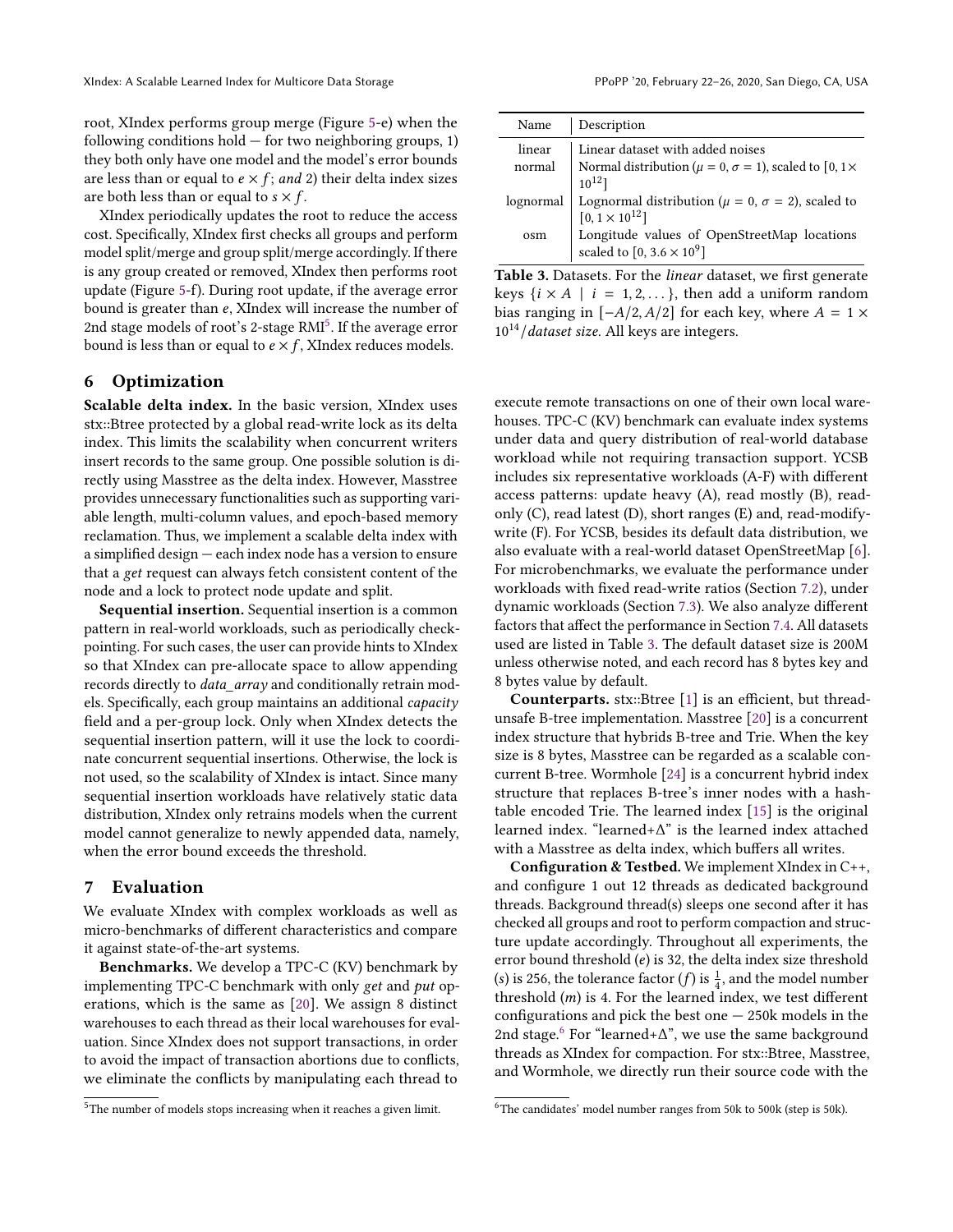

Figure 6. TPC-C (KV) throughput.

<span id="page-9-1"></span>0.5 1 1.5 2 2.5 3

Throughput (10

6 ops/s)

<span id="page-9-2"></span>

Figure 9. Read-write throughput and read latency with the normal dataset. T indicates the number of threads.

default setting. For each experiment, we first warmup all the systems and present steady-state results. The experiments run on a server with two Intel Xeon E5-2650 v4 CPUs, and each CPU has 12 cores. The hyperthreading is disabled during evaluation.

## 7.1 Performance Overview

TPC-C (KV). Figure [6](#page-9-1) shows the performance comparison with different numbers of threads. Wormhole is excluded because the Wormhole implementation we use does not support multiple tables, while TPC-C (KV) requires them. XIndex outperforms Masstree by up to 67% with 24 threads. First, the data generated in TPC-C (KV) are multidimensional linear mappings. Therefore, the learned models can obtain a good approximation. Second, 63% of the write operations update existing records. Thus they can be efficiently executed in-place. Lastly, 34% of the write operations perform sequential insertion, which can be improved by the optimization (Section [6\)](#page-8-0).

YCSB. We use both the default data distribution as well as the osm dataset, and 24 threads for the experiment. As shown in Figure [7,](#page-9-1) for workload A, B, E, and F, XIndex demonstrates superior performance advantage. This is because these workloads are read- and update-intensive. For workload C, which is read-only, XIndex is worse than "learned+Δ" by 19% because XIndex has model computation cost both in the root



Figure 8. Read-write throughput.

Number of Threads

<span id="page-9-3"></span>

Figure 10. 24-thread read throughput in skewed query distribution.

and groups. For workload D, XIndex performance is worse than the other systems by up to 30%. The reason is that workload D tends to read recently inserted records that might not have been compacted, which brings overheads for read operations. With the osm dataset, the results are similar. However, because of the complex real-world data distribution, the advantage of XIndex is reduced.

# <span id="page-9-0"></span>7.2 Performance with writes

To further evaluate the performance of writes, we configure workloads with different read-write ratios. The ratio among different type of writes are constant (1:1:2 for insert, remove, and update) to keep the dataset size stable.

Scalability. Figure [8](#page-9-1) shows the scalability with 10% writes using the normal dataset. Overall, XIndex achieves the best performance among all systems. With 24 threads, XIndex scales to 17.6× of its single-thread performance, which is 30% higher than Wormhole. "learned+Δ" has the worst performance because of its inefficient compaction, which severely degrades the read performance.

Varying write ratios. Figure [9](#page-9-2) shows both throughput and latency with different write ratios with a single thread and 24 threads. XIndex has the best performance for all the listed write ratios, though the advantage tends to diminish with larger write ratios. For latency, XIndex achieves the lowest latency as most requests (80%) can be served without accessing delta indexes.



Masstree **I** 

30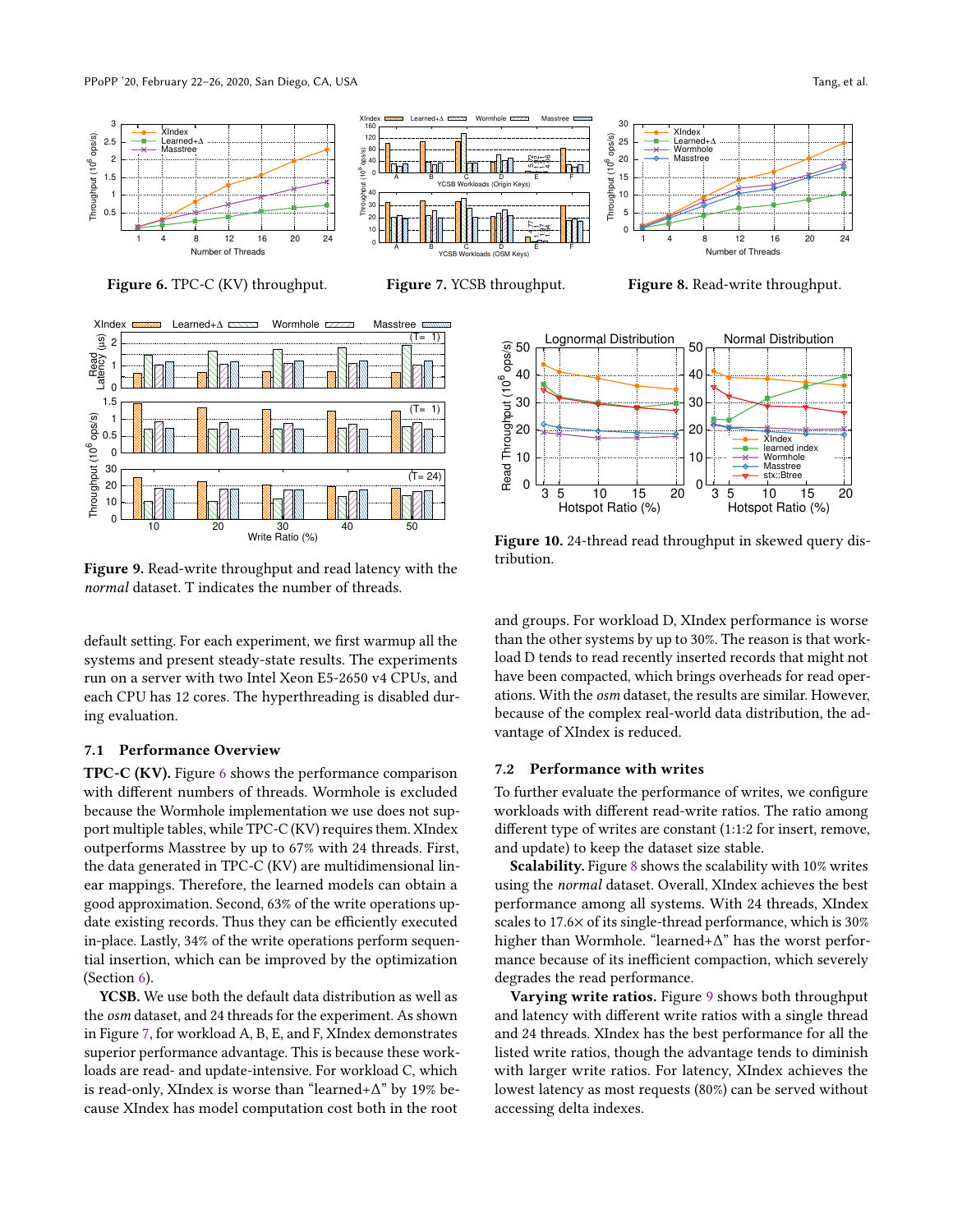<span id="page-10-3"></span>

Figure 11. Read-write throughput and group split/merge frequency under dynamic workload.

#### <span id="page-10-1"></span>7.3 Performance of dynamic workload

Query distribution. For dynamic workload, we first evaluate the performance when the query distribution is nonuniform. To control the skewness, we make the workload's 90% queries access hotspot of different sizes (the hotspot ratio). All hotspots are ranges that start from the same key but end differently. The smaller the hotspot is, the more skewed the query distribution is. Figure [10](#page-9-3) shows the throughput with different skewness levels under the *normal* and *lognor*mal datasets. All systems except for the learned index see a performance improvement when the skewness level rises since the skewed query distribution brings a more friendly memory access locality. However, due to the learned index's large error bound in the hotspot, the learned index can perform even worse than stx::Btree and Wormhole. For the lognormal dataset, when the hotspot ratio decreases under 5%, the increase of hot models' error bounds slows down, thus we can observe a slight performance improvement of the learned index due to improved locality.

Data distribution. We then evaluate XIndex under the workload, whose data distribution and read-write ratio will be dynamically changed at runtime. As a baseline, we also run XIndex without background group split and merge. Figure [11](#page-10-3) shows the throughput and the number of XIndex's group split/merge under this workload using one worker thread and one background thread.

Both XIndex and baseline are initialized with 50M normal dataset, and the initial read-write ratio is 90:10. In the beginning, they have similar performance. At the 20th second, the write ratio becomes 100% (half inserts and half removes), and we remove all existing keys and insert new keys with 50M linear dataset. From this point, both throughput of XIndex and baseline begin to degrade due to the increase of write ratio and the dramatical changes of data distribution. While for XIndex, background threads begin to do group split to reduce the error of the group and delta index size, so we can see the throughput starts to increase at the 30th second.

At the 120th second, XIndex finishes dataset shifting, and at the 170th second, baseline ends shifting. Afterwards, the

<span id="page-10-4"></span>

Figure 12. Read-write throughput of various value of various dataset sizes. sizes. Figure 13. Read throughput

read-write ratio is 90:10, and keys follow the linear distribution. XIndex's background thread detects that both the delta index size and the error bound of groups are small after the shifting, so it invokes lots of group merge operations to reduce the number of groups. Overall, XIndex shows up to 140% performance improvement during and after the change of workload.

## <span id="page-10-2"></span>7.4 Other factors

Value size. We evalute the performance of XIndex with different value sizes under the normal dataset with 24 threads. The read-write ratio is 90:10, and the value contains 8-128 random generated bytes. The result is shown in Figure [12.](#page-10-4) With the increase of value size, the performance of all systems is reduced due to the large memory consumption. Nevertheless, XIndex has the largest performance drop. This is because the overhead of data copying during compaction (128B's overhead is 13.5× larger than 8B's).

Dataset size. Figure [13](#page-10-4) shows the performance of XIndex with different dataset sizes under the *lognormal* dataset using 24 threads. As dataset size increases, both the learned index and XIndex show a large performance advantage over other systems. However, the performance of the learned index degrades significantly because its error grows as the size increases. In contrast, XIndex adjusts its structure to maintain small model error bounds. Therefore, for large dataset sizes, XIndex can achieve similar performance with the learned index.

## <span id="page-10-0"></span>8 Discussion

Inline values v.s. separated values. XIndex contiguously stores keys and values in data\_array (inline values). Another popular approach [\[19,](#page-12-15) [22\]](#page-12-16) is to store values in separate storage and only the pointers along with keys (separated values). For small values, our approach has an advantage in reducing DRAM accesses, since both the key and value can reside in one cache line. For large values, separating value can reduce compaction cost, since only pointers will be copied. However, both approaches require Two-Phase Compaction as the record's metadata, such as removed and lock, should be inline and might be changed during compaction. As separating the metadata may incur high compaction cost, since it needs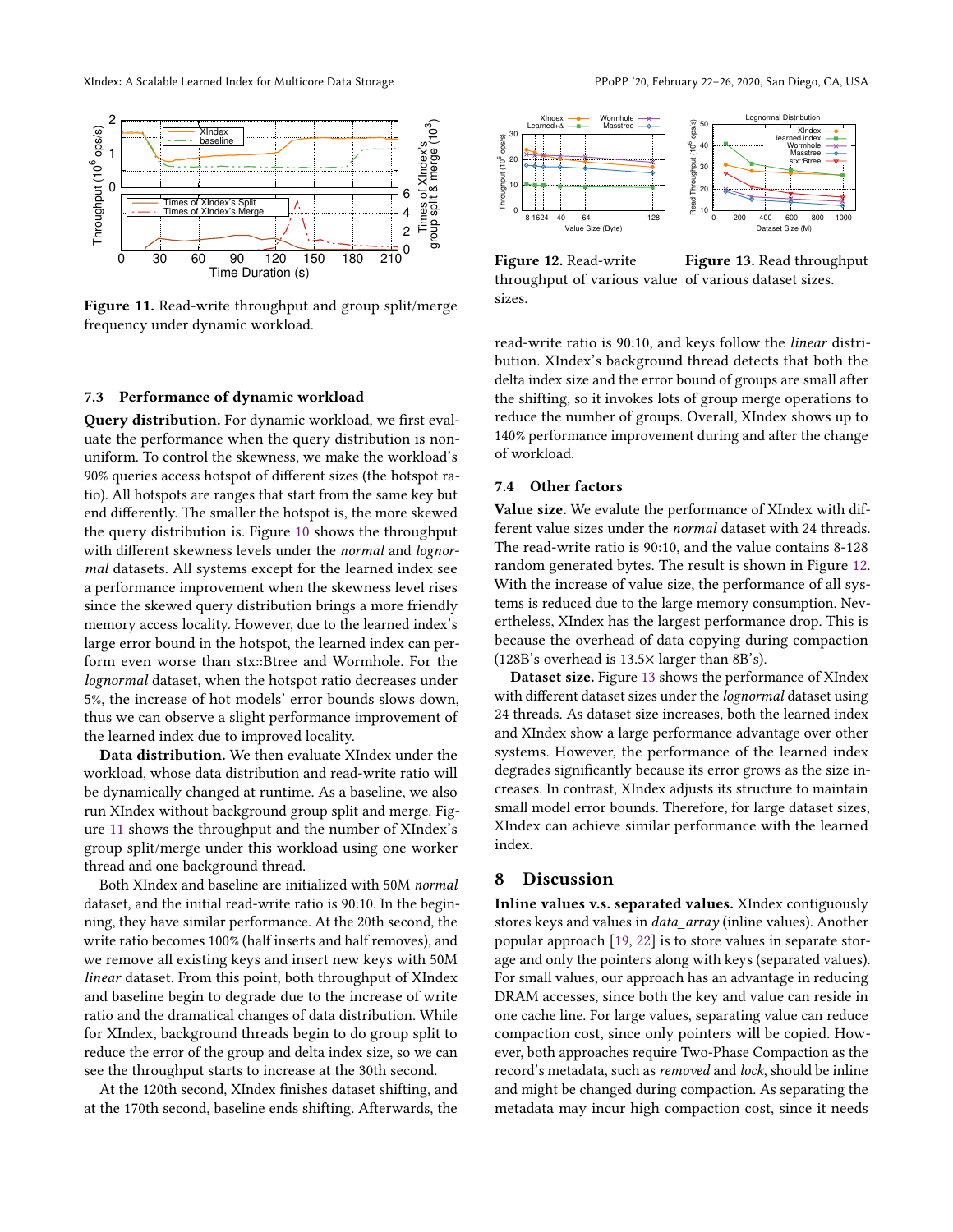additional memory accesses for each record to check if the value has been logically removed.

Limitations. First, when the dataset is small, other index structures (e.g., stx::Btree) can outperform XIndex for the model computation cost and the cost to traverse the two-layer structure. Second, with long keys, the overhead of model training and inference will increase significantly, which can affect the efficiency of XIndex. For 64-byte keys, there can be up to 50% performance degradation compared with 8-byte keys. We leave the design of a more flexible structure for variable-scale workloads and reducing the cost of long keys as future work.

# <span id="page-11-1"></span>9 Related Works

There have been works that extend or build systems upon the learned index. Many works extend the learned index to support writes. ALEX [\[9\]](#page-12-1) achieves this by reserving slots in a sorted array for inserting new data. It allocates a new array and retrains the model synchronously when there are not enough reserved slots. AIDEL [\[18\]](#page-12-2) handles insertions by attaching a sorted list for each record in the sorted array. When the list is too long, it copies the data into a new sorted array and retrains the model synchronously. Both data structures are not designed for concurrent scenarios and operations are blocked during rearranging data and retraining models. PGM-index [\[11\]](#page-12-17) extends the learned index to optimize the structure with respect to given space-time trade-offs. It recursively constructs the index structure and provides an optimal number of linear models. Comparing with PGM-index, XIndex adjusts its structure at runtime, does not assume an already known query distribution. SageDB [\[14\]](#page-12-18) is a database that proposes to leverage the learned index for data indexing as well as for speeding up sorting and join. FITing-Tree [\[12\]](#page-12-19) indexes data with a hybrid of B-tree and piece-wise linear function, making it a variant of the learned index. It supports insertions and provides strict error guarantees. Comparing with FITing-Tree, XIndex is a fully-fledged concurrent index structure and adapts its structure to both data and query distribution at runtime.

Classic concurrency techniques have long been used in concurrent data structures. Masstree [\[20\]](#page-12-10) is a trie-like concatenation of B-trees and uses fine-grained locking and optimistic concurrency control to achieve high performance under multi-core scenarios. It carefully crafts its protocol to improve efficiency for reader-writer coordination. Wormhole [\[24\]](#page-12-11) is a variant of B-tree that replaces B-tree's inner nodes with a hash-table encoded Trie. It uses per-node readwrite locks to coordinate accesses to leaf nodes and uses a combination of locking and the RCU mechanism to perform internal node updates. Bonsai tree [\[5\]](#page-12-20) is a concurrent balanced tree. It allows reads to proceed without locks in parallel with writes by using RCU mechanism, though a single write lock is still required to coordinate writes. HOT [\[2\]](#page-11-3)

is a trie-based index structure which aiming to reduce the height of the trie. It uses per-node locks to coordinate writes and uses copy-on-write (COW) to allow reads to proceed with no synchronization overhead. The Bw-Tree [\[8,](#page-12-21) [17\]](#page-12-22) is a completely lock-free B-tree and achieves its lock-freedom via COW and compare-and-swap (CAS) techniques. Building upon existing works, XIndex leverages fine-grained locking and optimistic concurrency control to coordinate to individual records and uses the RCU mechanism to eliminate interference with queries and writes due to background compaction and structures updates.

Dynamic data and query distributions are common in real-world workloads. While XIndex strikes to reduce performance variation between records, many works distinguish hot and cold data and further optimize the performance for hot data. Hybrid index structure [\[25\]](#page-12-6) uses different storage schemes for hot keys and cold keys. Storage systems such as H-Store [\[7\]](#page-12-3), COLT [\[23\]](#page-12-23) are designed to detect the hotness and manage data accordingly in a self-tuning process.

# <span id="page-11-2"></span>10 Conclusion

In this paper, we introduced XIndex, a concurrent and flexible index structure based on the learned index. XIndex achieves high performance on the multicore platform via a combination of the innovative Two-Phase Compaction and a number of classical concurrency techniques. Furthermore, it can dynamically adjust its structure according to the runtime workloads to maintain competitive performance. Extensive evaluations demonstrate that XIndex can have a performance advantage by up to 3.2× and 4.4×, compared with Masstree and Wormhole, respectively. XIndex is publicly available at <https://ipads.se.sjtu.edu.cn:1312/opensource/xindex.git>.

# Acknowledgments

We thank the authors of [\[15\]](#page-12-0), Jinyang Li, Yueying Li, and the anonymous reviewers for their constructive feedback and suggestions. This work is supported in part by the National Natural Science Foundation of China (No. 61902242, 61925206), the HighTech Support Program from Shanghai Committee of Science and Technology (No. 19511121100), and a grant from Huawei Technologies. Zhaoguo Wang [\(zhaoguowang@sjtu.edu.cn\)](mailto:zhaoguowang@sjtu.edu.cn) is the corresponding author.

# References

- <span id="page-11-0"></span>[1] Timo Bingmann. 2008. STX B+ Tree C++ Template Classes. [http:](http://panthema.net/2007/stx-btree) [//panthema.net/2007/stx-btree](http://panthema.net/2007/stx-btree)
- <span id="page-11-3"></span>[2] Robert Binna, Eva Zangerle, Martin Pichl, Günther Specht, and Viktor Leis. 2018. HOT: A Height Optimized Trie Index for Main-Memory Database Systems. In Proceedings of the 2018 International Conference on Management of Data (Houston, TX, USA) (SIGMOD '18). Association for Computing Machinery, New York, NY, USA, 521–534. [https://doi.](https://doi.org/10.1145/3183713.3196896) [org/10.1145/3183713.3196896](https://doi.org/10.1145/3183713.3196896)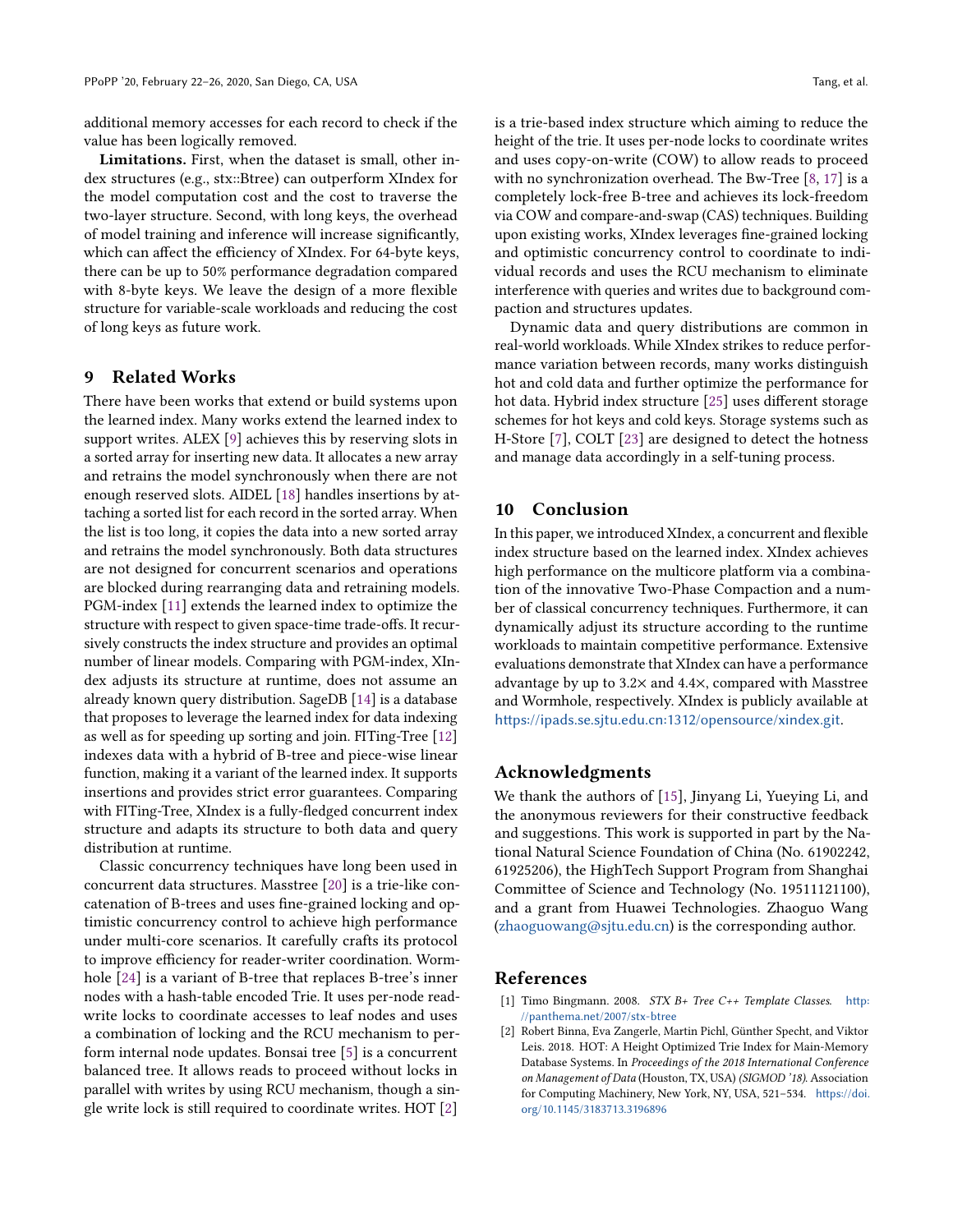- <span id="page-12-8"></span>[3] Nathan G. Bronson, Jared Casper, Hassan Chafi, and Kunle Olukotun. 2010. A Practical Concurrent Binary Search Tree. In Proceedings of the 15th ACM SIGPLAN Symposium on Principles and Practice of Parallel Programming (Bangalore, India) (PPoPP '10). Association for Computing Machinery, New York, NY, USA, 257–268. <https://doi.org/10.1145/1693453.1693488>
- <span id="page-12-9"></span>[4] Sang K. Cha, Sangyong Hwang, Kihong Kim, and Keunjoo Kwon. 2001. Cache-Conscious Concurrency Control of Main-Memory Indexes on Shared-Memory Multiprocessor Systems. In Proceedings of the 27th International Conference on Very Large Data Bases (VLDB '01). Morgan Kaufmann Publishers Inc., San Francisco, CA, USA, 181–190.
- <span id="page-12-20"></span>[5] Austin T. Clements, M. Frans Kaashoek, and Nickolai Zeldovich. 2012. Scalable Address Spaces Using RCU Balanced Trees. In Proceedings of the Seventeenth International Conference on Architectural Support for Programming Languages and Operating Systems (London, England, UK) (ASPLOS XVII). Association for Computing Machinery, New York, NY, USA, 199–210. <https://doi.org/10.1145/2150976.2150998>
- <span id="page-12-14"></span>[6] OpenStreetMap contributors. 2019. OpenStreetMap. [https://aws.](https://aws.amazon.com/public-datasets/osm) [amazon.com/public-datasets/osm](https://aws.amazon.com/public-datasets/osm) Accessed: 2019-4-24.
- <span id="page-12-3"></span>[7] Justin DeBrabant, Andrew Pavlo, Stephen Tu, Michael Stonebraker, and Stan Zdonik. 2013. Anti-Caching: A New Approach to Database Management System Architecture. Proc. VLDB Endow. 6, 14 (sep 2013), 1942–1953. <https://doi.org/10.14778/2556549.2556575>
- <span id="page-12-21"></span>[8] Cristian Diaconu, Craig Freedman, Erik Ismert, Per-Ake Larson, Pravin Mittal, Ryan Stonecipher, Nitin Verma, and Mike Zwilling. 2013. Hekaton: SQL Server's Memory-Optimized OLTP Engine. In Proceedings of the 2013 ACM SIGMOD International Conference on Management of Data (New York, New York, USA) (SIGMOD '13). Association for Computing Machinery, New York, NY, USA, 1243–1254. <https://doi.org/10.1145/2463676.2463710>
- <span id="page-12-1"></span>[9] Jialin Ding, Umar Farooq Minhas, Jia Yu, Chi Wang, Jaeyoung Do, Yinan Li, Hantian Zhang, Badrish Chandramouli, Johannes Gehrke, Donald Kossmann, David Lomet, and Tim Kraska. 2020. ALEX: An Updatable Adaptive Learned Index. In Proceedings of the 2020 ACM SIGMOD International Conference on Management of Data (Portland, OR, USA) (SIGMOD '20). Association for Computing Machinery, New York, NY, USA, 969–984. <https://doi.org/10.1145/3318464.3389711>
- <span id="page-12-4"></span>[10] Ahmed Eldawy, Justin Levandoski, and Per-Åke Larson. 2014. Trekking through Siberia: Managing Cold Data in a Memory-Optimized Database. Proc. VLDB Endow. 7, 11 (jul 2014), 931–942. [https://doi.org/10.](https://doi.org/10.14778/2732967.2732968) [14778/2732967.2732968](https://doi.org/10.14778/2732967.2732968)
- <span id="page-12-17"></span>[11] Paolo Ferragina and Giorgio Vinciguerra. 2020. The PGM-Index: A Fully-Dynamic Compressed Learned Index with Provable Worst-Case Bounds. Proc. VLDB Endow. 13, 8 (apr 2020), 1162–1175. [https://doi.](https://doi.org/10.14778/3389133.3389135) [org/10.14778/3389133.3389135](https://doi.org/10.14778/3389133.3389135)
- <span id="page-12-19"></span>[12] Alex Galakatos, Michael Markovitch, Carsten Binnig, Rodrigo Fonseca, and Tim Kraska. 2019. FITing-Tree: A Data-Aware Index Structure. In Proceedings of the 2019 International Conference on Management of Data (Amsterdam, Netherlands) (SIGMOD '19). Association for Computing Machinery, New York, NY, USA, 1189–1206. [https://doi.org/10.1145/](https://doi.org/10.1145/3299869.3319860) [3299869.3319860](https://doi.org/10.1145/3299869.3319860)
- <span id="page-12-13"></span>[13] Maurice P. Herlihy and Jeannette M. Wing. 1990. Linearizability: A Correctness Condition for Concurrent Objects. 12, 3 (jul 1990), 463–492. <https://doi.org/10.1145/78969.78972>
- <span id="page-12-18"></span>[14] Tim Kraska, Mohammad Alizadeh, Alex Beutel, Ed H. Chi, Ani Kristo, Guillaume Leclerc, Samuel Madden, Hongzi Mao, and Vikram Nathan. 2019. SageDB: A Learned Database System. In Proceedings of the 9th Biennial Conference on Innovative Data Systems Research (Asilomar, CA, USA) (CIDR '19). [http://cidrdb.org/cidr2019/papers/p117-kraska](http://cidrdb.org/cidr2019/papers/p117-kraska-cidr19.pdf)[cidr19.pdf](http://cidrdb.org/cidr2019/papers/p117-kraska-cidr19.pdf)
- <span id="page-12-0"></span>[15] Tim Kraska, Alex Beutel, Ed H. Chi, Jeffrey Dean, and Neoklis Polyzotis. 2018. The Case for Learned Index Structures. In Proceedings of the 2018 International Conference on Management of Data (Houston, TX, USA) (SIGMOD '18). Association for Computing Machinery, New York, NY,

#### USA, 489–504. <https://doi.org/10.1145/3183713.3196909>

- <span id="page-12-5"></span>[16] Justin J. Levandoski, Per-Åke Larson, and Radu Stoica. 2013. Identifying hot and cold data in main-memory databases. In Proceedings of the 29th IEEE International Conference on Data Engineering (Brisbane, Australia) (ICDE '13), Christian S. Jensen, Christopher M. Jermaine, and Xiaofang Zhou (Eds.). IEEE Computer Society, 26–37. <https://doi.org/10.1109/ICDE.2013.6544811>
- <span id="page-12-22"></span>[17] Justin J. Levandoski, David B. Lomet, and Sudipta Sengupta. 2013. The Bw-Tree: A B-tree for new hardware platforms. In Proceedings of the 29th IEEE International Conference on Data Engineering (Brisbane, Australia) (ICDE '13), Christian S. Jensen, Christopher M. Jermaine, and Xiaofang Zhou (Eds.). IEEE Computer Society, 302–313. [https:](https://doi.org/10.1109/ICDE.2013.6544834) [//doi.org/10.1109/ICDE.2013.6544834](https://doi.org/10.1109/ICDE.2013.6544834)
- <span id="page-12-2"></span>[18] Pengfei Li, Yu Hua, Pengfei Zuo, and Jingnan Jia. 2019. A Scalable Learned Index Scheme in Storage Systems. CoRR (2019). arXiv:1905.06256
- <span id="page-12-15"></span>[19] Lanyue Lu, Thanumalayan Sankaranarayana Pillai, Hariharan Gopalakrishnan, Andrea C. Arpaci-Dusseau, and Remzi H. Arpaci-Dusseau. 2017. WiscKey: Separating Keys from Values in SSD-Conscious Storage. ACM Trans. Storage 13, 1, Article 5 (mar 2017), 28 pages. <https://doi.org/10.1145/3033273>
- <span id="page-12-10"></span>[20] Yandong Mao, Eddie Kohler, and Robert Tappan Morris. 2012. Cache Craftiness for Fast Multicore Key-Value Storage. In Proceedings of the 7th ACM European Conference on Computer Systems (Bern, Switzerland) (EuroSys '12). Association for Computing Machinery, New York, NY, USA, 183–196. <https://doi.org/10.1145/2168836.2168855>
- <span id="page-12-7"></span>[21] Paul E. McKenney and John D. Slingwine. 1998. Read-Copy Update: Using Execution History to Solve Concurrency Problems. In Parallel and Distributed Computing and Systems. Las Vegas, NV, 509–518.
- <span id="page-12-16"></span>[22] Chris Nyberg, Tom Barclay, Zarka Cvetanovic, Jim Gray, and Dave Lomet. 1994. AlphaSort: A RISC Machine Sort. In Proceedings of the 1994 ACM SIGMOD International Conference on Management of Data (Minneapolis, Minnesota, USA) (SIGMOD '94). Association for Computing Machinery, New York, NY, USA, 233–242. [https://doi.org/10.](https://doi.org/10.1145/191839.191884) [1145/191839.191884](https://doi.org/10.1145/191839.191884)
- <span id="page-12-23"></span>[23] Karl Schnaitter, Serge Abiteboul, Tova Milo, and Neoklis Polyzotis. 2007. On-Line Index Selection for Shifting Workloads. In Proceedings of the 23rd International Conference on Data Engineering Workshops (Istanbul, Turkey) (ICDE '07). IEEE Computer Society, 459–468. [https:](https://doi.org/10.1109/ICDEW.2007.4401029) [//doi.org/10.1109/ICDEW.2007.4401029](https://doi.org/10.1109/ICDEW.2007.4401029)
- <span id="page-12-11"></span>[24] Xingbo Wu, Fan Ni, and Song Jiang. 2019. Wormhole: A Fast Ordered Index for In-Memory Data Management. In Proceedings of the Fourteenth EuroSys Conference 2019 (Dresden, Germany) (EuroSys '19). Association for Computing Machinery, New York, NY, USA, Article 18, 16 pages. <https://doi.org/10.1145/3302424.3303955>
- <span id="page-12-6"></span>[25] Huanchen Zhang, David G. Andersen, Andrew Pavlo, Michael Kaminsky, Lin Ma, and Rui Shen. 2016. Reducing the Storage Overhead of Main-Memory OLTP Databases with Hybrid Indexes. In Proceedings of the 2016 International Conference on Management of Data (San Francisco, California, USA) (SIGMOD '16). Association for Computing Machinery, New York, NY, USA, 1567–1581. [https://doi.org/10.1145/](https://doi.org/10.1145/2882903.2915222) [2882903.2915222](https://doi.org/10.1145/2882903.2915222)

# <span id="page-12-12"></span>A Proof of Linearizability

We paraphrase the inductive invariants (I1, I2 and I3, Section [4.4\)](#page-7-1) into Lemma 1, 5 and 6, and the correctness condition (Section [4.4\)](#page-7-1) into Theorem 1. We show that Theorem 1 can be proved by Lemma 1, 5 and 6, and finally we prove the linearizability (Theorem 2) based on Theorem 1.

In the following proof, we do not discuss concurrent compaction and structure update as they are performed on a group exclusively in the implementation. We assume get\_group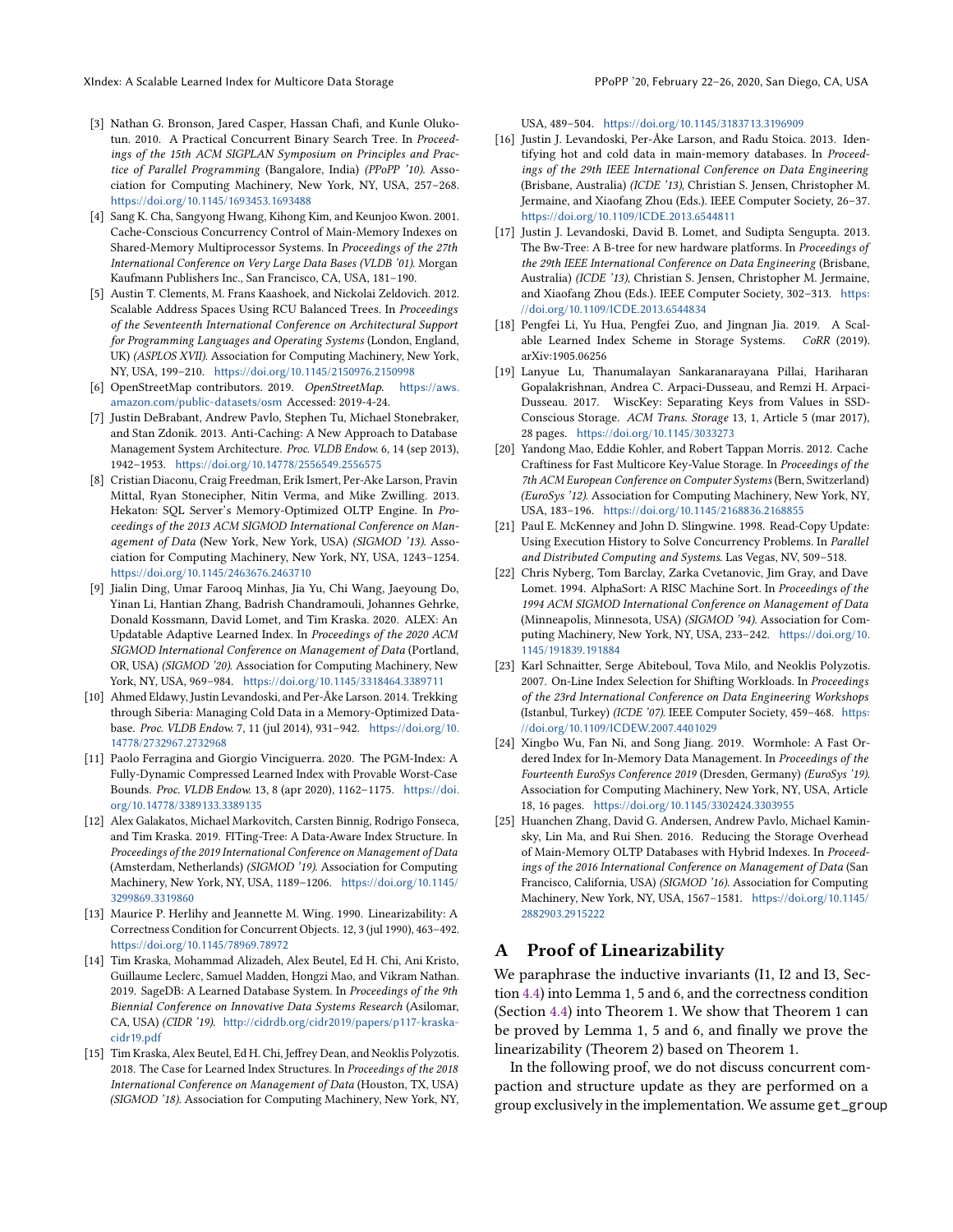always returns the correct group such that its pivot key is less than or equal to given key and with its next group's pivot key is greater than given key. Since remove can be treated as a special case of put (set removed flag instead of change value, Section [4\)](#page-6-0), we ignore it in the discussion. Since model split/merge and group merge can be seen as a simplified version of group split, we also omit them in the discussion.

Definition 1. (commit/linearization points) We say a put commits if, depending on the implementation states, put executes line 18, 21, 23 or 27 of Algorithm 2 (the linearization points). Specifically, when executing line 21, 23, 27, the linearization point is in between the invocation. For the vanilla (temporary) delta index implementation using a big lock, it is the point when the lock is aquired. put commits at.

- · line 18 when it updates a record in sorted array;
- · line 21 when it inserts/updates a record in delta index;
- · line 23 when it updates a record in frozen delta index; and.
- · line 27 when it inserts/updates a record in temporary delta index.

We say a get commits if, depending on the implementation states, get executes line 5, 8 or 10 of Algorithm 2 (the linearization points). Specifically, when executing line 10, 12, the linearization point is in between the invocation. For the vanilla (temporary) delta index implementation using a big lock, it is the point when the lock is aquired. get commits at.

- · line 5 when it reads a record in sorted array;
- · line 8 when it reads a record in delta index;
- · line 8 when it fails to read a record in delta index and temporary delta index is not initialized;
- · line 10 when it reads a record in temporary delta index; and.
- · line 10 when it fails to read a record in temporary delta index and temporary delta index is initialized.

For two operations a and b, we use  $a \ll b$  denote that a commits before b commits.

Definition 2. (conflicting operations) If operation a and b are invoked with the same key and one of them is put, then we say a and b are conflicting operations.

Definition 3. (phase transition) We say a compaction or group\_split is performing phase transition if line 12- 13, Algorithm 3 or line 10-12, 23-24, Algorithm 4 is being executed by a background thread.

It is obvious that, for given key, at most two groups are visible (returned by get\_group) to threads during compaction or group\_split performing phase transition. We term the group before phase transition as the old group and the created one as new group.

Definition 4. (record copy) A record copy in XIndex is a pair of key and value that.

- · is stored in either \*data\_array\*, \*buf\* or \*tmp\_buf\*; and.
- · the \*data\_array\*/\*buf\*/\*tmp\_buf\* can be accessed via the global root pointer and group pointers observed by an operation (i.e., returned by get\_group).

If a record copy contains key k, then we say it is a record copy of k.

Lemma 1. (I1) For any possible concurrent execution of XIndex, for any key k, if there is put committed on k, then there is exactly one record copy of k in XIndex.

## Proof of Lemma 1.

- · 1 If there is put committed on k, then there is at least one record copy of k in XIndex.
	- · 1.1 If there is no record copy of k in XIndex before put commits, then a new record copy of k will be created.
		- · 1.1.1 If there is no record copy of k in XIndex before put commits, then put commits at line 21 or line 27, Algorithm 2.
		- · 1.1.1.1 data\_array is un-insertable after initialization.

By the implementation of get\_position that returns empty when there is no record copy of k in \*data\_array\*.

- · 1.1.1.2 buf cannot be in-place updated.
- By the implementation of try\_update\_in\_buffer that fails when there is no record copy of k in the buffer.
- $\cdot$  1.1.1.3 Q.E.D.
- · 1.1.2 If put commits at line 21 or line 27, Algorithm 2, then a new record copy of k will be created. By the implementation of insert\_buffer that creates a new record copy of k when there is no record copy of k in the buffer.
- $\cdot$  1.1.3 Q.E.D.
- · 1.2 Other operation does not remove record copies. By OBVIOUS.
- $\cdot$  1.3 Q.E.D.
- · 2 If there is put committed on k, then there is at most one record copy of k in XIndex.
	- · 2.1 It suffices to prove that for any key k, 1) two record copies of k can not exist within one group; and 2) two record copies of k can not exist in two different groups.

By OBVIOUS.

- · 2.2 Two record copies of k can not exist within one group.
	- · 2.2.1 Two record copies of k can not exist in the different locations of a group.
		- · 2.2.1.1 CASE 1: Two record copies of k can't exist in *data\_array* and *buf* respectively.
			- · 2.2.1.1.1 Record copy in buf is created by insert\_buffer. By line 21 and 27, Algorithm 2; line 8, Algorithm 3; line 4, 18, Algorithm 4.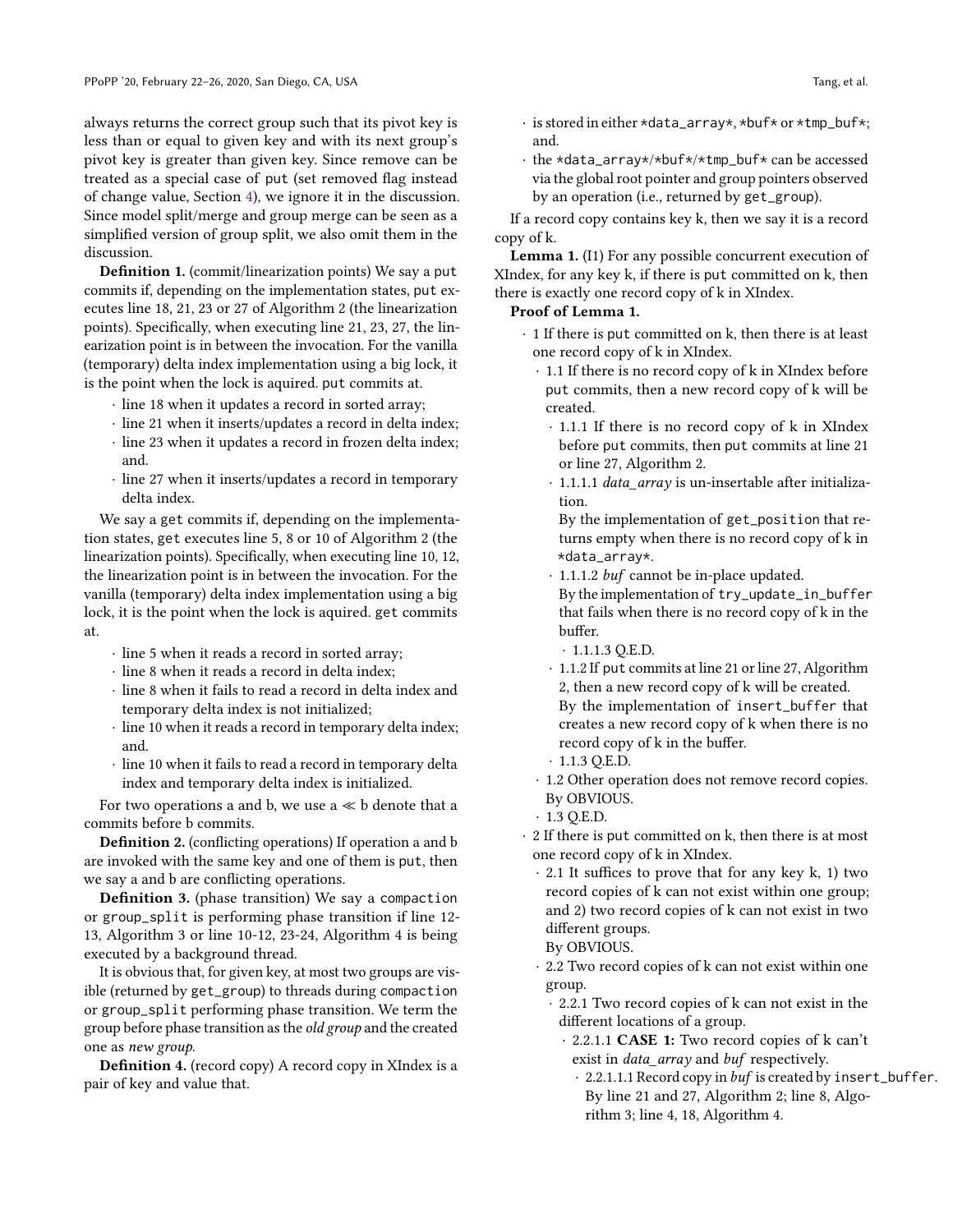- · 2.2.1.1.2 CASE 1: Record copy created by inserting to buf.
	- · 2.2.1.1.2.1 In case of 2.2.1.1.2, when put creates a record copy in buf, there are two record copy in data\_array and buf respectively when put commits.
	- $\cdot$  2.2.1.1.2.1.1 Record copy in *data array* is created before record copy in buf.
		- · 2.2.1.1.2.1.1.1 data\_array can't be inserted after initialization. By the implementation of data\_array that provides no insert interface.
		- · 2.2.1.1.2.1.1.2 Only after initializing a group, put can insert new records to buf. By the implementation that we first initialize buf of new group at line 8, Algorithm 3 and line 4, 18, Algorithm 4 before making group visible to threads at line 12-13, Algorithm 3 and line 10-12, 23-24, Agorithm 4.
		- · 2.2.1.1.2.1.1.3 Q.E.D.
	- · 2.2.1.1.2.1.2 Q.E.D.
	- · 2.2.1.1.2.2 If put creates a record copy in buf, there is no record copy in *data array* when put commits.
	- By Lemma 2.
	- · 2.2.1.1.2.3 2.2.1.1.2.1 and 2.2.1.1.2.2 contradicts.
	- By OBVIOUS.
	- · 2.2.1.1.2.4 Q.E.D.
- · 2.2.1.1.3 CASE 2: Record copy created by inserting to tmp\_buf\_of old note and later become the buf of new group.
	- · 2.2.1.1.3.1 In case of 2.2.1.1.3, when put creates a record copy in *tmp\_buf*, there are two record copy in data\_array/buf and tmp\_buf of the old group respectively when put commits.
		- · 2.2.1.1.3.1.1 Record copy in data\_array/buf of old group is created before record copy in buf.
			- · 2.2.1.1.3.1.1.1 The record copy in new group's data\_array is merged from old group's data\_array or buf.
			- By line 7, Algorithm 3; line 17, Algorithm 4.
			- $\cdot$  2.2.1.1.3.1.1.2 The old group's data\_array/buf is not insertable after old group's  $tmp$  buf is initialized.

By line 3-4, Algorithm 3; line 11-12, Algorithm 4.

 $2.2.1.1.3.1.1.3$  put inserts record copy in tmp\_buf after tmp\_buf is initialized. By OBVIOUS.

- · 2.2.1.1.3.1.1.4 Q.E.D.
- · 2.2.1.1.3.1.2 Q.E.D.
- · 2.2.1.1.3.2 If put creates a record copy in tmp\_buf, there is no record copy in data\_array or buf when put commits.
- By Lemma 3.

· 2.2.1.1.3.3 2.2.1.1.3.1 and 2.2.1.1.3.2 contradicts.

- By OBVIOUS.
- · 2.2.1.1.3.4 Q.E.D.
- · 2.2.1.1.4 Q.E.D.
- · 2.2.1.2 CASE 2: Two record copies of k can't exist in *data\_array* and *tmp\_buf* respectively.
	- · 2.2.1.2.1 Record copy in tmp\_buf is created by insert\_buffer.
	- By line 21 and 27, Algorithm 2; line 8, Algorithm 3; line 4, 18, Algorithm 4.
	- · 2.2.1.2.2 In case of 2.2.1.2, when put creates a record copy in tmp\_buf, there are two record copy in data\_array and tmp\_buf respectively when put commits.
		- · 2.2.1.2.2.1 Record copy in data\_array is created before record copy in tmp\_buf.
			- · 2.2.1.2.2.1.1 data\_array can't be inserted after initialization.
			- By the implementation of data\_array that provides no insert interface.
		- · 2.2.1.2.2.1.2 Only after initializing a group, put can insert new records to tmp\_buf. By the implementation that we always initialize  $tmp$  buf to a group that is already initialized (line 8, Algorithm 3 and line 18, Algorithm 4).
		- · 2.2.1.2.2.1.3 Q.E.D.
	- · 2.2.1.2.2.2 Q.E.D.
	- · 2.2.1.2.3 If put creates a record copy in tmp\_buf, there is no record copy in data\_array when put commits.
	- By Lemma 3.
	- · 2.2.1.2.4 2.2.1.2.2 and 2.2.1.2.3 contradicts. By OBVIOUS.
	- $\cdot$  2.2.1.2.5 Q.E.D.
- · 2.2.1.3 CASE 3: Two record copies of k can't exist in  $tmp\_buf$  and buf respectively.
	- · 2.2.1.3.1 Record copy in buf and tmp\_buf are created by insert\_buffer.

By line 21 and 27, Algorithm 2; line 8, Algorithm 3; line 4, 18, Algorithm 4.

- · 2.2.1.3.2 In case of 2.2.1.3, when put creates a record copy in tmp\_buf, there are two record copy in buf and tmp\_buf respectively when put commits.
- · 2.2.1.3.2.1 If there is only one record copy, then the record copy in buf can't be created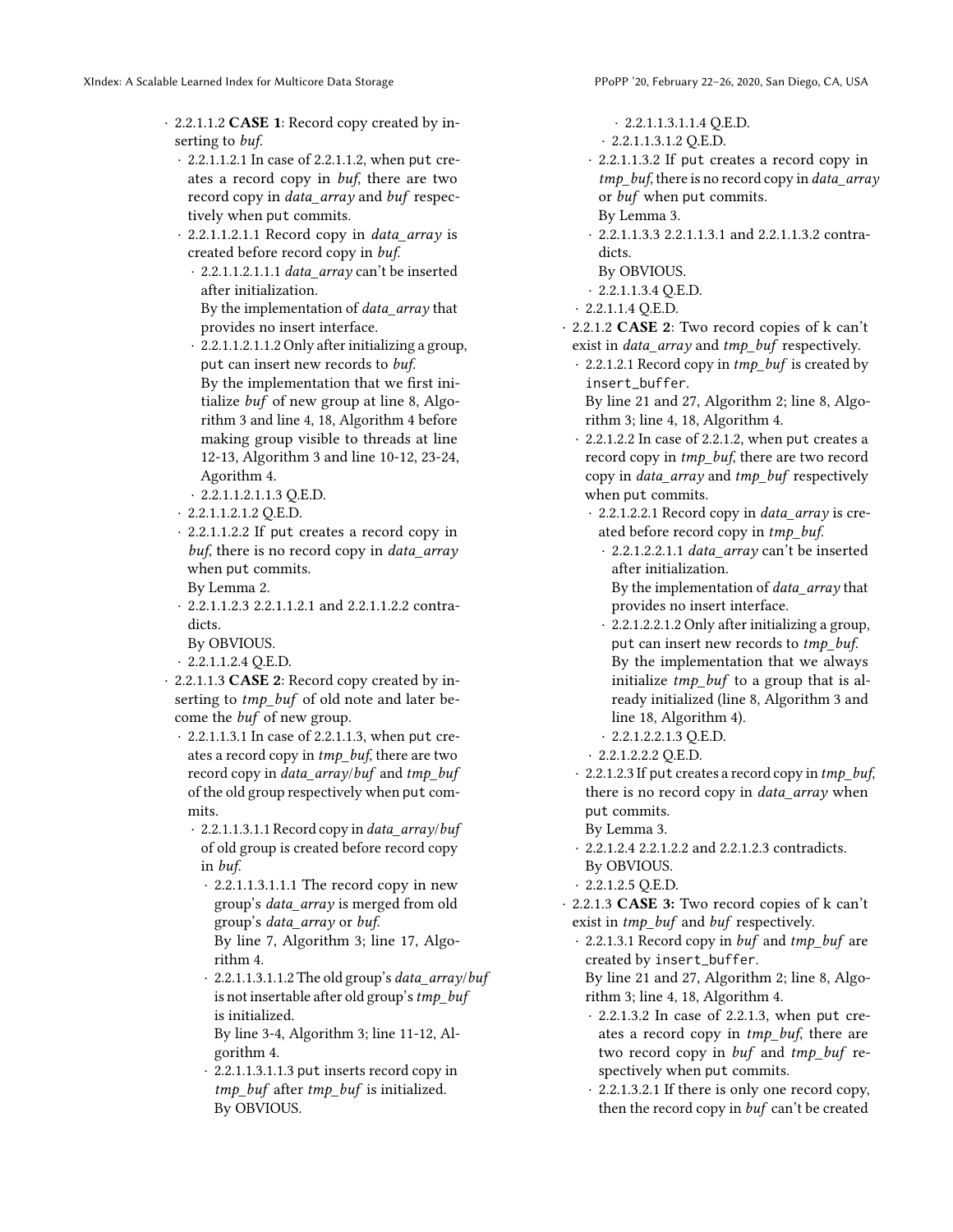after the put that created record copy in tmp\_buf commits

- $\cdot$  2.2.1.3.2.1.1 buf is not insertable after tmp\_buf is initialized.
- By line 3-5, Algorithm 3; line 10-11, 13, Algorithm 4.
- · 2.2.1.3.2.1.2 The put that created record copy in tmp\_buf commits after tmp\_buf is initialized.
- By OBVIOUS.
- · 2.2.1.3.2.1.3 Q.E.D.
- $\cdot$  2.2.1.3.2.2 Q.E.D.
- $\cdot$  2.2.1.3.3 If put creates a record copy in  $tmp\_buf$ , there is no record copy in *buf* when put commits.
	- By Lemma 3.
- · 2.2.1.3.4 2.2.1.3.2 and 2.2.1.3.3 contradicts. By OBVIOUS.
- $\cdot$  2.2.1.3.5 Q.E.D.
- $\cdot$  2.2.1.4 Q.E.D.
- · 2.2.2 Two record copies of k can not exist in the same location of a group.
	- · 2.2.2.1 CASE 1: two record copies of k can't both exist in data array
		- · 2.2.2.1.1 Two record copies of k with the same key can't exist within one data\_array when initialization.
			- · 2.2.2.1.1.1 data\_array is constructed using the record copies from data\_array and buf of another group.
			- By line 7, Algorithm 3; line 17, Algorithm 4.
			- · 2.2.2.1.1.2 two record copies of k can't exist in *data array* and *buf* of a group respectively.
			- By 2.2.1.
			- · 2.2.2.1.1.3 Q.E.D.
		- · 2.2.2.1.2 data\_array can't be inserted after initialization.

By that data\_array is implemented using fixedlength array.

- $\cdot$  2.2.2.1.3 Q.E.D.
- · 2.2.2.2 CASE 2: two record copies of k can't both exist in buf

By the property of delta index implementation that repeating call to insert\_buffer only updates previous record copy's value.

· 2.2.2.3 CASE 3: two record copies of k can't both exist in tmp\_buf

By the property of delta index implementation that repeating call to insert\_buffer only updates previous record copy's value.

- $\cdot$  2.2.2.4 Q.E.D.
- · 2.2.3 Q.E.D.
- · 2.3 Two record copies of k can not exist in two different groups.
	- · 2.3.1 It suffices to prove that, during phase transition, two record copies of k can't exist in the old group and the new group respectively.
	- · 2.3.1.1 Only during phase transition will there be two group visible (returned by get\_group) to threads.
	- By OBVIOUS.
	- · 2.3.1.2 Q.E.D.
	- · 2.3.2 During phase transition, two record copies of k can't exist in the old group and the new group respectively.
		- · 2.3.2.1 If two record copies of k exist in the old group and the new group respectively, they must be created during phase transition.
			- · 2.3.2.1.1 Before phase transition, there is one group contains k.
			- By OBVIOUS.
			- · 2.3.2.1.2 Two record copies of k can not exist within one group.
			- By 2.
			- · 2.3.2.1.3 Q.E.D.
		- · 2.3.2.2 If two record copies of k are created during phase transition, they are created by put.
			- · 2.3.2.2.1 Only background threads and put creates new record copies.
			- By OBVIOUS.
			- · 2.3.2.2.2 Background thread does not create new record copy during phase transition. By line 12-13, Algorithm 3; 10-12, 23-24, Algorithm 4.
			- · 2.3.2.2.3 Q.E.D.
		- · 2.3.2.3 put can not created two record copies of k in the old group and the new group during phase transition.
			- · 2.3.2.3.1 CASE 1: compaction's phase transition & group\_split's 2nd phase transition.
				- · 2.3.2.3.1.1 If put creates two record copies of k in the old group and the new group during phase transition, two record copies will exist in both groups.
					- · 2.3.2.3.1.1.1 All record copies are referenced in new group.
					- By line 7-8, Algorithm 3; 17-18, Algorithm 4.
					- · 2.3.2.3.1.1.2 Q.E.D.
				- · 2.3.2.3.1.2 Two record copies of k can not exist within one group.
				- By 2.2.
				- · 2.3.2.3.1.3 Q.E.D.
			- · 2.3.2.3.2 CASE 2: group\_split's 1st phase transition.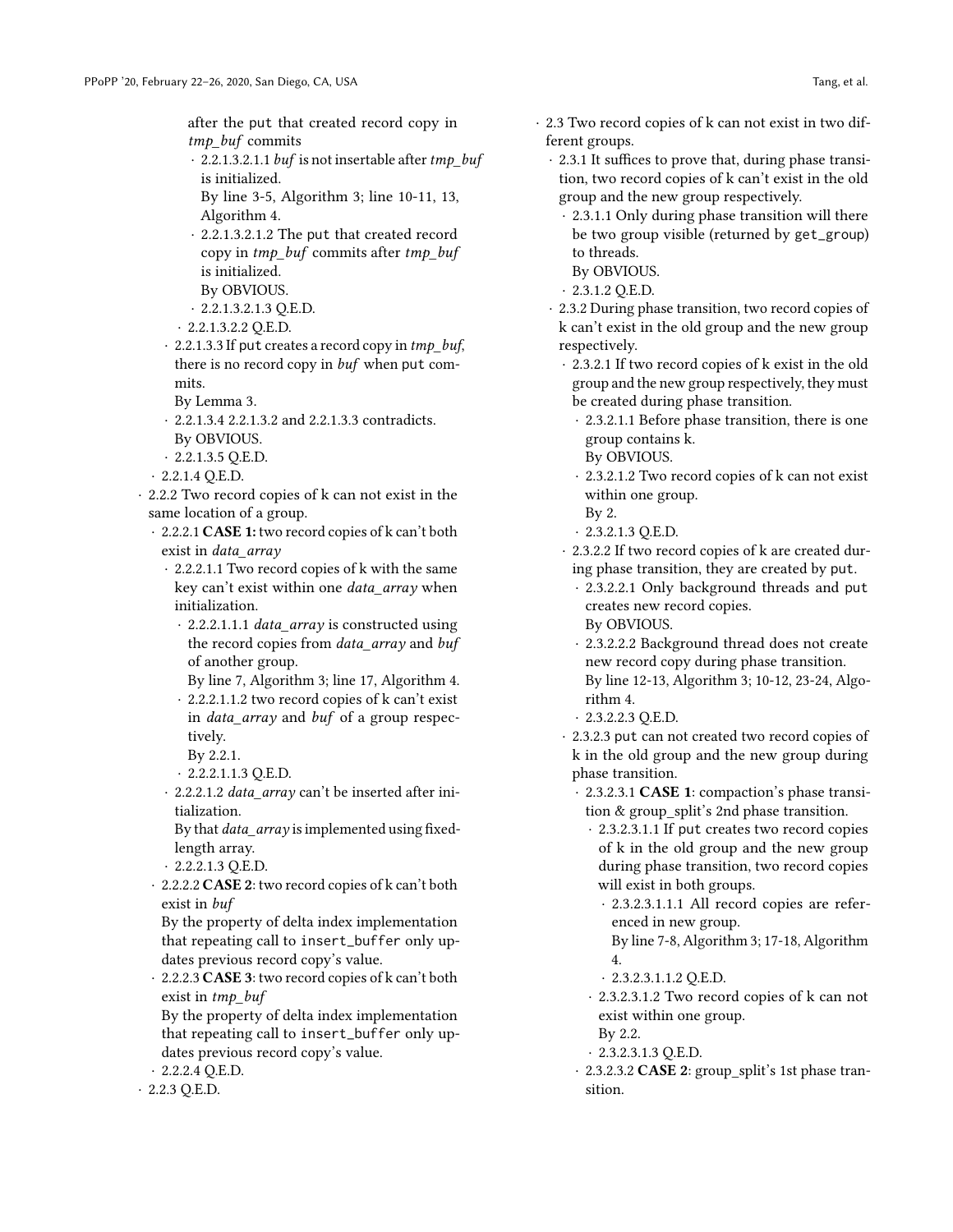- · 2.3.2.3.2.1.1 The duplicate record copy in old group is in data\_array or buf. By OBVIOUS.
- · 2.3.2.3.2.1.2 The old group's data\_array and buf are shared with the new group. By line 4, Algorithm 4.
- · 2.3.2.3.2.1.3 There are two record copies of k in the new group.
- By 2.3.2.3.2.1.1 and 2.3.2.3.2.1.2.
- · 2.3.2.3.2.1.4 There cannot be are two record copies of k in the new group. By 2.2.
- · 2.3.2.3.2.1.5 Q.E.D.
- · 2.3.2.3.2.2 CASE 2: The duplicate record copy in new group is in data\_array or buf.
	- · 2.3.2.3.2.2.1 two record copies will exist in both old and new groups.
		- $\cdot$  2.3.2.3.2.2.1.1 The old group's *data array* and buf are shared with the new group. By line 4, Algorithm 4.
		- · 2.3.2.3.2.2.1.2 Q.E.D.
- · 2.3.2.3.2.2.2 There cannot be are two record copies of k in the new group.
- By 2.2.
- · 2.3.2.3.2.2.3 Q.E.D.
- · 2.3.2.3.2.3 Q.E.D.
- $\cdot$  2.3.2.3.3 Q.E.D.
- · 2.3.2.4 Q.E.D.
- · 2.3.3 Q.E.D.
- · 2.4 Q.E.D.
- · 3 Q.E.D.

Lemma 2. For any possible concurrent execution of XIndex, if a put or get operating on the key k commits at buf, then there is no record copy of k in *data\_array* at the time the request commits.

# Proof of Lemma 2.

- $\cdot$  1 CASE 1: the request is a put request.
	- $\cdot$  1.1 If put inserts/updates a record copy in buf, there is no record copy in data\_array when put executes line 18.

By the fact that otherwise put would then commit at line 18, Algorithm 2, instead of creating a record in buf.

- · 1.2 If there is no record copy in *data\_array* when put executes line 18, there won't be a record copy in *data* array after put executes line 18.
	- $\cdot$  1.2.1 data array can't be inserted after initialization.

By the implementation of data\_array that provides no insert interface.

- · 1.2.2 put accesses buf after data\_array is initialized.
- By OBVIOUS.
- · 1.2.3 Q.E.D.
- · 1.3 put commits after it executes line 18.
- By OBVIOUS.
- $\cdot$  1.4 Q.E.D.
- · 2 CASE 2: the request is a get request.
	- · 2.1 If get commits at line 8, there is no record copy in *data array* when get executes line 6.
	- By the fact that otherwise get would then commit at line 6, Algorithm 2.
	- 2.2 If there is no record copy in *data\_array* when get executes line 6, there won't be a record copy in data array after get executes line 6.
		- · 2.2.1 data\_array can't be inserted after initialization.
			- By the implementation of *data\_array* that provides no insert interface.
		- · 2.2.2 get accesses buf after data\_array is initialized.
		- By OBVIOUS.
		- · 2.2.3 Q.E.D.
	- · 2.3 get commits after it execute line 6.
	- By OBVIOUS.
	- · 2.4 Q.E.D.
- · 3 Q.E.D.

Lemma 3. For any possible concurrent execution of XIndex, if a put or get operating on the key k commits at  $tmp$  buf (reads value from buf or insert/update value in  $tmp_buf$ ), then there is no record copy of k in *data array* or buf at the time the request commits.

# Proof of Lemma 3.

· 1 CASE 1: the request is a put request.

· 1.1 If put commits at line 27, there is no record copy in data\_array when put executes line 18 or 22.

By the fact that otherwise put would then commit at line 18, Algorithm 2, instead of creating a record in buf.

- · 1.2 If there is no record copy in data\_array when put executes line 18 or 22, there won't be a record copy in data\_array after put executes line 18 or 22.
	- · 1.2.1 data\_array can't be inserted after initialization.
	- By the implementation of *data\_array* that provides no insert interface.
	- · 1.2.2 put accesses tmp\_buf after data\_array is initialized.
	- By OBVIOUS.
	- $\cdot$  1.2.3 Q.E.D.
- · 1.3 If put commits at line 27, there is no record copy in buf when put executes line 21 or 23.
- By the fact that otherwise put would then commit at line 21 or 23, Algorithm 2, instead of creating a record in tmp\_buf.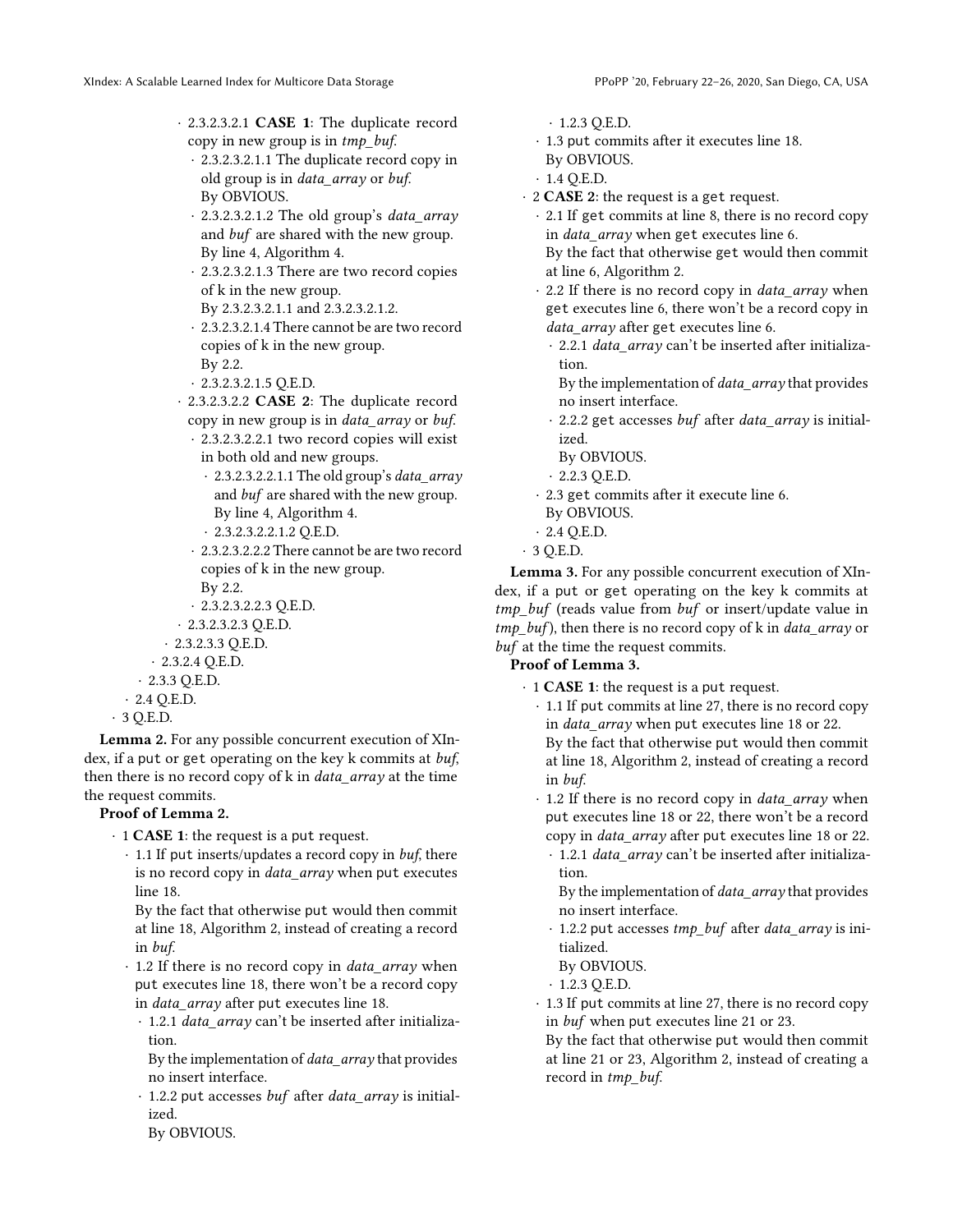- · 1.4 If there is no record copy in data\_array when put executes line 21 or 23, there won't be a record copy in data\_array after put executes line 21 or 23. · 1.4.1 no put can insert new record copy to buf.
	- $\cdot$  1.4.1.1 *buf* is frozen before *tmp\_buf* is initialized.
		- By line 3-5, Algorithm 3; line 10-12, Algorithm 4.
	- · 1.4.1.2 tmp\_buf is initialized.

By the assumption that put will commit at line 27, Algorithm 2.

- $\cdot$  1.4.1.3 Q.E.D.
- $\cdot$  1.4.2 Q.E.D.
- · 1.5 put commits after it executes line 18, 22, 21 and 23.
- By OBVIOUS.
- $\cdot$  1.6 Q.E.D.
- · 2 CASE 2: the request is a get request.
	- · 2.1 If get commits at line 10, there is no record copy in *data array* when get executes line 6. By the fact that otherwise get would then commit
		- at line 6, Algorithm 2.
	- · 2.2 If there is no record copy in data\_array when get executes line 6, there won't be a record copy in data\_array after get executes line 6.
		- · 2.2.1 data\_array can't be inserted after initialization.
		- By the implementation of data\_array that provides no insert interface.
		- · 2.2.2 get accesses tmp\_buf after data\_array is initialized.
		- By OBVIOUS.
		- · 2.2.3 Q.E.D.
	- · 2.3 If get commits at line 10, there is no record copy in buf when get executes line 10.

By the fact that otherwise get would then commit at line 8, Algorithm 2.

- · 2.4 If there is no record copy in data\_array when get executes line 8, there won't be a record copy in data\_array after get executes line 8.
	- · 2.4.1 no put can insert new record copy to buf.
		- $\cdot$  2.4.1.1 buf is frozen before tmp\_buf is initialized.
		- By line 3-5, Algorithm 3; line 10-12, Algorithm 4.
		- $\cdot$  2.4.1.2 tmp\_buf is initialized.
		- By the assumption that get will commit at line 10, Algorithm 2.
		- · 2.4.1.3 Q.E.D.
	- · 2.4.2 Q.E.D.
- · 2.5 get commits after it executes line 6 and 8. By OBVIOUS.
- $\cdot$  2.6 Q.E.D.

· 3 Q.E.D.

Lemma 4. For any possible concurrent execution of XIndex, for any conflicting operations a and b, either  $a \ll b$  or  $b$ ≪ a.

# Proof of Lemma 4.

- · 1 CASE 1: a and b are puts.
	- · 1.1 It suffices to prove that any conflicting put a,b must not commit simultaneously 1) within one group; and 2) in two different groups.
	- By OBVIOUS.
	- · 1.2 any conflicting put a, b operating on key k can't commit simultaneously within one group.
		- · 1.2.1 CASE 1: a, b must not commit at the same LP simultaneously.
		- · 1.2.1.1 CASE 1: put commits at line 18, Algorithm 2.
			- By atomicity of commit ensured by lock, line 21, Algorithm 2.
		- · 1.2.1.2 CASE 2: put commits at line 21, 23 or 27, Algorithm 2.
		- By the implementation of (temporary) delta index that ensures atomicity.
		- · 1.2.1.3 Q.E.D.
		- · 1.2.2 CASE 2: a, b must not commits at the different LP simultaneously.
			- · 1.2.2.1 CASE 1: a commits at line 18, b commits at line 21 or 23 or 27.
				- $\cdot$  1.2.2.1.1 a record copy of k exists in *data array* at the time a commits.
				- By the fact that otherwise a will continue execution and commit after line 18, Algorithm 2.
				- · 1.2.2.1.2 no record copy of k exists in data\_array at the time b commits.
				- By Lemma 2, 3.
				- · 1.2.2.1.3 1.2.2.1.1 contradicts with 1.2.2.1.2. By OBVIOUS.
				- $\cdot$  1.2.2.1.4 Q.E.D.
			- · 1.2.2.2 CASE 2: a commits at line 21, b commits line 23 or line 27.
				- · 1.2.2.2.1 buf\_frozen is false at the time a commits.

By the fact that otherwise a would fail at branch condition at line 20 and cannot commit at line 21.

- · 1.2.2.2.2 all threads must have observed buf\_frozen is true at the time b commits.
	- · 1.2.2.2.2.1 tmp\_buf have been initialized at the time b commits. By b commits at line 23, line 25-26 of Algo-
	- rithm 2.
	- · 1.2.2.2.2.2 tmp\_buf is only initialized after all threads have observed buf\_frozen is true.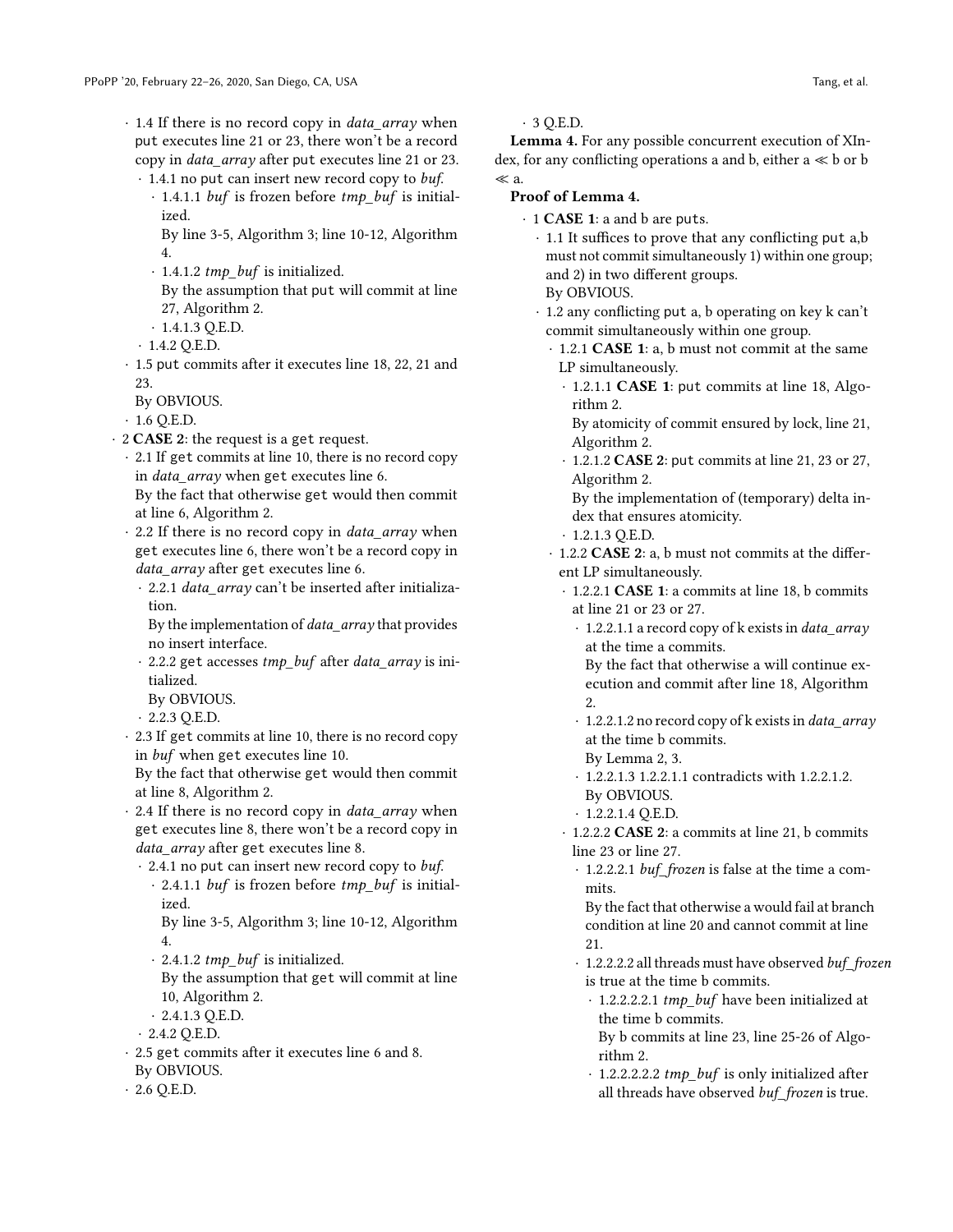By line 3-5, Algorithm 2; line 10-13, Algorithm 4.

- · 1.2.2.2.2.3 Q.E.D.
- · 1.2.2.2.3 1.2.2.2.1 contradicts with 1.2.2.2.2. By OBVIOUS.
- $\cdot$  1.2.2.2.4 Q.E.D.
- · 1.2.2.3 CASE 3: a commits at line 23, b commits at line 27.
	- · 1.2.2.3.1 a record copy of k exists in buf at the time a commits.
		- · 1.2.2.3.1.1 a record copy of k is successfully in-place updated in \*buf.\*
		- By the fact that a commits at line 23. · 1.2.2.3.1.2 Q.E.D.
	- · 1.2.2.3.2 no record copy of k exists in buf at the time b commits.
	- By Lemma 3.
	- · 1.2.2.3.3 1.2.2.3.1 contradicts with 1.2.2.3.2. By OBVIOUS.
	- $\cdot$  1.2.2.3.4 Q.E.D.
- · 1.2.2.4 Q.E.D.
- · 1.2.3 Q.E.D.
- · 1.3 Any conflicting put a,b operating on key k must not commit simultaneously in two different groups.
	- · 1.3.1 It suffices to prove that, during phase transition, two conflicting put a,b can't commit simultaneously in the old group and the new group.
		- · 1.3.1.1 Only during phase transition will there be two group visible (returned by get\_group) to threads.
			- By OBVIOUS.
		- $\cdot$  1.3.1.2 Q.E.D.
	- · 1.3.2 During phase transition, two conflicting put a,b can't commit simultaneously in the old group and the new group respectively.
		- · 1.3.2.1 CASE 1: compaction phase 1→phase 2.
			- · 1.3.2.1.1 If a and b commit in the old group and the new group respectively, then there is a contradiction.
				- · 1.3.2.1.1.1 b can only commit at line 18 or line 21.
					- · 1.3.2.1.1.1.1 buf\_frozen is false in the new group for all threads.
					- By that group is created with buf\_frozen is false.
					- · 1.3.2.1.1.1.2 b can't commit at line 23 or line 27.
					- By line 20, 22 of Algorithm 2.
					- · 1.3.2.1.1.1.3 Q.E.D.
			- · 1.3.2.1.1.2 CASE 1: b commits at line 18.
				- · 1.3.2.1.1.2.1 a can only commit at line 18 or line 23 or line 27.
					- · 1.3.2.1.1.2.1.1 All threads must have observed *buf\_frozen* is true in the old group.

By mfence and rcu\_barrier and line 3-4 of Algorithm 3.

- · 1.3.2.1.1.2.1.2 b can't commit at line 21. By 1.3.2.1.1.2.1.1, line 27-21 of Algorithm 2.
- · 1.3.2.1.1.2.1.3 Q.E.D.
- · 1.3.2.1.1.2.2 CASE 1: a commits at line 18 or 23.
	- · 1.3.2.1.1.2.2.1 a, b operate on the same record copy.
		- · 1.3.2.1.1.2.2.1.1 There exists a record copy of k in *data array* of the old group at the time a commits.

By the fact that a commits at line 18 in the old group.

- · 1.3.2.1.1.2.2.2 There is a reference to the record copy at the time a commits in data\_array of the new group .
	- · 1.3.2.1.1.2.2.2.1 data\_array of the new groups contains references of all the record copies in data\_array and buf of the old group.
		- By line 7, Algorithm 3.
	- · 1.3.2.1.1.2.2.2.2 Q.E.D.
- · 1.3.2.1.1.2.2.3 b accesses the record copy in old group's data\_array through the reference at the time b commits.
	- · 1.3.2.1.1.2.2.3.1 If the record copy that b accesses is in buf, then Lemma 1 is violated.
	- By OBVIOUS.
	- · 1.3.2.1.1.2.2.3.2 Q.E.D.
- · 1.3.2.1.1.2.2.4 a, b can't commit simultaneously.

By line 21 of Algorithm 2 where lock is used to coordinate write accesses to the same record copy.

- · 1.3.2.1.1.2.2.5 Q.E.D.
- · 1.3.2.1.1.2.3 CASE 2: a commits at line 27.
	- · 1.3.2.1.1.2.3.1 No record copy of k exists in data\_array or buf of the old group at the time a commits. By Lemma 3.
	- · 1.3.2.1.1.2.3.2 There exists a record copy of k in data\_array or buf of the old group at the time b commits.
		- · 1.3.2.1.1.2.3.2.1 There exists a reference in data\_array of the new group that refers to a record copy of k.
			- $\cdot$  1.3.2.1.1.2.3.2.1.1 data\_array of the new groups contains references of all the record copies in *data\_array* and *buf* of the old group.
				- By line 7 of Algorithm 3.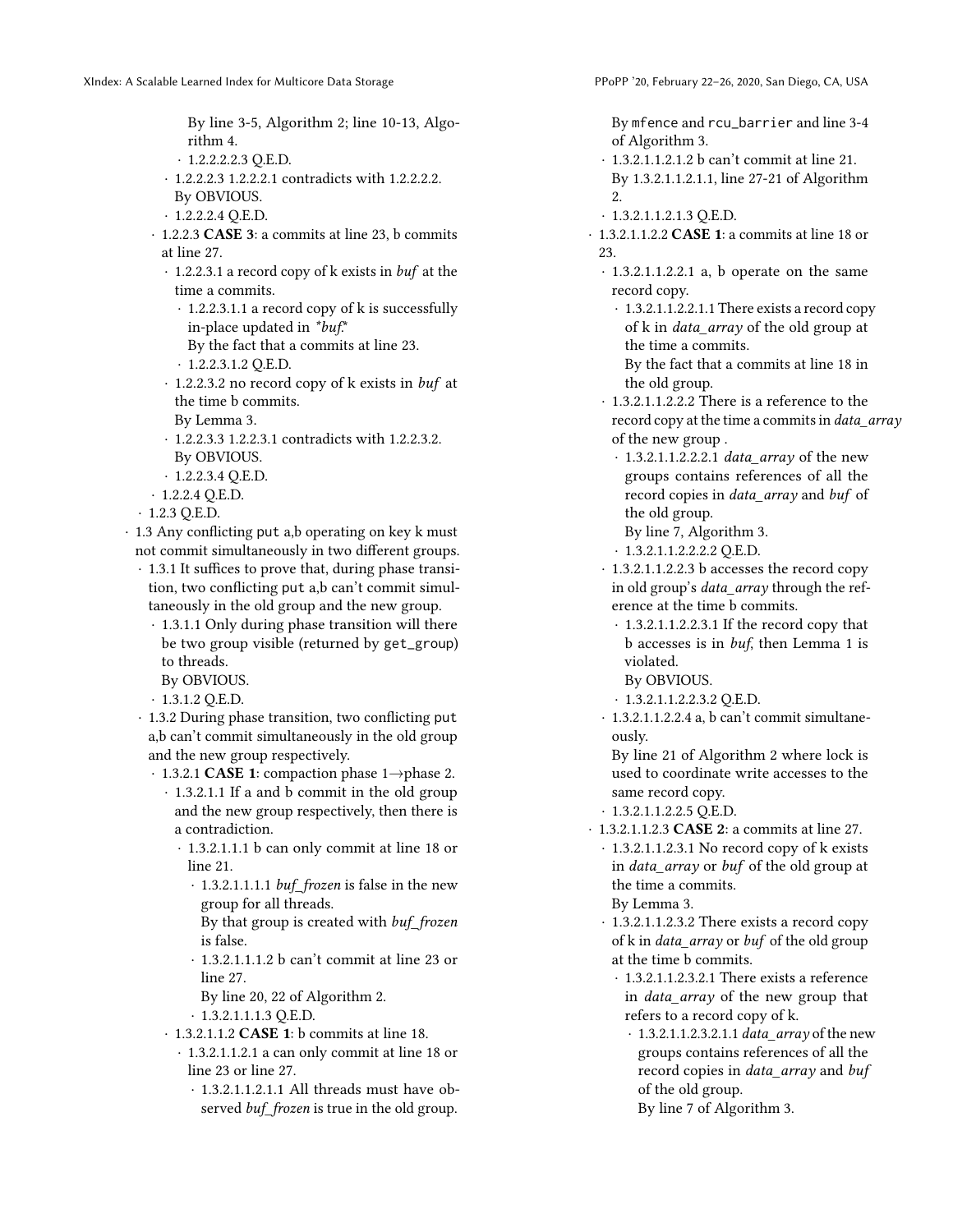· 1.3.2.1.1.2.3.2.1.2 Q.E.D.

- · 1.3.2.1.1.2.3.2.2 Q.E.D.
- · 1.3.2.1.1.2.3.3 1.3.2.1.1.2.3.1 contradicts with 1.3.2.1.1.2.3.2. By OBVIOUS.
- · 1.3.2.1.1.2.3.4 Q.E.D.
- · 1.3.2.1.1.2.4 Q.E.D.
- · 1.3.2.1.1.3. CASE 2: b commits at line 21.
	- · 1.3.2.1.1.3.1 a can only commit at line 18 or line 23 or line 27.
		- · 1.3.2.1.1.3.1.1 All threads must have observed *buf\_frozen* is true in the old group. By mfence and rcu\_barrier and line 3-4 of Algorithm 3.
		- · 1.3.2.1.1.3.1.2 b can't commit at line 21. By 2.2.1.2.1.1, line 27-21 of Algorithm 2. · 1.3.2.1.1.3.1.3 Q.E.D.
		-
	- · 1.3.2.1.1.3.2 CASE 1: a commits at line 18, 23.
		- · 1.3.2.1.1.3.2.1 There exist a record copy of k in data\_array or buf of the old group. By a commits at data\_array or buf of the old group.
		- · 1.3.2.1.1.3.2.2 No record copy of k exists in data\_array or buf of the old group.
			- · 1.3.2.1.1.3.2.2.1 If there is a record copy of k exists in data\_array or buf of the old group, then there is a reference in data array of the new group. By line 7 of Algorithm 3.
			- · 1.3.2.1.1.3.2.2.2 If there is a reference in data array of the new group, b will not commit at line 21.
			- By Lemma 2.
			- · 1.3.2.1.1.3.2.2.3 Q.E.D.
		- · 1.3.2.1.1.3.2.3 1.3.2.1.1.3.2.1 contradicts with 1.3.2.1.1.3.2.1.
			- By OBVIOUS.
		- · 1.3.2.1.1.3.2.4 Q.E.D.
	- · 1.3.2.1.1.3.3 CASE 2: a commits at line 27.
		- · 1.3.2.1.1.3.3.1 buf of the new group and tmp\_buf of the old group refers to the same delta index instance. By line 8 of Algorithm 3.
		- · 1.3.2.1.1.3.3.2 a,b can't commit simultaneously on the same delta index. By the property of delta index implementation.
		- · 1.3.2.1.1.3.3.3 Q.E.D.
		- · 1.3.2.1.1.3.4 Q.E.D.
	- · 1.3.2.1.1.4 Q.E.D.
- $\cdot$  1.3.2.1.2 Q.E.D.
- $\cdot$  1.3.2.2 **CASE 2**: group split phase 1  $\rightarrow$  phase 2.
	- $\cdot$  1.3.2.2.1 CASE 1: a, b can't commit in ga'', \*gb' simultaneously.
- $\cdot$  1.3.2.2.1.1 g a' and g b' are created to hava different key interval.
- By line 5-6 of Algorithm 4.
- $\cdot$  1.3.2.2.1.2 If a,b commit at  $g_a$ ' and  $g_b$ ' respectively, then they are not conflicting. By 3.2.2.1.1.
- · 1.3.2.2.1.3 Q.E.D.

· 1.3.2.2.2 CASE 2: a,b can't commit simultaneously in g\_a' (the new group) and the old group respectively.

- · 1.3.2.2.2.1 b can only commit at line 18 or line 21.
	- · 1.3.2.2.2.1.1 buf\_frozen is false in the old group.

By that group split will not set old group to frozen, Algorithm 4.

- · 1.3.2.2.2.1.2 Q.E.D.
- $\cdot$  1.3.2.2.2.2 CASE 1: buf frozen is false in  $g_a$ '.
- $\cdot$  1.3.2.2.2.2.1 buf frozen is false, tmp buf is null in both  $g_a'$  and the old group. By 1.3.2.2.2.2, tmp\_buf is only intialized after buf\_frozen is true.
- · 1.3.2.2.2.2.2 a can only commit at line 18 or line 21.
	- By 1.3.2.2.2.2.1.
- $\cdot$  1.3.2.2.2.2.3  $g_a$  and the old group share the same data\_array and buf By line 4 of Algorithm 4.
- · 1.3.2.2.2.2.4 a, b operate on the same data\_array and buf.
	- By 1.3.2.2.2.2.3.
- · 1.3.2.2.2.2.5 a, b can't commit simultaneously.
	- By 1.3.2.2.2.2.4, 1.3.2.2.2.2.1.
- · 1.3.2.2.2.2.6 Q.E.D.
- $\cdot$  1.3.2.2.2.3 CASE 2: buf\_frozen is true in g\_a'.
- · 1.3.2.2.2.3.1 a can only commit at line 18, line 21 or line 23
- By that  $tmp\_buf$  is not initialized in  $g_a$ .
- · 1.3.2.2.2.3.2 CASE 1: a commits line 18.
	- · 1.3.2.2.2.3.2.1 CASE 1: b commits at line 18
		- · 1.3.2.2.2.3.2.1.1 a, b commit at the same data\_array
			- By a, b both commit at line 18.
		- · 1.3.2.2.2.3.2.1.2 a, b can't commit simultaneously.
		- By that records in *data array* are protected by the per record lock. · 1.3.2.2.2.3.2.1.3 Q.E.D
	- · 1.3.2.2.2.3.2.2 CASE 2: b commits at line 21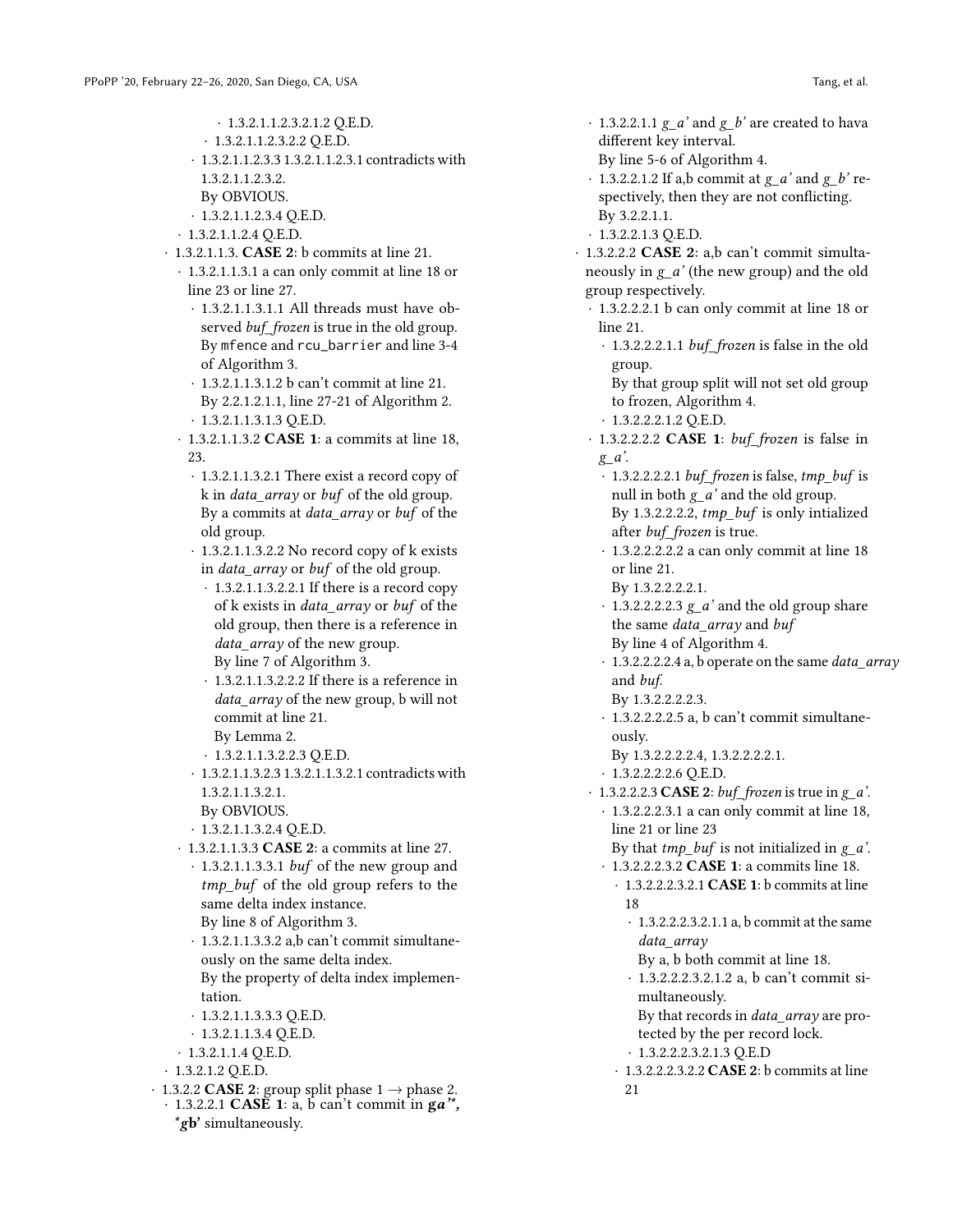· 1.3.2.2.2.3.2.2.1 There exist a record copy of k is in data\_array at the time a commits

By that a commits in data\_array, and g\_a' and the old group share the same data\_array.

- · 1.3.2.2.2.3.2.2.2 b update the record copy of k in data\_array
- By line 17-18 of Algorithm 2.
- · 1.3.2.2.2.3.2.2.3 b will not commit at line 21
- By 1.3.2.2.2.3.2.2.2.
- · 1.3.2.2.2.3.2.2.4 Q.E.D.
- · 1.3.2.2.2.3.2.3 Q.E.D.
- · 1.3.2.2.2.3.3 CASE 2: a commits at line 21 or line 23
	- · 1.3.2.2.2.3.3.1 No record copy of k in data array at the time a commits By that a commits at buf
	- · 1.3.2.2.2.3.3.2 b can only commit at line 21
	- By 1.3.2.2.2.3.3.1.
	- · 1.3.2.2.2.3.3.3 a, b commits at the same buf
	- By that  $g_a'$  and the old group share the same data\_array.
	- · 1.3.2.2.2.3.3.4 a, b will not commit simultaneously.
	- By 1.3.2.2.2.3.3.3.
	- · 1.3.2.2.2.3.3.5 Q.E.D.
- · 1.3.2.2.2.3.4 Q.E.D.
- · 1.3.2.2.2.4 Q.E.D.
- $\cdot$  1.3.2.2.3 CASE 3: a,b can't commit in g b', the old group simultaneously.
- By symmetry of b, and 1.3.2.2.2.
- $\cdot$  1.3.2.2.4 Q.E.D.
- · 1.3.2.3 **CASE 3**: group split phase  $2 \rightarrow$  phase 3. · 1.3.2.3.1  $g_a' \rightarrow g_a$  and  $g_b' \rightarrow g_b$  are two
- compaction process. By design of structure update.
- · 1.3.2.3.2 a,b can't commit simultaneously.
- By 1.3.2.1.
- · 1.3.2.3.3 Q.E.D.
- · 1.3.2.4 Q.E.D.
- · 1.3.3 Q.E.D.
- $\cdot$  1.4 Q.E.D.
- $\cdot$  2 **CASE 2**: a is put and b is get.
	- · 2.1 It suffices to prove that any conflicting put a, get b can't commit simultaneously 1) within one group; and 2) in two different groups. By OBVIOUS.
	- · 2.2 Any conflicting put a, get b operating on the same key k can't commit simultaneously within one groups.

· 2.2.1 CASE 1: b commis at line 6 of Algorithm 2. · 2.2.1.1 CASE 1: a commits at line 18 of Algorithm 2. · 2.2.1.1.1 a,b can't commit simultaneously in data\_array By that record copy in *data array* is protected using OCC. · 2.2.1.1.2 Q.E.D. · 2.2.1.2 CASE 2: a commita at line 21 or line 23 or line 27 of Algorithm 2. · 2.2.1.2.1 No record copy of k exists in data\_array at the time a commits. By the fact that a commits at  $buf$  or tmp\_buf and lemma 2, 3. · 2.2.1.2.2 There exists a record copy of k in data array at the time b commits. By b commits at *data array* · 2.2.1.2.3 2.2.1.2.1 contradicts with 2.2.1.2.2. By OBVIOUS.  $\cdot$  2.2.1.2.4 Q.E.D. · 2.2.1.3 Q.E.D. · 2.2.2 CASE 2: b commis at line 8 of Algorithm 2. · 2.2.2.1 CASE 1: a commits at line 18 of Algorithm 2. · 2.2.2.1.1 No record copy of k exists in data\_array at the time b commits. By the fact that get b commit at buf and Lemma 2. · 2.2.2.1.2 There exists a record copy of k in data array at the time a commits. By put a commits at *data array* · 2.2.2.1.3 2.2.2.1.1 contradicts with 2.2.2.1.2. By OBVIOUS. · 2.2.2.1.4 Q.E.D. · 2.2.2.2 CASE 2: a commits at line 21,23 of Algorithm 2.  $\cdot$  2.2.2.2.1 a,b both commit at *buf* By a commits at line 21 or line 23, b commits at line 10. · 2.2.2.2.2 a,b can't commit simultaneously in the same buf By the property of delta index implementation. · 2.2.2.2.3 Q.E.D. · 2.2.2.3 CASE 3: a commits at line 27 of Algorithm 2. · 2.2.2.3.1 No record copy of k exists in data\_array or buf at the time a commits. By the fact that a commits at line 27 and Lemma 3. · 2.2.2.3.2 There exists a record copy of k in buf at the time b commits.

By b commits at buf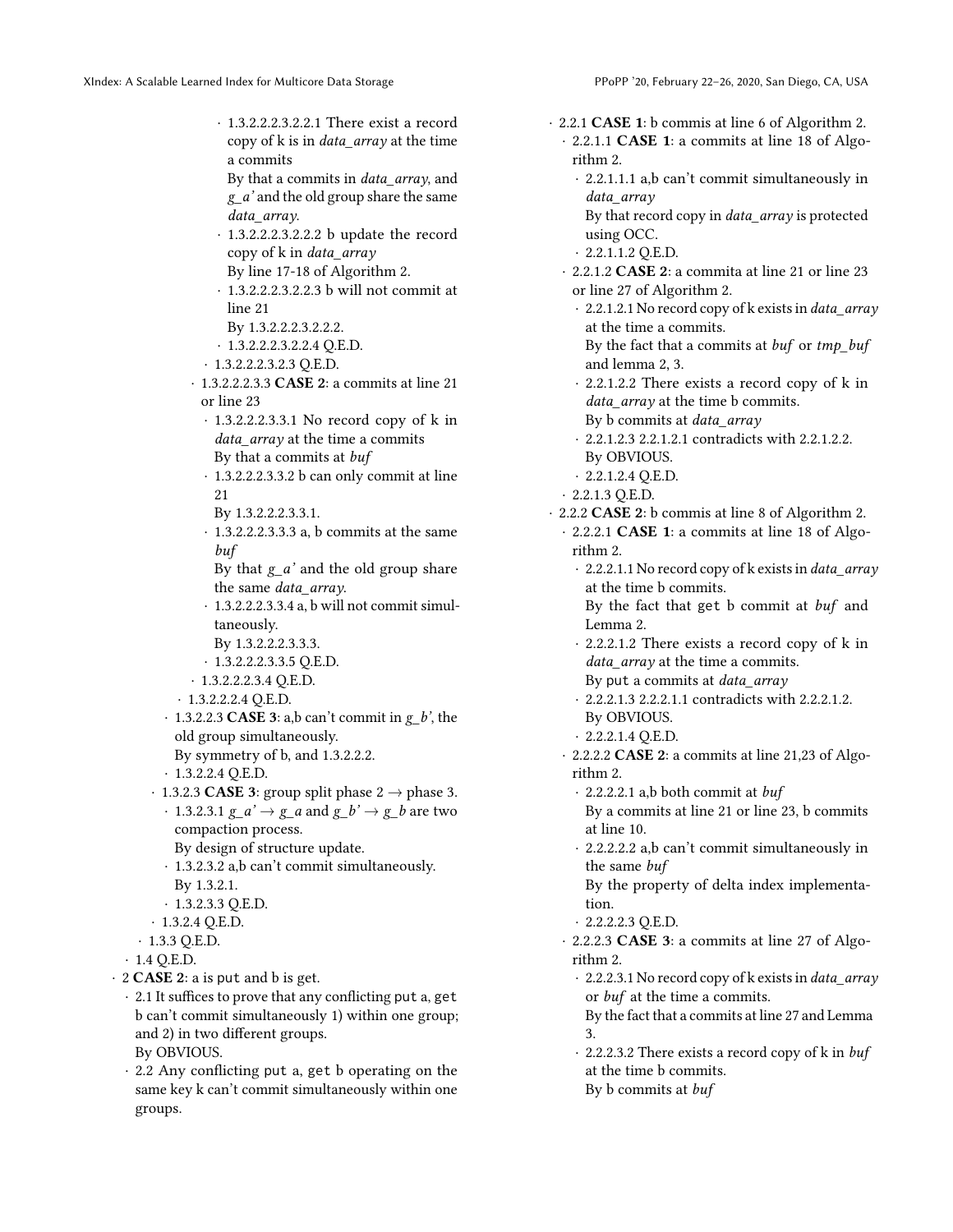- · 2.2.2.3.3 2.2.2.3.1 contradicts with 2.2.2.3.2. By OBVIOUS.
- · 2.2.2.3.4 Q.E.D.
- $\cdot$  2.2.2.4 Q.E.D.
- · 2.2.3 CASE 3: b commits at line 10 of Algorithm 2.
	- · 2.2.3.1 CASE 1: a commit at line 18 of Algorithm 2.
		- · 2.2.3.1.1 No record copy of k exists in data\_array and buf at the time b commits. By the fact that that b commits at  $tmp\_buf$
		- and lemma 3.
		- · 2.2.3.1.2 There exists a record copy of k in data\_array at the time a commits. By that a commits at *data array*
		- · 2.2.3.1.3 2.2.3.1.1 contradicts with 2.2.3.1.2. By OBVIOUS.
		- · 2.2.3.1.4 Q.E.D.
	- · 2.2.3.2 CASE 2: a commits at line 21 of Algorithm 2.
		- $\cdot$  2.2.3.2.1 tmp buf is initialized. By that  $b$  commits at  $tmp_buf$
		- · 2.2.3.2.2 buf\_frozen is true for all threads. By mfence and rcu\_barrier , line 3-5 of Algorithm 2.
		- · 2.2.3.2.3 a can't commit at line 21. By line 27 of Algorithm 2, 2.2.3.2.2.
		- · 2.2.3.2.4 Q.E.D.
	- · 2.2.3.3 CASE 3: a commits at line 23 of Algorithm 2.
		- · 2.2.3.3.1 No record copy of k exists in data\_array and buf at the time b commits. By the fact that b commits at tmp\_buf and
		- lemma 3. · 2.2.3.3.2 There exists a record copy of k in buf By a commits at line 23.
		- · 2.2.3.3.3 2.2.3.3.1 contradicts with 2.2.3.3.2. By OBVIOUS.
		- · 2.2.3.3.4 Q.E.D.
	- · 2.2.3.4 CASE 4: a commits at line 27 of Algorithm 2.
		- $\cdot$  2.2.3.4.1 a,b both commit at tmp\_buf By that a commits at line 10 and b commits at line 27.
		- · 2.2.3.4.2 a,b can't commit simultaneously. By the property of delta index implementation.
		- · 2.2.3.4.3 Q.E.D.
	- · 2.2.3.5 Q.E.D.
- · 2.2.4 Q.E.D.
- · 2.3 Any conflicting put a, get b can't commit simultaneously on two groups.
	- · 2.3.1 It suffices to prove that, during phase transition, two conflicting put a, get b can't commit simultaneously in the old group and the new group.
- · 2.3.1.1 Only during phase transition will there be two group visible (returned by get\_group) to threads.
- By OBVIOUS.
- · 2.3.1.2 Q.E.D.
- · 2.3.2 During phase transition, two conflicting put a, get b can't commit simultaneously in the old group and the new group respectively.
	- · 2.3.2.1 CASE 1: compaction phase 1→phase 2.
		- · 2.3.2.1.1 If a and b commit in the old group and the new group respectively, then there is a contradiction.
			- · 2.3.2.1.1.1 CASE 1: put a commits in the old group, get b commits in the new group.
				- · 2.3.2.1.1.1.1 get b can only commit at line 6 or line 8 in the new group.
					- · 2.3.2.1.1.1.1.1 b can't commit at line 10 in the new group.
					- By the fact that  $tmp_buf$  is not initialized in the new group, line 9 of Algorithm 2.
					- · 2.3.2.1.1.1.1.2 Q.E.D.
				- · 2.3.2.1.1.1.2 CASE 1:get b commits at line 6 of the new group.
					- · 2.3.2.1.1.1.2.1 put a can only commit at line 18 or line 23 or line 27 in the old group.
						- · 2.3.2.1.1.1.2.1.1 a can't commit at line 21 in the old group.
						- 2.3.2.1.1.1.2.1.1.1 buf\_frozen is true for all threads in the old group.
						- By mfence and rcu\_barrier, line 3-4 of Algorithm 3.
						- 2.3.2.1.1.1.2.1.1.2 a can't insert buf in the old group.
						- By 2.3.2.1.1.1.2.1.1.1, line 20-22 of Algorithm 2.
						- 2.3.2.1.1.1.2.1.1.3 Q.E.D.
						- · 2.3.2.1.1.1.2.1.2 Q.E.D.
					- · 2.3.2.1.1.1.2.2 CASE 1: a commits at line 18 in the old group.
						- · 2.3.2.1.1.1.2.2.1 a,b both operate on the same record copy in data\_array of the old group.
							- · 2.3.2.1.1.1.2.2.1.1 There exists a record copy of k in data\_array of the old group at the time a commits. By the fact that a commits in *data\_array* of the old group.
							- · 2.3.2.1.1.1.2.2.1.2 There is a reference to the record copy at the time a commits in data\_array of the new group .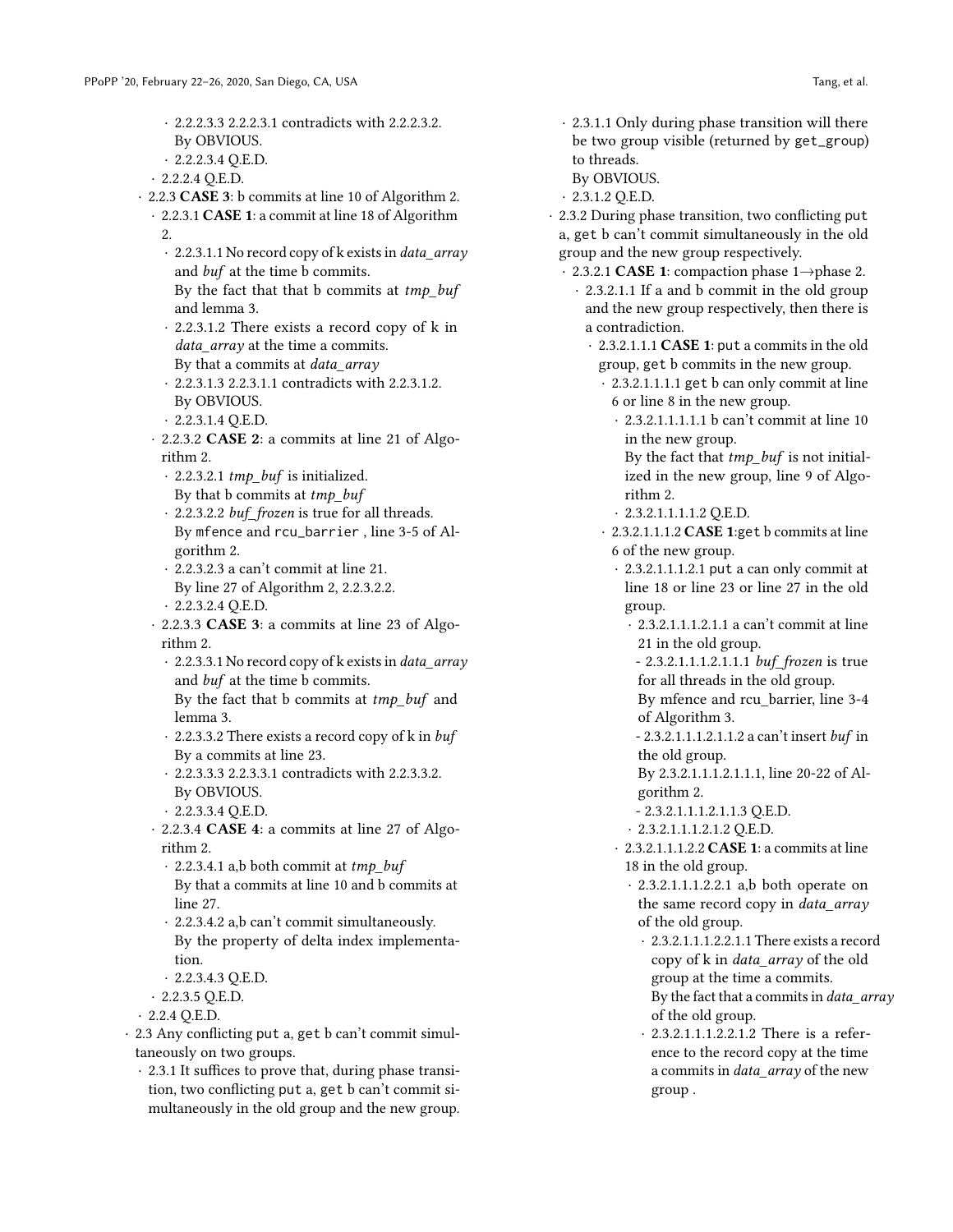- · 2.3.2.1.1.1.2.2.1.2.1 data\_array of the new groups contains references of all the record copies in data\_array and buf of the old group.
- By line 7 of Algorithm 3. · 2.3.2.1.1.1.2.2.1.2.2 Q.E.D.
- · 2.3.2.1.1.1.2.2.1.3 b accesses the same record copy in the old group's *data array* through reference in the new group's data\_array
	- · 2.3.2.1.1.1.2.2.1.3.1 If the record copy that b accesses is in buf of the old group, then Lemma 1 is violated.
	- By OBVIOUS.
	- · 2.3.2.1.1.1.2.2.1.3.2 Q.E.D.
- · 2.3.2.1.1.1.2.2.1.4 Q.E.D.
- · 2.3.2.1.1.1.2.2.2 a,b can't commit simultaneously.

By that record copies in data\_array are protected with OCC.

· 2.3.2.1.1.1.2.2.3 Q.E.D.

 $\cdot$  2.3.2.1.1.1.2.3 CASE 2: a commits at line 23 or line 27 in the old group.

- · 2.3.2.1.1.1.2.3.1 There exists a record copy of k in data\_array of the old group at the time a commits. By the fact that a commits in data  $arrayy$ of the old group.
- · 2.3.2.1.1.1.2.3.2 There is no record copy of k in *data\_array* or *buf* of the old group at the time b commits.
	- · 2.3.2.1.1.1.2.3.2.1 There is no reference to a record copy of  $k$  in *data array* of the new group at the time b commits.

By the fact that a commits at buf or tmp\_buf of the new group, Lemma 2 and Lemma 3.

2.3.2.1.1.1.2.3.2.2 *data\_array* of the new groups contains references of all the record copies in *data array* and buf of the old group. By line 7 of Algorithm 3.

· 2.3.2.1.1.1.2.3.2.3 Q.E.D.

- · 2.3.2.1.1.1.2.3.3 2.3.2.1.1.1.2.3.1 contradicts with 2.3.2.1.1.1.2.3.2. By OBVIOUS.
- · 2.3.2.1.1.1.2.3.4 Q.E.D.
- · 2.3.2.1.1.1.2.4 Q.E.D.
- · 2.3.2.1.1.1.3 CASE 2: get b commits at line 8 of the new group.

· 2.3.2.1.1.1.3.1 put a can only commit at line 18 or line 23 or line 27 in the old group.

- · 2.3.2.1.1.1.3.1.1 a can't commit at line 21 in the old group.
	- · 2.3.2.1.1.1.3.1.1.1 buf\_frozen is true for all threads in the old group. By mfence and rcu\_barrier, line 3-4 of Algorithm 3.
	- · 2.3.2.1.1.1.3.1.1.2 a can't insert buf in the old group. By 2.3.2.1.1.1.3.1.1.1, line 20-22 of
	- Algorithm 2.
	- · 2.3.2.1.1.1.3.1.1.3 Q.E.D.
- · 2.3.2.1.1.1.3.1.2 Q.E.D.
- · 2.3.2.1.1.1.3.2 CASE 1: a commits at line 18 in the old group.
	- · 2.3.2.1.1.1.3.2.1 There exists a record copy of k in data\_array of the old group at the time a commits. By that fact that a commits at *data\_array* of the old group.
	- · 2.3.2.1.1.1.3.2.2 There is no record copy of k in *data array* or *buf* of the old group at the time b commits.
		- · 2.3.2.1.1.1.3.2.2.1 There is no referenece to a record copy of k in data\_array of the new group. By that fact that b commits at buf

of the new group, Lemma 2.

- · 2.3.2.1.1.1.3.2.2.2 data\_array of the new groups contains references of all the record copies in *data\_array* and buf of the old group. By line 7 of Algorithm 3. · 2.3.2.1.1.1.3.2.2.3 Q.E.D.
- · 2.3.2.1.1.1.3.2.3 2.3.2.1.1.1.3.2.1 contradicts with 2.3.2.1.1.1.3.2.2. By OBVIOUS.
- · 2.3.2.1.1.1.3.2.4 Q.E.D.
- · 2.3.2.1.1.1.3.3 CASE 2: a commits at line 23 in the old group.
	- · 2.3.2.1.1.1.3.3.1 There exists a record copy of k in buf of the old group at the time a commits.

By that fact that a commits at buf of the old group and buf is in-place updated.

- · 2.3.2.1.1.1.3.3.2 There is no record copy of k in data\_array or buf of the old group at the time b commits.
	- · 2.3.2.1.1.1.3.3.2.1 There is no referenece to a record copy of k in data\_array of the new group.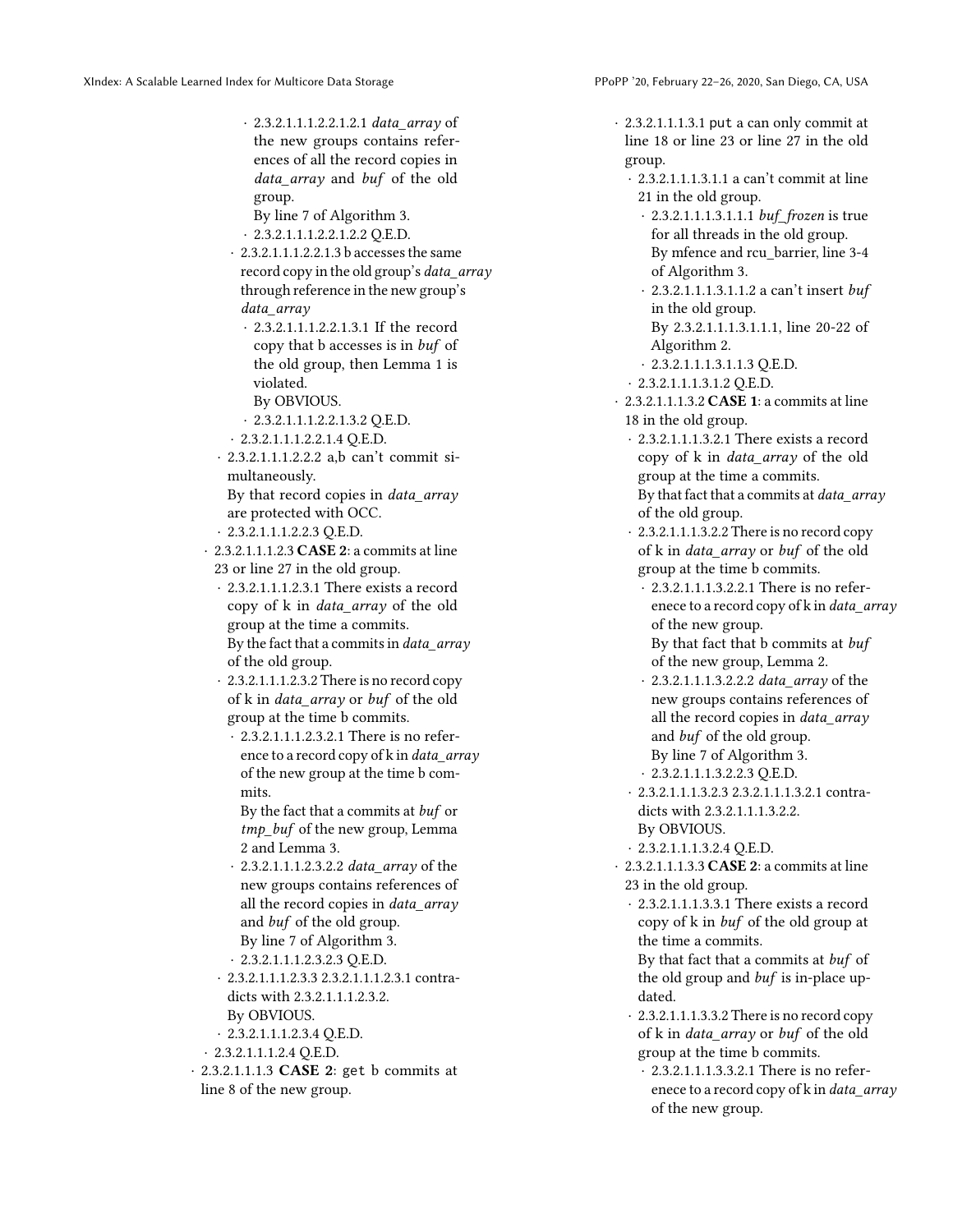By that fact that b commits at buf of the new group, Lemma 2.

- 2.3.2.1.1.1.3.3.2.2 *data\_array* of the new groups contains references of all the record copies in data\_array and buf of the old group. By line 7 of Algorithm 3.
- · 2.3.2.1.1.1.3.3.2.3 Q.E.D.
- · 2.3.2.1.1.1.3.3.3 2.3.2.1.1.1.3.3.1 contradicts with 2.3.2.1.1.1.3.3.2. By OBVIOUS.
- · 2.3.2.1.1.1.3.3.4 Q.E.D.
- · 2.3.2.1.1.1.3.4 CASE 3: a commits at line 27 in the old group.
	- $\cdot$  2.3.2.1.1.1.3.4.1 a commits at tmp\_buf of the old group, b commits at buf of the new group.
	- By the fact that a commits at line 27, b commits at line 10.
	- 2.3.2.1.1.1.3.4.2  $buf$  of the new group and tmp\_buf of the old group refers to the same delta index instance. By line 8 of Algorithm 3.
	- · 2.3.2.1.1.1.3.4.3 a,b can't commit simultaneously on the same delta index.

By the property of delta index implementation.

- · 2.3.2.1.1.1.3.4.4 Q.E.D.
- · 2.3.2.1.1.1.3.5 Q.E.D.
- · 2.3.2.1.1.1.4 Q.E.D.
- · 2.3.2.1.1.2 CASE 2: put a commits in the new group, get b commits in the old group.
	- · 2.3.2.1.1.2.1 put a can only commit at line 18 or line 21 in the new group.
		- · 2.3.2.1.1.2.1.1 put a can't commit at line 23 or line 27 in the new group. By the fact that buf\_frozen is false in the
		- new group and line 22 ,26 of Algorithm 2.
		- · 2.3.2.1.1.2.1.2 Q.E.D.
	- · 2.3.2.1.1.2.2 CASE 1: put a commits at line 18 in the new group.
		- · 2.3.2.1.1.2.2.1 CASE 1: get b commits at line 6 in the old group.
			- · 2.3.2.1.1.2.2.1.1 a, b both operate on the same record copy in data\_array of the old group.
				- · 2.3.2.1.1.2.2.1.1.1 There exists a record copy of k in data\_array of the old group at the time b commits. By the fact that b commits at *data\_array*
				- · 2.3.2.1.1.2.2.1.1.2 There exists a reference to the record copy in the

new group's data\_array at the time b commits.

- · 2.3.2.1.1.2.2.1.1.2.1 data\_array of the new groups contains references of all the record copies in data array and buf of the old group.
- By line 7 of Algorithm 3.
- · 2.3.2.1.1.2.2.1.1.2.2 Q.E.D.
- · 2.3.2.1.1.2.2.1.1.3 a accesses the record copy in oldgroup's \*dataarray\* through the reference in *data\_array* of the new group.
	- · 2.3.2.1.1.2.2.1.1.3.1 If the reference points to a record copy in old\_group's buf, then Lemma 1 is violated. By OBVIOUS.
- · 2.3.2.1.1.2.2.1.1.3.2 Q.E.D.
- · 2.3.2.1.1.2.2.1.1.4 Q.E.D.
- · 2.3.2.1.1.2.2.1.2 a, b can't commit simultaneously.
- By the fact that record copies in *data\_array* is protected with OCC, 2.3.2.1.1.2.2.1.1.
- · 2.3.2.1.1.2.2.1.3 Q.E.D.
- · 2.3.2.1.1.2.2.2 CASE 2: get b commits at line 8 in the old group.
	- · 2.3.2.1.1.2.2.2.1 a, b both operate on the same record copy in buf of the old group.
		- · 2.3.2.1.1.2.2.2.1.1 There exists a record copy of k in buf of the old group at the time b commits.
			- · 2.3.2.1.1.2.2.2.1.1.1 If there is no record copy of k in buf of the old group, then b will not commit at line 8, which introduces a contradiction.
				- · 2.3.2.1.1.2.2.2.1.1.1.1 getfrombuffer at line 8 will return empty. By the assumption that no record copy of k in buf of the old group.
				- · 2.3.2.1.1.2.2.2.1.1.1.2 tmp\_buf is intialized in the old group. By line 5 of Algorithm 3.
				- · 2.3.2.1.1.2.2.2.1.1.1.3 b will commit at line 10, which introduces a contradiction.
				- By 2.3.2.1.1.2.2.2.1.1.1.1 and 2.3.2.1.1.2.2.2.1.1.
				- line 11 of Algorithm 2.
				- · 2.3.2.1.1.2.2.2.1.1.1.4 Q.E.D.
			- · 2.3.2.1.1.2.2.2.1.1.2 Q.E.D.
		- · 2.3.2.1.1.2.2.2.1.2 There exists a reference to the record copy in data\_array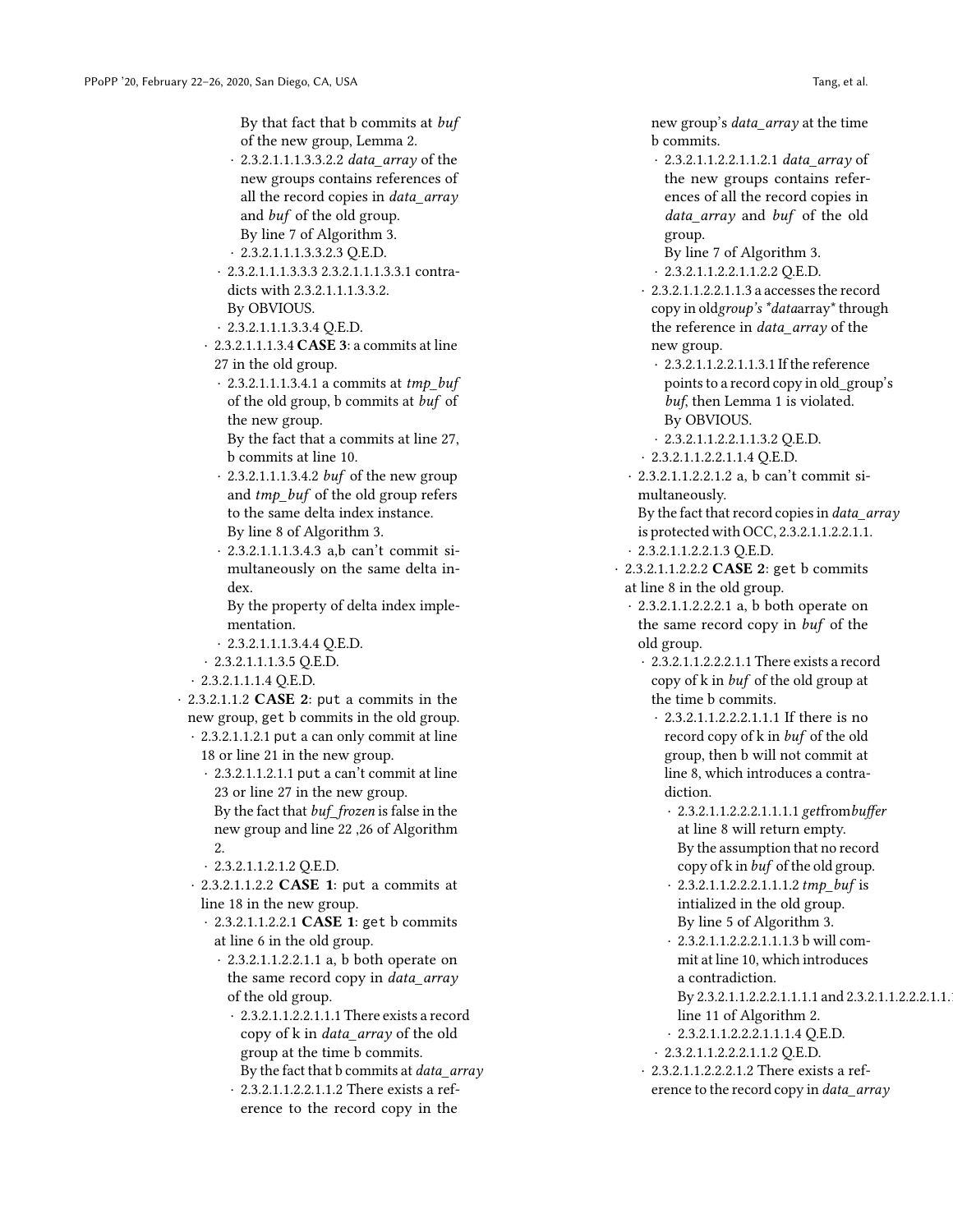of the new group at the time b commits.

- · 2.3.2.1.1.2.2.2.1.2.1 data\_array of the new groups contains references of all the record copies in data array and buf of the old group.
- By line 7 of Algorithm 3.
- · 2.3.2.1.1.2.2.2.1.2.2 Q.E.D.
- · 2.3.2.1.1.2.2.2.1.3 a accesses the record copy in oldgroup's buf through the reference in \*dataarray\* of the new group.
	- · 2.3.2.1.1.2.2.2.1.3.1 If the reference points to a record copy in oldgroup's \*dataarray\*, then Lemma 1 is violated.
	- By OBVIOUS.
	- · 2.3.2.1.1.2.2.2.1.3.2 Q.E.D.
- · 2.3.2.1.1.2.2.2.1.4 Q.E.D
- · 2.3.2.1.1.2.2.2.2 a, b can't commit simultaneously.

By the property of delta index implementation, 2.3.2.1.1.2.2.2.1.

- · 2.3.2.1.1.2.2.2.3 Q.E.D.
- · 2.3.2.1.1.2.2.3 CASE 3: get b commits at line 10 in the old group.
- · 2.3.2.1.1.2.2.3.1 There is no record copy of k in *data array* or *buf* of the old group at the time b commits. By the fact that b commits at  $tmp$  buf, Lemma 3.
- · 2.3.2.1.1.2.2.3.2 There is a record copy of k in *data* array or buf of the old group at the time a commits
	- · 2.3.2.1.1.2.2.3.2.1 There exists a reference in *data array* of the new group that refers to a record copy of k at the time a commits. By the fact that a commits at data\_array of the new group.
	- · 2.3.2.1.1.2.2.3.2.2 data\_array of the new groups contains references of all the record copies in data\_array and buf of the old group. By line 7 of Algorithm 3. · 2.3.2.1.1.2.2.3.2.3 Q.E.D.
- · 2.3.2.1.1.2.2.3.3 2.3.2.1.1.2.2.3.1 contradicts with 2.3.2.1.1.2.2.3.2. By OBVIOUS.
- · 2.3.2.1.1.2.2.3.4 Q.E.D.
- · 2.3.2.1.1.2.2.4 Q.E.D.
- · 2.3.2.1.1.2.3 CASE 2: put a commits at line 21 in the new group.

· 2.3.2.1.1.2.3.1 CASE 1: get b commits at line 6 in the old group.

- · 2.3.2.1.1.2.3.1.1 There exist a record copy of k in data\_array of the old group at the time b commits. By the fact that  $b$  commits at *data array* of the old group.
- · 2.3.2.1.1.2.3.1.2 There is no record copy of k in data\_array or buf of the old group at the time a commits.
- · 2.3.2.1.1.2.3.1.2.1 There is no record reference in data\_array of the new group that refers to a record copy of k at the time a commits. By the fact that a commits at buf of the new group.
- · 2.3.2.1.1.2.3.1.2.2 data\_array of the new groups contains references of all the record copies in *data array* and buf of the old group. By line 7 of Algorithm 3. · 2.3.2.1.1.2.3.1.2.3 Q.E.D.
- · 2.3.2.1.1.2.3.1.3 2.3.2.1.1.2.3.1.1 contradicts with 2.3.2.1.1.2.3.1.2. By OBVIOUS.
- · 2.3.2.1.1.2.3.1.4 Q.E.D.
- · 2.3.2.1.1.2.3.2 CASE 2: get b commits at line 8 in the old group.
	- · 2.3.2.1.1.2.3.2.1 There exist a record copy of k in buf of the old group at the time b commits.
		- · 2.3.2.1.1.2.3.2.1.1 If there is no record copy of k in buf of the old group, then b will not commit at line 8, which introduces a contradiction.
			- · 2.3.2.1.1.2.3.2.1.1.1 getfrombuffer at line 8 will return empty. By the assumption that no record copy of k in buf of the old group.
			- · 2.3.2.1.1.2.3.2.1.1.2 tmp\_buf is intialized in the old group. By line 5 of Algorithm 3.
			- · 2.3.2.1.1.2.3.2.1.1.3 b will commit at line 10, which introduces a contradiction.
			- By 2.3.2.1.1.2.3.2.1.1.1 and 2.3.2.1.1.2.3.2.1.1.2,
			- line 9 of Algorithm 2.
			- · 2.3.2.1.1.2.3.2.1.1.4 Q.E.D.
		- · 2.3.2.1.1.2.3.2.1.2 Q.E.D.
	- · 2.3.2.1.1.2.3.2.2 There is no record copy of k in *data array* or *buf* of the old group at the time a commits
		- · 2.3.2.1.1.2.3.2.2.1 There is no record reference in *data* array of the new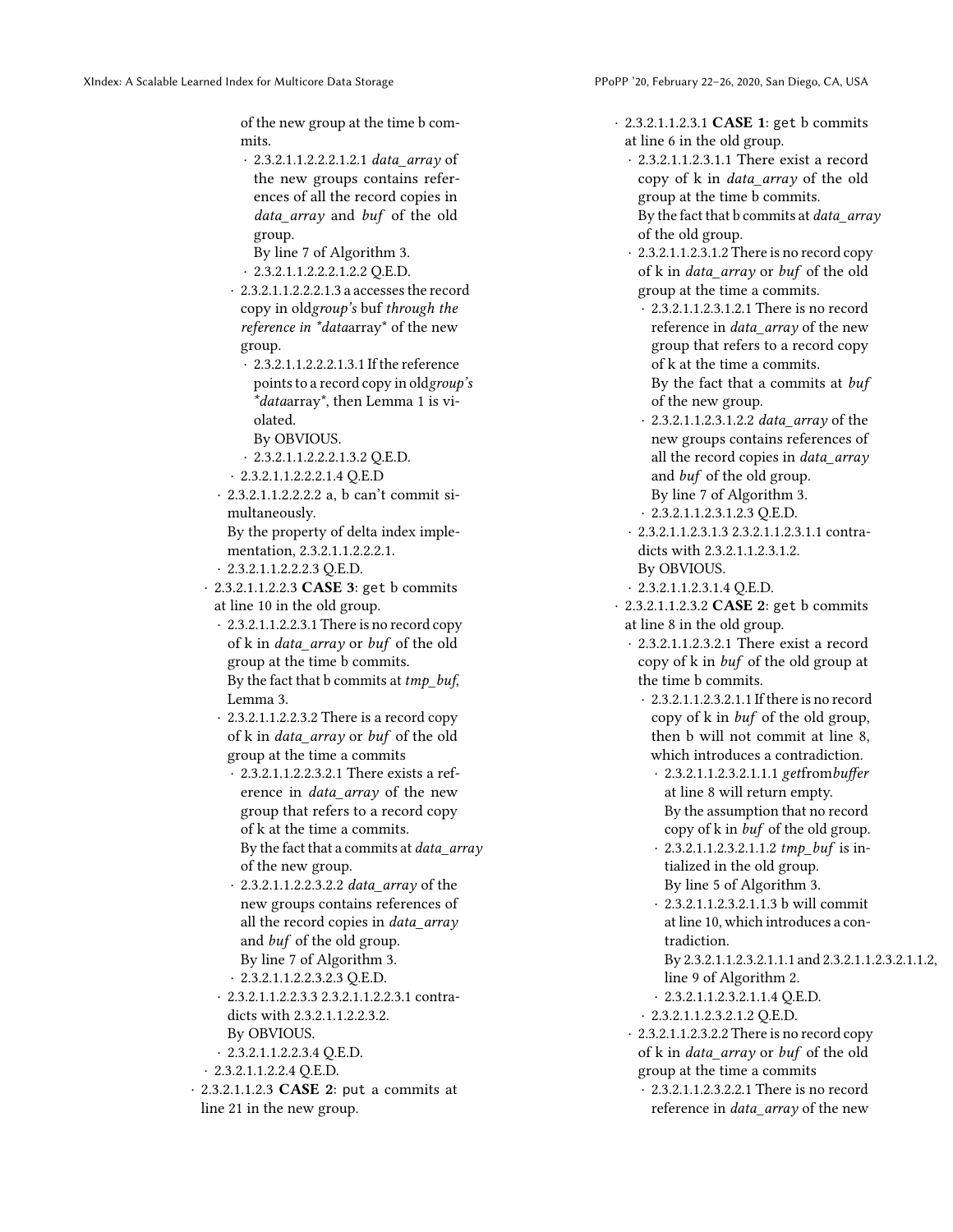group that refers to a record copy of k at the time a commits. By the fact that a commits at buf

of the new group.

- · 2.3.2.1.1.2.3.2.2.2 data\_array of the new groups contains references of all the record copies in *data array* and buf of the old group. By line 7 of Algorithm 3.
- · 2.3.2.1.1.2.3.2.2.3 Q.E.D.
- · 2.3.2.1.1.2.3.2.3 2.3.2.1.1.2.3.2.1 contradicts with 2.3.2.1.1.2.3.2.2. By OBVIOUS.
- $\cdot$  2.3.2.1.1.2.3.2.4 Q.E.D.
- · 2.3.2.1.1.2.3.3 CASE 3: get b commits at line 10 in the old group.
	- · 2.3.2.1.1.2.3.3.1 a commits at buf of the new group, b commits at  $tmp\_buf$ of the old group.
	- By the fact that a commits at line 21, b commits at line 10.
	- · 2.3.2.1.1.2.3.3.2 buf of the new group and tmp\_buf of the old group refers to the same delta index instance. By line 8 of Algorithm 3.

· 2.3.2.1.1.2.3.3.3 a,b can't commit simultaneously on the same delta index.

By the property of delta index implementation, 2.3.2.1.1.2.3.3.1, 2.3.2.1.1.2.3.3.2. · 2.3.2.1.1.2.3.3.4 Q.E.D.

- · 2.3.2.1.1.2.3.4 Q.E.D.
- · 2.3.2.1.1.2.4 Q.E.D.
- · 2.3.2.1.1.3 Q.E.D.
- · 2.3.2.1.2 Q.E.D.

· 2.3.2.2 **CASE 2**: group split phase  $1 \rightarrow$  phase 2.

· 2.3.2.2.1 CASE 1: put a, get b can't commit in  $\mathbf{g}a^{\prime\prime}, \mathbf{f}b^{\prime}$  simultaneously.

- $\cdot$  2.3.2.2.1.1  $g_a'$  and  $g_b'$  are created to hava different key interval.
- By line 5-6 of Algorithm 4.
- $\cdot$  2.3.2.2.1.2 If a,b commit at  $g_a$  and  $g_b$  respectively, then they are not conflicting. By 2.3.2.2.1.1.
- · 2.3.2.2.1.3 Q.E.D.
- $\cdot$  2.3.2.2.2 CASE 2: put a, get b can't commit simultaneously in  $g_a'$  (the new group) and the old group respectively.
	- $\cdot$  2.3.2.2.2.1 CASE 1: put a commits in  $\text{*g}_a$ ' (*the new group*), $*$  get b commits in the old group.
		- · 2.3.2.2.2.1.1 b can only commit at line 6 or line 8 in the old group.
			- $\cdot$  2.3.2.2.2.1.1.1 tmp\_buf is not initialized in the old group.

By the fact that groupsplit does not initialize the old group's \*tmpbuf\*.

- · 2.3.2.2.2.1.1.2 b can't commit at line 10. By 2.3.2.2.2.1.1.1, line 9 of Algorithm 2. · 2.3.2.2.2.1.1.3 Q.E.D.
- · 2.3.2.2.2.1.2 CASE 1: b commits at line 6 in the old group.
	- · 2.3.2.2.2.1.2.1 a can only commit at line 18 or line 21 or line 23 in  $g_a'$ 
		- $\cdot$  2.3.2.2.2.1.2.1.1 tmp\_buf is not initialized in  $g_a'$ 
			- By line 10-12 of Algorithm 4.
		- · 2.3.2.2.2.1.2.1.2 a cant' commit at line 27 in  $g_a$ .
		- By 2.3.2.2.2.1.2.1.1, line 25-26 of Algorithm 2.
		- · 2.3.2.2.2.1.2.1.3 Q.E.D.
	- · 2.3.2.2.2.1.2.2 CASE 1: a commits at line 18 in  $g_a'$ 
		- $\cdot$  2.3.2.2.2.1.2.2.1 a commits at data\_array
		- of  $g_a$ ', b commits a *data\_array* of the old group.
		- By the fact that a commits at line 18, b commits at line 6.
		- · 2.3.2.2.2.1.2.2.2 a,b both operate on data\_array of the old group.

By the fact that *data\_array* of  $g_a'$ refers to *data\_array* of the old group, 3.2.2.2.1.3.1.1.

- · 2.3.2.2.2.1.2.2.3 a,b can't commit simultaneously in \*\*the same data\_array By the fact that record copise in *data\_array* is protected by OCC, 2.3.2.2.2.1.2.2.2.
- · 2.3.2.2.2.1.2.2.4 Q.E.D.
- · 2.3.2.2.2.1.2.3 CASE 2: a commits at line 21 or line 23 in  $g/a'$ 
	- · 2.3.2.2.2.1.2.3.1 There is no record copy of k in *data\_array* of the old group at the time a commits.
		- · 2.3.2.2.2.1.2.3.1.1 There is no record copy of k in *data\_array* of  $g_a'$  at the time a commits. By the fact that a commits at buf

or  $tmp_buf$  of  $g_a'$ , Lemma 2 and Lemma 3.

- · 2.3.2.2.2.1.2.3.1.2 data\_array of g\_a' refers *data\_array* of the old group. By line 4 of Algorithm 4. · 2.3.2.2.2.1.2.3.1.3 Q.E.D.
- · 2.3.2.2.2.1.2.3.2 There exist a record copy of k in data\_array of the old group at the time b commits. By the fact that  $b$  commits at *data array* of the old group.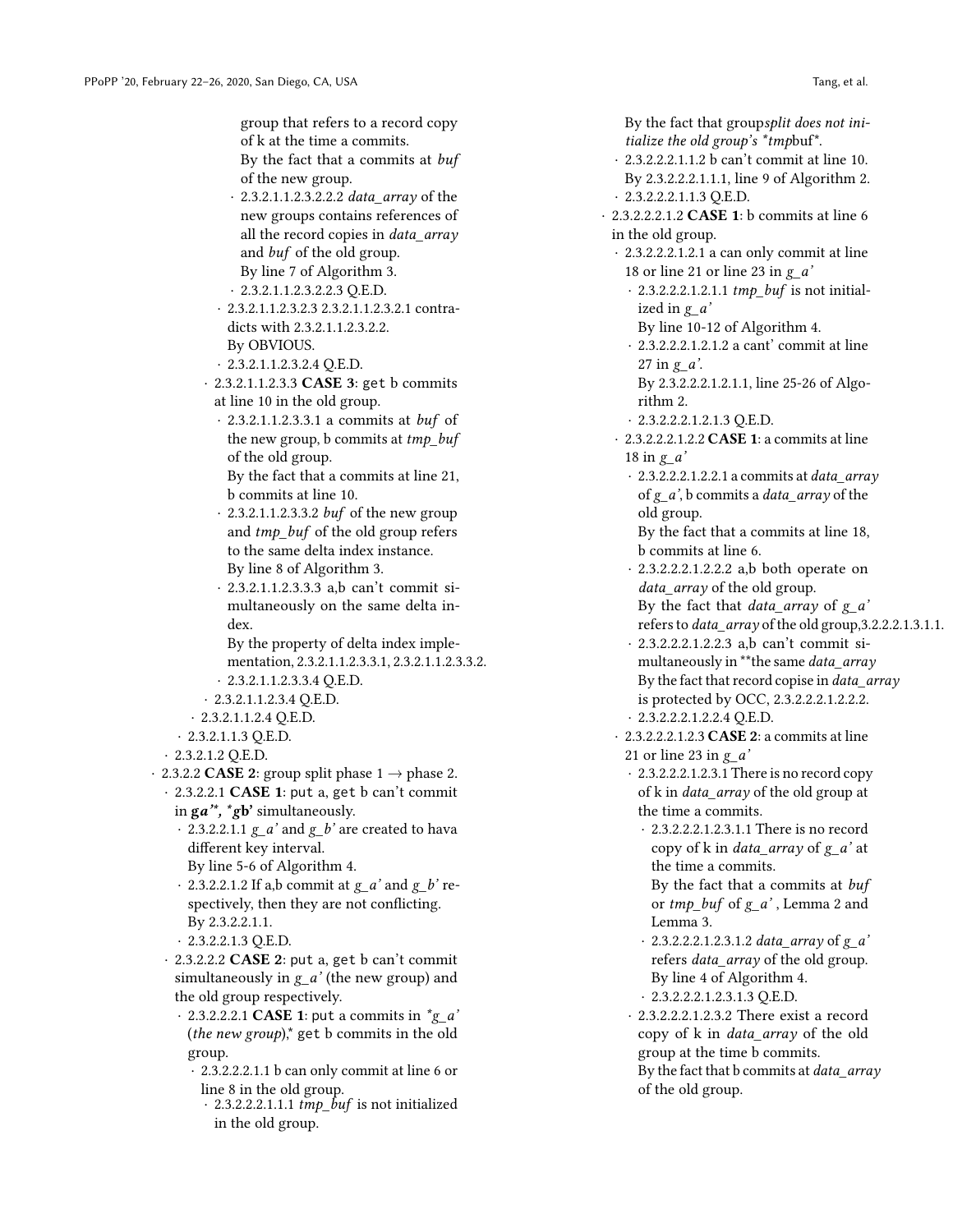rithm 2.

18 in  $g_a'$ 

buf

neously.

group)\*

2.

gorithm 2.

· 2.3.2.2.2.1.2.3.3 2.3.2.2.2.1.2.3.1 contradicts with 2.3.2.2.2.1.2.3.2. By OBVIOUS. · 2.3.2.2.2.1.2.3.4 Q.E.D. · 2.3.2.2.2.1.2.4 Q.E.D. · 2.3.2.2.2.1.3 CASE 2: b commits at line 8 in the old group. · 2.3.2.2.2.1.3.1 a can only commit at line 21 or line 23 in  $g_a'$  $\cdot$  2.3.2.2.2.1.3.1.1 tmp\_buf is not initialized in  $g_a'$ By line 11-12 of Algorithm 4. · 2.3.2.2.2.1.3.1.2 a can't commit at line 27 in  $g_a$ . By 2.3.2.2.2.1.3.1.1, line 20 of Algo-· 2.3.2.2.2.1.3.1.3 There is no record copy of k in *data array* of the old group at the time b commits By the fact that b commits at buf of the old group, Lemma 2. · 2.3.2.2.2.1.3.1.4 a can't commit at line By 2.3.2.2.2.1.3.1.3. · 2.3.2.2.2.1.3.1.5 Q.E.D. By 2.3.2.2.2.1.3.1.2, 2.3.2.2.2.1.3.1.4. · 2.3.2.2.2.1.3.2 a, b commits at the same By that  $g_a'$  and the old group share the same buf, 2.3.2.2.2.1.3.1 · 2.3.2.2.2.1.3.3 a, b can't commit simulta-By 2.3.2.2.2.1.3.2, buf is concurrent safe index structure. · 2.3.2.2.2.1.3.4 Q.E.D. · 2.3.2.2.2.1.4 Q.E.D. · 2.3.2.2.2.2 CASE 2: put a commits in the old group, get b commits in  $\check{g}_a$ '(the new · 2.3.2.2.2.2.1 a can only commit at line 18 or line 21 in the old group. · 2.3.2.2.2.2.1.1 a can't commit at line 23 in the old group. By the fact that buf\_frozen is false in the old group, line 20,22 of Algorithm · 2.3.2.2.2.2.1.2 a can't commit at line 27 in the old group. By the fact that  $tmp$  buf is not initialized in the old group, line 25-26 of Al-· 2.3.2.2.2.2.1.3 Q.E.D. · 2.3.2.2.2.2.2 CASE 1: a commits at line 18 in the old group. · 2.3.2.2.2.2.3.1 There exists a record copy of k in data\_array of the old group at the time a commits. By the fact that a commits at data\_array of the old group. · 2.3.2.2.2.2.2.2 b will commit at line 6. By 2.3.2.2.2.2.3.1, the old group and  $g_a'$ share the same *data array*. · 2.3.2.2.2.2.2.3 a,b both operate on data\_array of the old group. By the fact that  $data\_array$  of  $g_a$ ' refers to *data\_array* of the old group, 2.3.2.2.2.2.2.2. · 2.2.3.2.2.2.2.4 a,b can't commit simultaneously in the same data\_array. By the fact that record copy in data\_array is protected by OCC, 2.3.2.2.2.2.2.2. · 2.2.3.2.2.2.2.4 Q.E.D. · 2.3.2.2.2.2.3 CASE 2: a commits at line 21 in the old group. · 2.3.2.2.2.2.3.1 There is no record copy of k in data\_array of the old group at the time a commits. By the fact that a commits at buf of the old group. · 2.3.2.2.2.2.3.2 b will not commit at data\_array. By 2.3.2.2.2.2.3.1. · 2.3.2.2.2.2.3.3 a, b both commit at the same buf. By 2.3.2.2.2.2.3.2,  $g_a'$  and the old group share the same buf. · 2.3.2.2.2.2.3.4 a, b can't commit simultaneously. By 2.3.2.2.2.2.3.3, buf is a concurrent safe index structure. · 2.3.2.2.2.2.3.5 Q.E.D. · 2.3.2.2.2.2.4 Q.E.D. · 2.3.2.2.2.3 Q.E.D.  $\cdot$  2.3.2.2.3 **CASE 3**: a,b can't commit in  $g_b$ , the old group simultaneously. By symmetry, proved by 2.3.2.2.2. · 2.3.2.2.4 Q.E.D. · 2.3.2.3 **CASE 3**: group split phase 2  $\rightarrow$  phase 3. · 2.3.2.3.1  $g_a \rightarrow g_a$  and  $g_b' \rightarrow g_b$  are two compaction process. By design of structure update. · 2.3.2.3.2 a,b can't commit simultaneously. By 2.3.2.1. · 2.3.2.3.3 Q.E.D. · 2.3.2.4 Q.E.D. · 2.3.3 Q.E.D. · 2.4 Q.E.D. · 3 Q.E.D.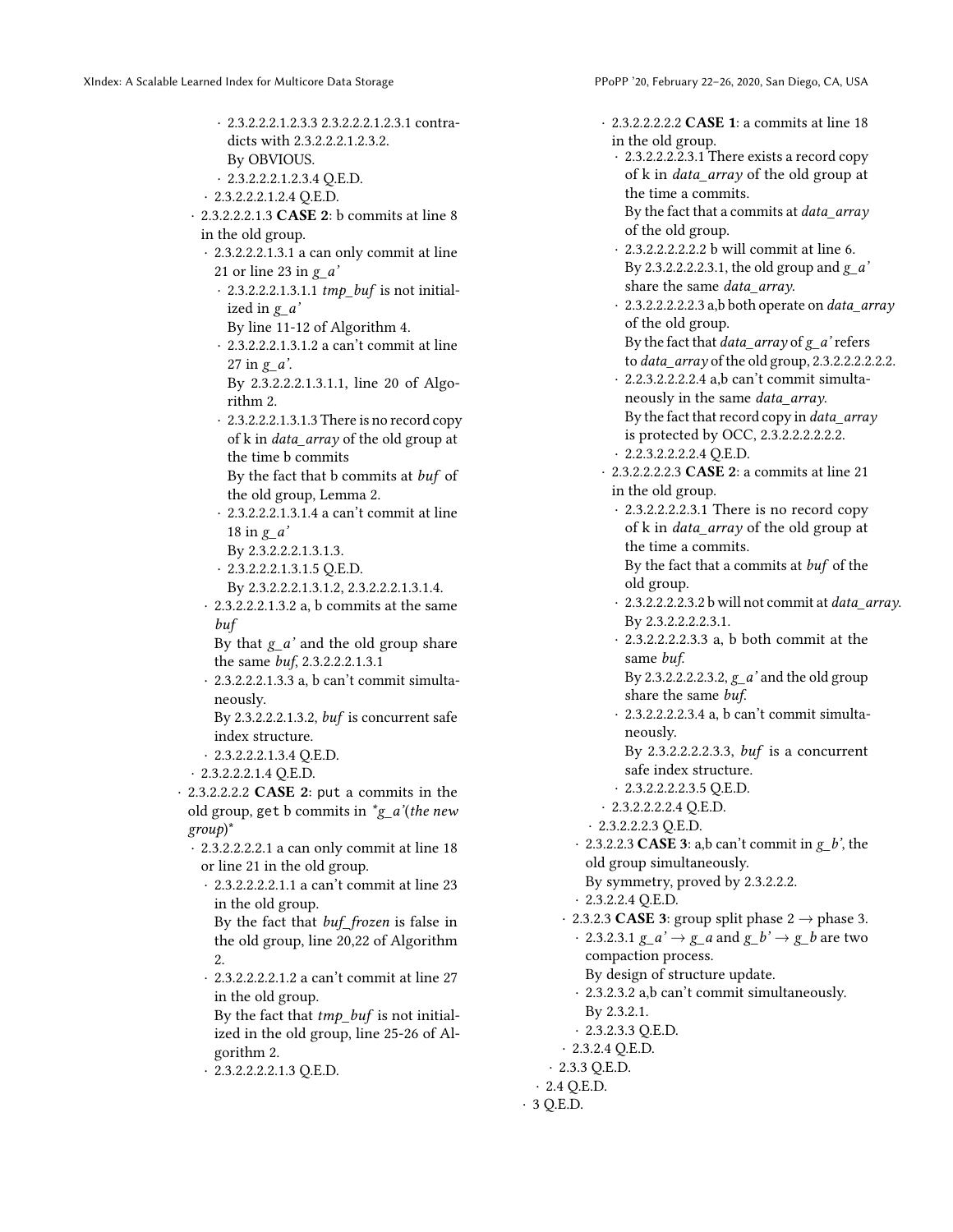Lemma 5. (I2) For any possible concurrent execution of XIndex, for any key k, if there is one record copy of k in XIndex, then its value equals the value of the last committed put on k.

## Proof of Lemma 5.

- $\cdot$  1 It suffices to prove that 1) if a put(k,v) commits, then there is a one and only one record copy of k whose value equals this put's value; and 2) compaction and group\_split do not make a record copy stale or lost.
	- · 1.1 The value of a record copy is changed by put, compaction and group\_split.
	- By OBVIOUS.  $\cdot$  1.2 O.E.D.
- $\cdot$  2 If a put(k,v) commits, then there is a one and only one record copy of k whose value equals this put's value.
	- $\cdot$  2.1 If a put(k,v) commits, then there is a record copy of k whose value equals this put's value.
		- · 2.1.1 If there is no record copy of k in XIndex before put commits, then a new record copy of k will be created.
		- By OBVIOUS.
		- · 2.1.2 If there is a record copy of k in XIndex before put commits, then its value will be successfully updated to the put's value.
			- · 2.1.2.1 put commits at either line 18, 21, 23 and 27, Algorithm 2.
			- By Definition 1.
			- · 2.1.2.2 CASE 1: put commits at line 18.
				- · 2.1.2.2.1 There is a record copy in \*data\_array\*. By OBVIOUS.
				- · 2.1.2.2.2 The value of the record copy will be successfully updated to the put's value. By the use of lock that ensures atomicity and exclusive access to the record copy and the implementation of update\_record that updates the record copy's value.
				- $\cdot$  2.1.2.2.3 Q.E.D.
			- · 2.1.2.3 CASE 2: put commits at line 21.
				- · 2.1.2.3.1 There is a record copy in \*buf\*. By OBVIOUS.
				- · 2.1.2.3.2 The value of the record copy will be successfully updated to the put's value. By the implementation of insert\_buffer that ensures atomicity and updates the record copy's value.
				- $\cdot$  2.1.2.3.3 O.E.D.
			- · 2.1.2.4 CASE 3: put commits at line 23.
				- · 2.1.2.4.1 There is a record copy in \*buf\*. By OBVIOUS.
				- · 2.1.2.4.2 The value of the record copy will be successfully updated to the put's value. By the implementation of try\_update\_in\_buffer

that ensures atomicity and updates the record copy's value.

- $\cdot$  2.1.2.4.3 Q.E.D.
- · 2.1.2.5 CASE 4: put commits at line 27.
- · 2.1.2.5.1 There is a record copy in \*tmp\_buf\* .
	- By OBVIOUS.
- · 2.1.2.5.2 The value of the record copy will be successfully updated to the put's value. By the implementation of insert\_buffer that ensures atomicity and updates the record copy's value.
- $\cdot$  2.1.2.5.3 Q.E.D.
- $\cdot$  2.1.2.6 Q.E.D.
- $\cdot$  2.1.3 Q.E.D.
- $\cdot$  2.2 If a put(k,v) commits, there is a one and only one record copy of k in XIndex.
- By Lemma 1.
- · 2.3 Q.E.D.
- · 3 compaction and group\_split do not make a record copy stale or lost.
	- · 3.1 During phase transition, a record copy will not be lost or stale.
		- · 3.1.1 All record copies of the old group can be accessed in the new group.
			- · 3.1.1.1 All record copies of the old group are referenced in the new group.
				- · 3.1.1.1.1 CASE 1: compaction's phase transition.
					- · 3.1.1.1.1.1 Old group's record copies in data\_array and buf are referenced in new group's data\_array. By line 7, Algorithm 3.
					- $\cdot$  3.1.1.1.1.2 Old group's record copies in tmp\_buf are referenced in new group's buf. By line 8, Algorithm 3.
					- · 3.1.1.1.1.3 Q.E.D.
				- · 3.1.1.1.2 CASE 2: group\_split's phase transition.
					- · 3.1.1.1.2.1 CASE 1: group\_split's first phase transition.
						- · 3.1.1.1.2.1.1 Old group's record copies in data\_array and buf are referenced in new group's data\_array and buf.
						- By line 4, Algorithm 4.
						- · 3.1.1.1.2.1.2 Q.E.D.
					- · 3.1.1.1.2.2 CASE 2: group\_split's second phase transition.
						- · 3.1.1.1.2.2.1 Old group's record copies in data array and buf are referenced in new group's data\_array.
						- By line 17, Algorithm 4.
						- · 3.1.1.1.2.2.2 Old group's record copies in tmp\_buf are referenced in new group's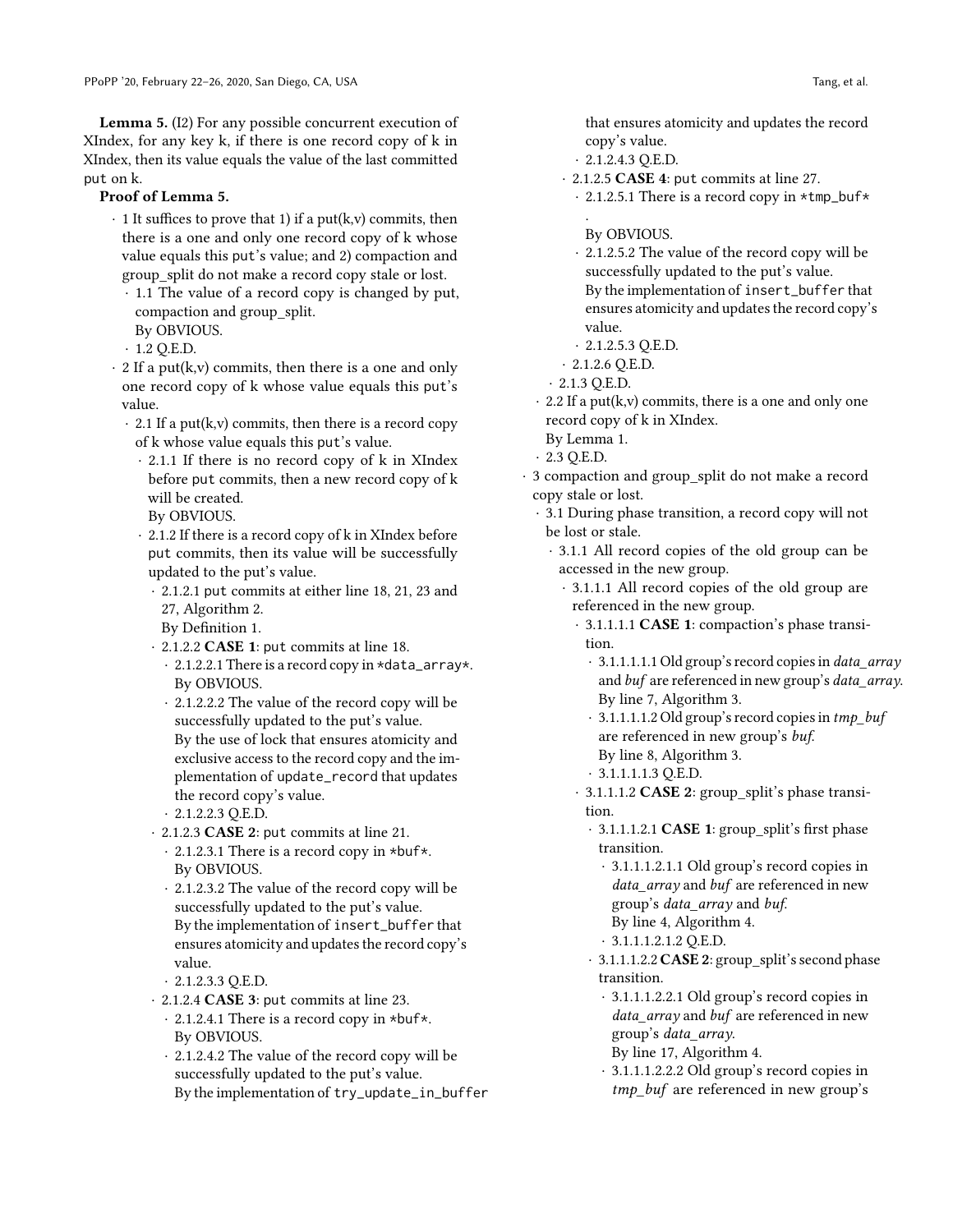buf.

- By line 18, Algorithm 4.
- · 3.1.1.1.2.2.3 Q.E.D.
- $\cdot$  3.1.1.1.2.3 Q.E.D.
- $\cdot$  3.1.1.1.3 Q.E.D.
- · 3.1.1.2 Q.E.D.
- · 3.1.2 Modification to record copies can be observed in both old and new group.
	- By 3.1.1.
- · 3.1.3 Q.E.D.
- · 3.2 Outside of phase transition, a record copy will not be lost or stale.
	- · 3.2.1 compaction and group\_split do not remove or update (change value) existing record copies.
		- · 3.2.1.1 It suffices to prove that compaction's copy phase and group\_split's third phase does not update existing record copies.
			- · 3.2.1.1.1 Only compaction's copy phase and groupsplit's third phase update references in \*dataarray\* to concrete value.
			- By the design of out algorithm.
			- $\cdot$  3.2.1.1.2 Q.E.D.
		- · 3.2.1.2 compaction's copy phase and group\_split's third phase does not update (change value) existing record copies.
			- · 3.2.1.2.1 Changing references in data\_array to concrete values does not change record copies' value.
				- · 3.2.1.2.1.1 References in data\_array are atomically changed to concrete values during compaction's copy phase and group\_split's third phase.
				- By using lock to protect the change at line 14-31, Algorithm 5.
				- · 3.2.1.2.1.2 The concrete value are copied to the place of previous reference.
				- By line 26, Algorithm 5.
			- · 3.2.1.2.1.3 Q.E.D.
			- · 3.2.1.2.2 Q.E.D.
		- · 3.2.1.3 Q.E.D.
	- · 3.2.2 Q.E.D.
- · 3.3 Q.E.D.

 $\cdot$  4 Q.E.D.

Lemma 6. (I3) For any possible concurrent execution of XIndex, for any key k, for get with key k, if there is one record copy of k in XIndex when get commits, then get returns the value of the record copy.

# Proof of Lemma 6.

- $\cdot$  1 If a record copy exists, it is in either \*data\_array\*, \*buf\* or \*tmp\_buf\* of the group returned by get\_group.
	- · 1.1 CASE 1: during phase transition of compaction and group\_split.
		- · 1.1.1 During phase transition of compaction and group\_split, if a record copy exists in old group,
- then it is referenced in the new group.
- By line 7-8, Algorithm 3; line 4, 16-18, Algorithm 4.
- · 1.1.2 Q.E.D.
- · 1.2 CASE 2: outside of phase transition of compaction and group\_split.
- By OBVIOUS.
- $\cdot$  1.3 Q.E.D.
- · 2 CASE 1: record copy is in \*data\_array\* when get commits.
	- · 2.1 get can read the record copy from \*data\_array\*.
		- · 2.1.1 get will access \*data\_array\* .
		- By line 3-6, Algorithm 2.
		- · 2.1.2 get can read the record copy from \*data\_array\*
		- . By the implementation of read\_record that uses OCC to atomically read the record copy.
	- $\cdot$  2.1.3 O.E.D.
	- · 2.2 Q.E.D.
- $\cdot$  3 CASE 2: record copy is in \*buf\* when get commits.
	- · 3.1 get reads the value of the record copy and commits at line 10, Algorithm 2.
		- · 3.1.1 get will execute line 7-8, Algorithm 2.
			- · 3.1.1.1 get cannot read record copy from \*data\_array\*.
				- · 3.1.1.1.1 Otherwise get commits at line 6 and \*data\_array\* then contains the record copy, which contradicts 3.
				- By Lemma 1.
				- · 3.1.1.1.2 Q.E.D.
			- · 3.1.1.2 Q.E.D.
		- · 3.1.2 When get executes line 7-8, Algorithm 2, it will read the value of the record copy.
			- · 3.1.2.1 If get does not read the value of the record, then there is a contradiction.
				- · 3.1.2.1.1 If get does not read the value of the record, it will check tmp\_buf.
				- By line 9, Algorithm 2.
				- · 3.1.2.1.2 CASE 1: tmp\_buf is not initialized.
					- · 3.1.2.1.2.1 get will commit and returns empty at line 8, Algorithm 2. By Definition 1.
					- · 3.1.2.1.2.2 buf does not contain record copy when get commit.

By 3.1.2.1.2.1, Definition 1 and the implementation of the concurrent delta buffer that ensures read\_buffer returns empty when there is no record when commits.

- · 3.1.2.1.2.3 3.1.2.1.2.1 contradicts 3. By OBVIOUS.
- · 3.1.2.1.2.4 Q.E.D.
- $\cdot$  3.1.2.1.3 CASE 2: tmp\_buf is initialized.
- · 3.1.2.1.3.1 buf does not contain record copy when get commit.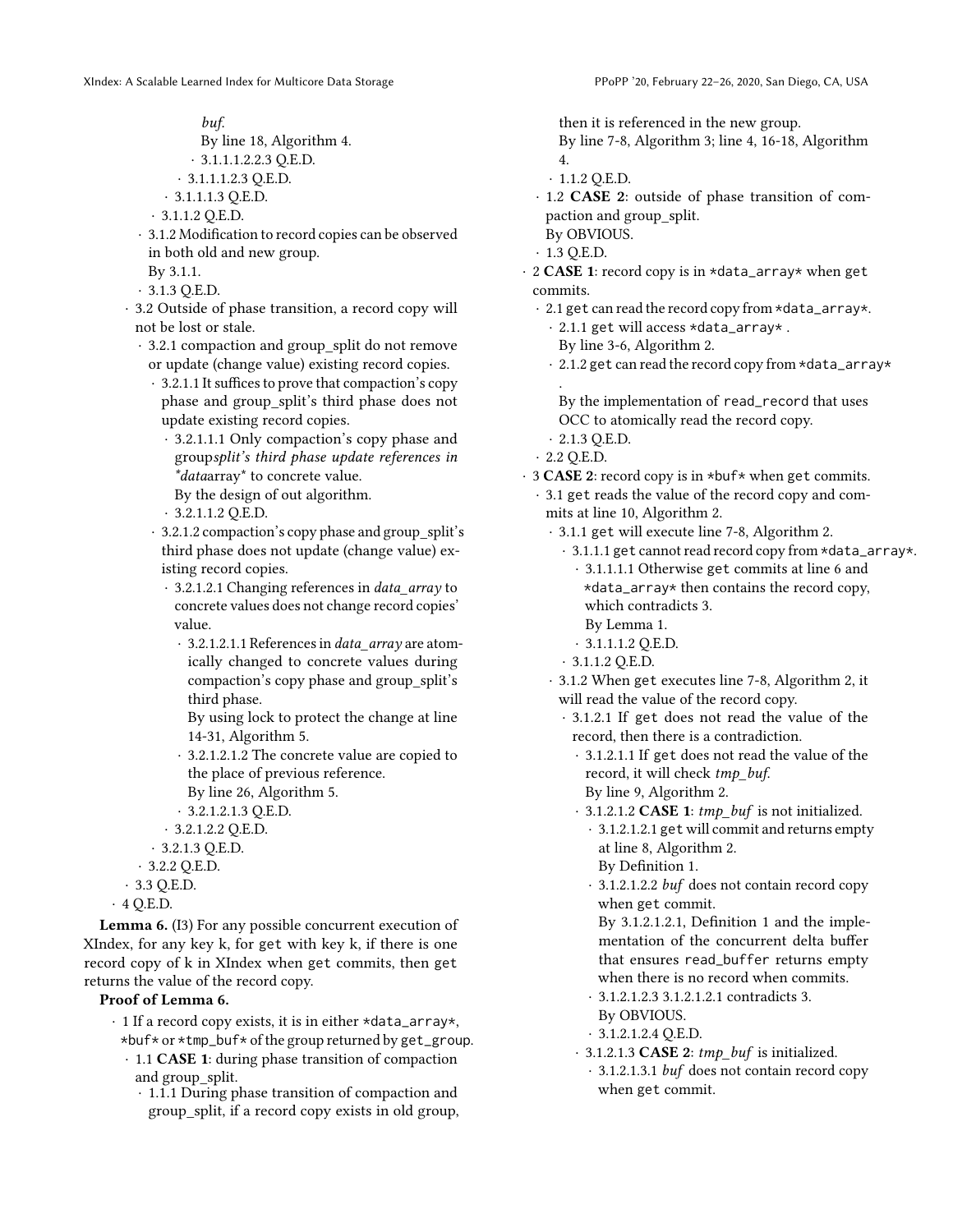- · 3.1.2.1.3.1.1 get failed to read record from buf during execution. By 3.1.2.1.1.
- · 3.1.2.1.3.1.2 buf is frozen and cannot be inserted during get.
- $\cdot$  3.1.2.1.3.1.2.1 tmp\_buf is initialized after all threads observe frozen buf. By line 3-4, Algorithm 3; line 11-13, Algorithm 4.
- · 3.1.2.1.3.1.2.2 Q.E.D.
- · 3.1.2.1.3.1.3 Q.E.D.
- · 3.1.2.1.3.2 3.1.2.1.3.1 contradicts 3.
- By OBVIOUS.
- $\cdot$  3.1.2.1.3.3 Q.E.D.
- · 3.1.2.1.4 Q.E.D.
- · 3.1.2.2 Q.E.D.
- · 3.1.3 Q.E.D.
- · 3.2 Q.E.D.
- · 4 CASE 3: record copy is in \*tmp\_buf\* when get commits.
	- · 4.1 No record copy of k in \*data\_array\* and \*buf\*. By Lemma 3.
	- · 4.2 get reads the value of the record copy and commits at line 10, Algorithm 2.
		- · 4.2.1 get will execute line 9-10, Algorithm 2.
			- · 4.2.1.1 get will not get record from \*data\_array\* · 4.2.1.1.1 Otherwise get commits at line 6 and \*data\_array\* then contains the record copy, which contradicts 3.
				- By OBVIOUS.
				- $\cdot$  4.2.1.1.2 Q.E.D.
			- · 4.2.1.2 get will not get record from \*buf\*
				- · 4.2.1.2.1 Otherwise get commits at line 8 and \*buf\* then contains the record copy, which contradicts 3.
					- By OBVIOUS.
				- $\cdot$  4.2.1.2.2 Q.E.D.
			- · 4.2.1.3 Q.E.D
		- · 4.2.2 When get executes line 9-10, Algorithm 2, it will read the value of the record copy.
			- · 4.2.2.1 If get does not read the value of the record, then there is a contradiction.
				- · 4.2.2.1.1 If get does not read the value of the record, get will commit and returns empty at line 10, Algorithm 2.
					- By Definition 1.
				- · 4.2.2.1.2 If get will commit and returns empty at line 10, Algorithm 2, there is no record copy in \*tmp\_buf\* when get commits.
				- By Definition 1 and the implementation of the concurrent delta buffer that ensures read\_buffer returns empty when there is no record when commits.
- $\cdot$  4.2.2.1.3 There is a record copy in  $*$ tmp\_buf $*$ when get commits. By 4.
- $\cdot$  4.2.2.1.4 Q.E.D. · 4.2.2.2 Q.E.D. · 4.2.3 Q.E.D.
- · 4.3 Q.E.D.

```
\cdot 4 Q.E.D.
```
Lemma 7. For any possible concurrent execution of XIndex E, for any key k, for any committed get operation op $0$  $\in E$ , let  $S = \{ op \mid op \in E, op \text{ is committed put before op0, op} \}$ operates on k}, if  $|S| \neq 0$ , then  $\exists$  op  $\in S$ :  $\forall$  op'  $\in S/\{op\}$ , op'  $\ll$ op.

#### Proof of Lemma 7.

- · 1 If negation of Lemma 7 holds, then Lemma 4 is violated.
	- · 1.1 If negation of Lemma 7 holds, then for some possible concurrent execution of XIndex E, for some key k, for some committed get operation op $0 \in E$ , let  $S = \{ op \mid op \in E, op \text{ is committed put before } op0, op \}$ operates on k}, if  $|S| \neq 0$ , then  $\forall$  op ∈ S: op' ∈ S/{op}, op' ≪ op.
		- By OBVIOUS.
	- · 1.2 If for some possible concurrent execution of XIndex E, for some key k, for some committed get operation op $0 \in E$ , let  $S = \{ op \mid op \in E$ , op is committed put *before op*0, op operates on k, if  $|S| \neq 0$ , then  $\forall$  op  $\in$  S:  $\exists$  op'  $\in$  S/{op}, op'  $\ll$  op; then there is a circle consist of puts  $\in$  S, ...  $\ll$  opi $\ll$  ...  $\ll$  opj $\ll$  ...  $\ll$ op  $i \ll ...$ 
		- · 1.2.1 If such circle does not exist, then the latest committed put exists.
		- By OBVIOUS.
		- · 1.2.2 Q.E.D.
	- $\cdot$  1.3 If such sequence exists, then opi  $\ll$  opj and opj ≪ opi.
	- By OBVIOUS.
	- · 1.4 If p*i* ≪ *p*j and p*j* ≪ *p*i, then Lemma 4 is violated. By OBVIOUS.
	- $\cdot$  1.5 Q.E.D.
- $\cdot$  2 Q.E.D.

Definition 5. (latest committed put) For any possible concurrent execution of XIndex E, for any key k, for any committed get operation op $0 \in E$ , let  $S = \{op \mid op \in E, op \text{ is }$ committed put before op0, op operates on k}. If  $|S| \neq 0$ , we say op  $\in$  S is the latest committed put on k if  $\forall$  op'  $\in$  S/{op},  $op' \ll op$ .

Theorem 1. (correctness condition) For any possible concurrent execution of XIndex E, for any key k, for get with key k, if there is put committed before get commits, then get returns the value of the last committed put on k before the get.

Proof of Theorem 1.